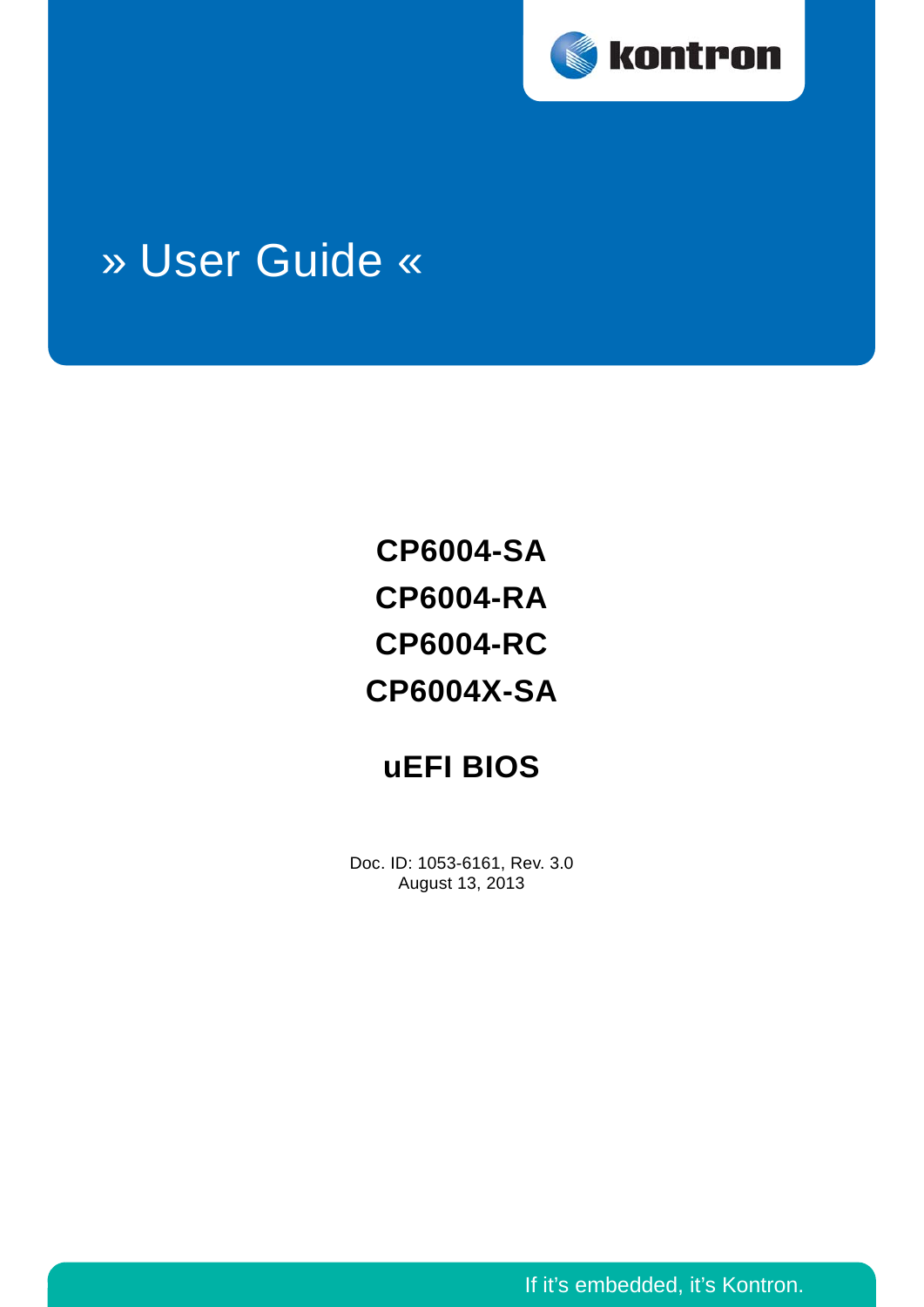# <span id="page-1-0"></span>**Revision History**

| <b>Publication Title:</b> |                                                                                          | CP6004-SA/-RA/-RC/CP6004X-SA uEFI BIOS User Guide |               |  |  |
|---------------------------|------------------------------------------------------------------------------------------|---------------------------------------------------|---------------|--|--|
| Doc. ID:                  |                                                                                          | 1053-6161                                         |               |  |  |
| Rev.                      | <b>Brief Description of Changes</b>                                                      |                                                   | Date of Issue |  |  |
| 1.0                       | Initial issue based on the uEFI BIOS version R13                                         |                                                   | 21-Dec-2012   |  |  |
| 2.0                       | General update based on uEFI BIOS version R14, added descrip-<br>tion for the CP6004X-SA |                                                   | 1-Feb-2013    |  |  |
| 3.0                       | Added description for the CP6004-RA/CP6004-RC based on uEFI<br><b>BIOS version R14</b>   |                                                   | 13-Aug-2013   |  |  |
|                           |                                                                                          |                                                   |               |  |  |
|                           |                                                                                          |                                                   |               |  |  |
|                           |                                                                                          |                                                   |               |  |  |
|                           |                                                                                          |                                                   |               |  |  |
|                           |                                                                                          |                                                   |               |  |  |
|                           |                                                                                          |                                                   |               |  |  |

# <span id="page-1-1"></span>**Imprint**

Kontron Europe GmbH may be contacted via the following:

#### **MAILING ADDRESS TELEPHONE AND E-MAIL**

Kontron Europe GmbH +49 (0) 800-SALESKONTRON

Sudetenstraße 7 sales@kontron.com

D - 87600 Kaufbeuren Germany

For further information about other Kontron products, please visit our Internet web site: www.kontron.com.

# <span id="page-1-2"></span>**Disclaimer**

Copyright © 2013 Kontron AG. All rights reserved. All data is for information purposes only and not guaranteed for legal purposes. Information has been carefully checked and is believed to be accurate; however, no responsibility is assumed for inaccuracies. Kontron and the Kontron logo and all other trademarks or registered trademarks are the property of their respective owners and are recognized. Specifications are subject to change without notice.

Page ii **ID 1053-6161**, Rev. 3.0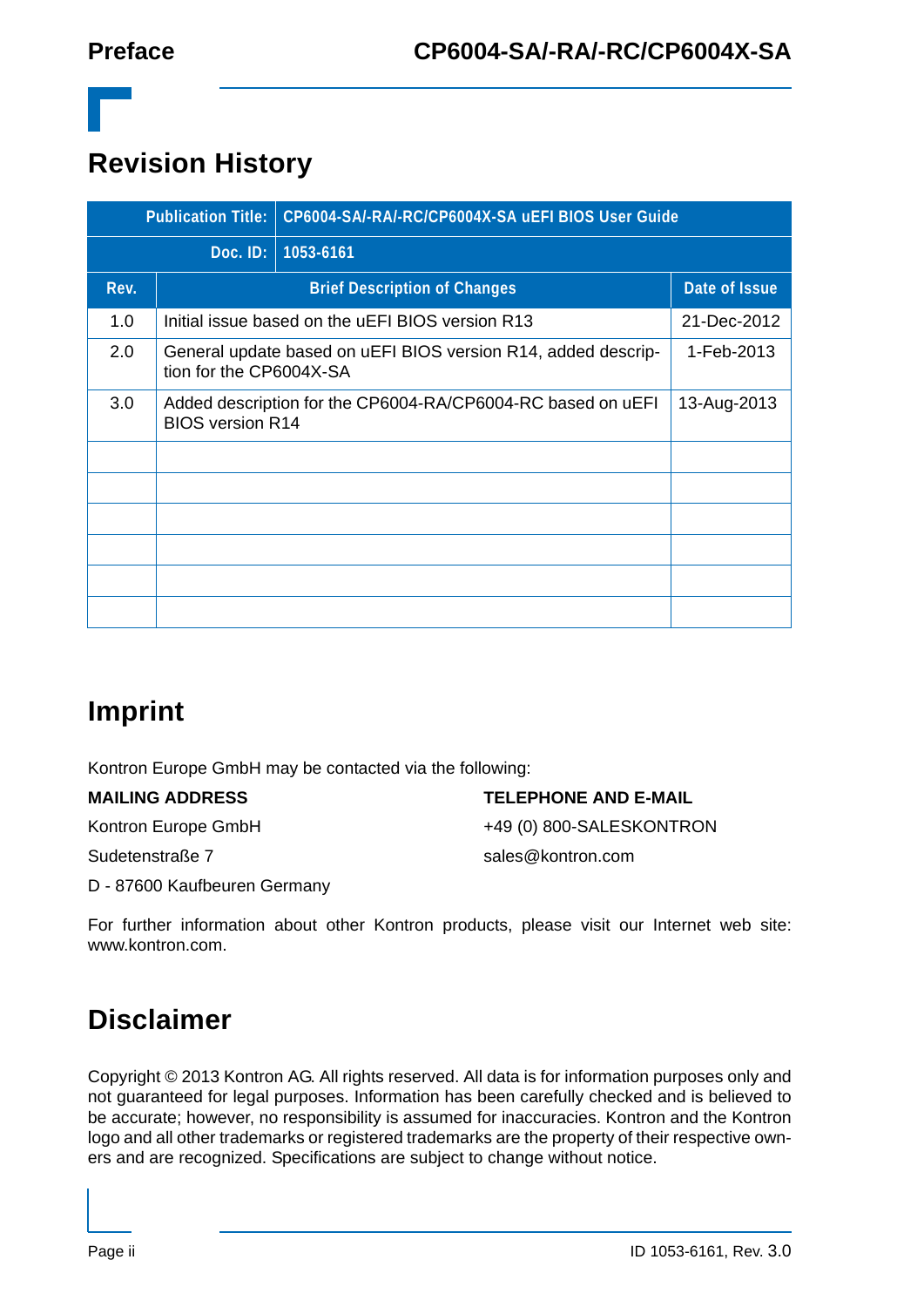

# **Table of Contents**

<span id="page-2-0"></span>

| 2. |     |         |         |  |
|----|-----|---------|---------|--|
|    | 2.1 |         |         |  |
|    | 2.2 |         |         |  |
|    |     | 2.2.1   |         |  |
|    |     | 2.2.1.1 |         |  |
|    |     | 2.2.1.2 |         |  |
|    |     | 2.2.2   |         |  |
|    |     | 2.2.3   |         |  |
|    |     |         |         |  |
|    |     | 2.3.1   |         |  |
|    |     | 2.3.2   |         |  |
|    |     |         |         |  |
|    |     | 2.4.1   |         |  |
|    |     |         |         |  |
|    |     | 2.5.1   |         |  |
|    |     | 2.5.1.1 |         |  |
|    |     |         | 2.5.1.2 |  |
|    |     | 2.5.1.3 |         |  |
|    |     | 2.5.2   |         |  |
|    |     | 2.5.2.1 |         |  |
|    |     | 2.5.2.2 |         |  |
|    |     | 2.5.2.3 |         |  |
|    | 2.6 |         |         |  |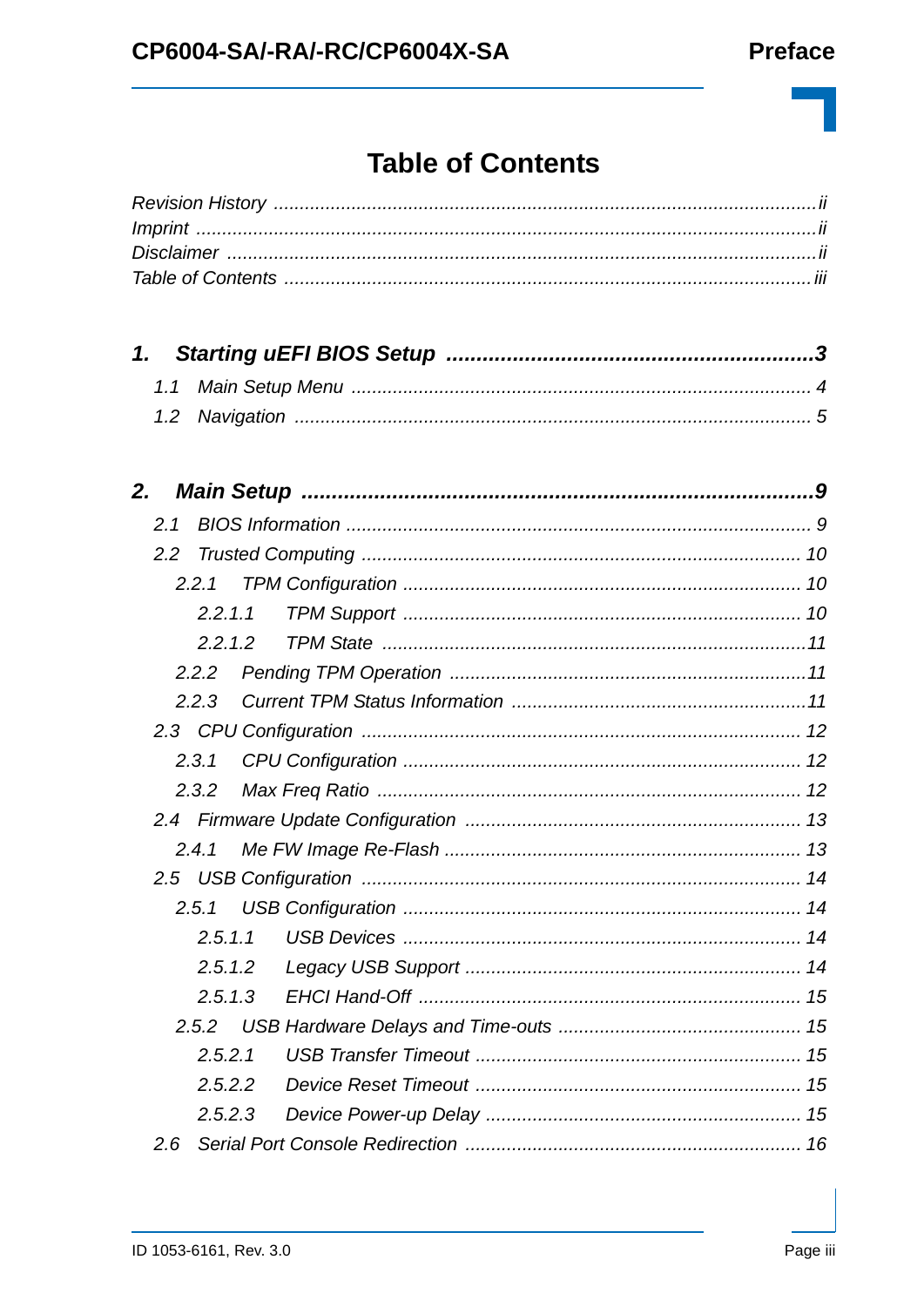## **Preface**

 $\overline{\phantom{a}}$ 

| 3.1.1   |                                                                     |  |
|---------|---------------------------------------------------------------------|--|
|         |                                                                     |  |
|         |                                                                     |  |
| 3.1.4   |                                                                     |  |
|         |                                                                     |  |
| 3, 1, 6 |                                                                     |  |
|         |                                                                     |  |
| 3.1.8   |                                                                     |  |
|         |                                                                     |  |
|         |                                                                     |  |
|         | 3.2.2 Hard Drive/Network Device/CD/DVD ROM Drive/Floppy Drive/etc29 |  |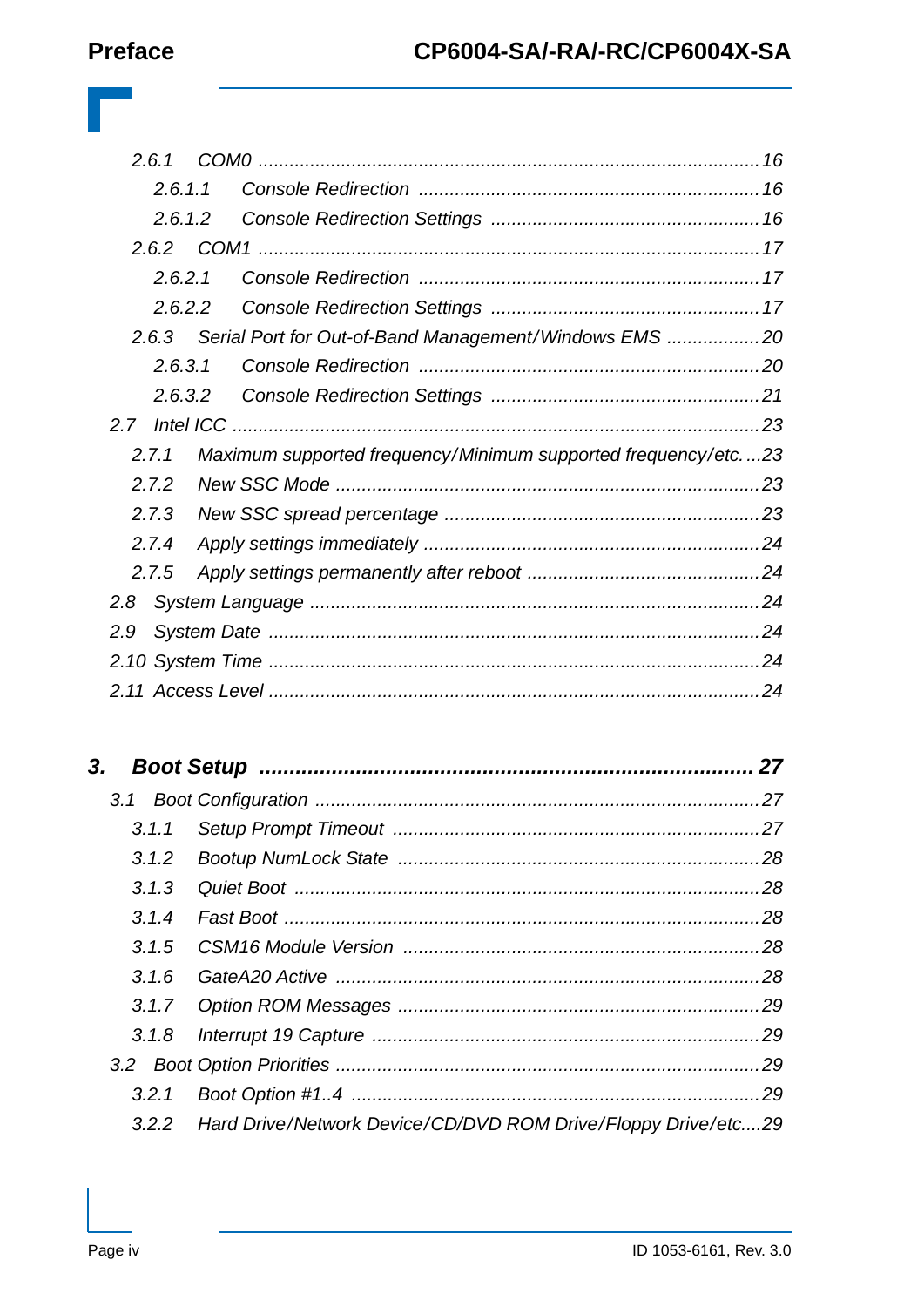## CP6004-SA/-RA/-RC/CP6004X-SA

## **Preface**

| 4.  |  |
|-----|--|
| 4.1 |  |
| 4.2 |  |
| 4.3 |  |
| 44  |  |
| 5.  |  |
| 5.1 |  |
| 5.2 |  |
| 5.3 |  |
| 5.4 |  |
| 5.5 |  |
| 5.6 |  |
| 5.7 |  |
| 5.8 |  |
| 5.9 |  |
|     |  |

| 6. |        |  |
|----|--------|--|
|    |        |  |
|    | 6.1.1  |  |
|    |        |  |
|    | 6.2.1  |  |
|    | 6.2.2  |  |
|    | 6.2.3  |  |
|    | 6.2.4  |  |
|    | 6.2.5  |  |
|    | 6.2.6  |  |
|    | 6.2.7  |  |
|    | 6.2.8  |  |
|    | 6.2.9  |  |
|    | 6.2.10 |  |
|    | 6.2.11 |  |
|    |        |  |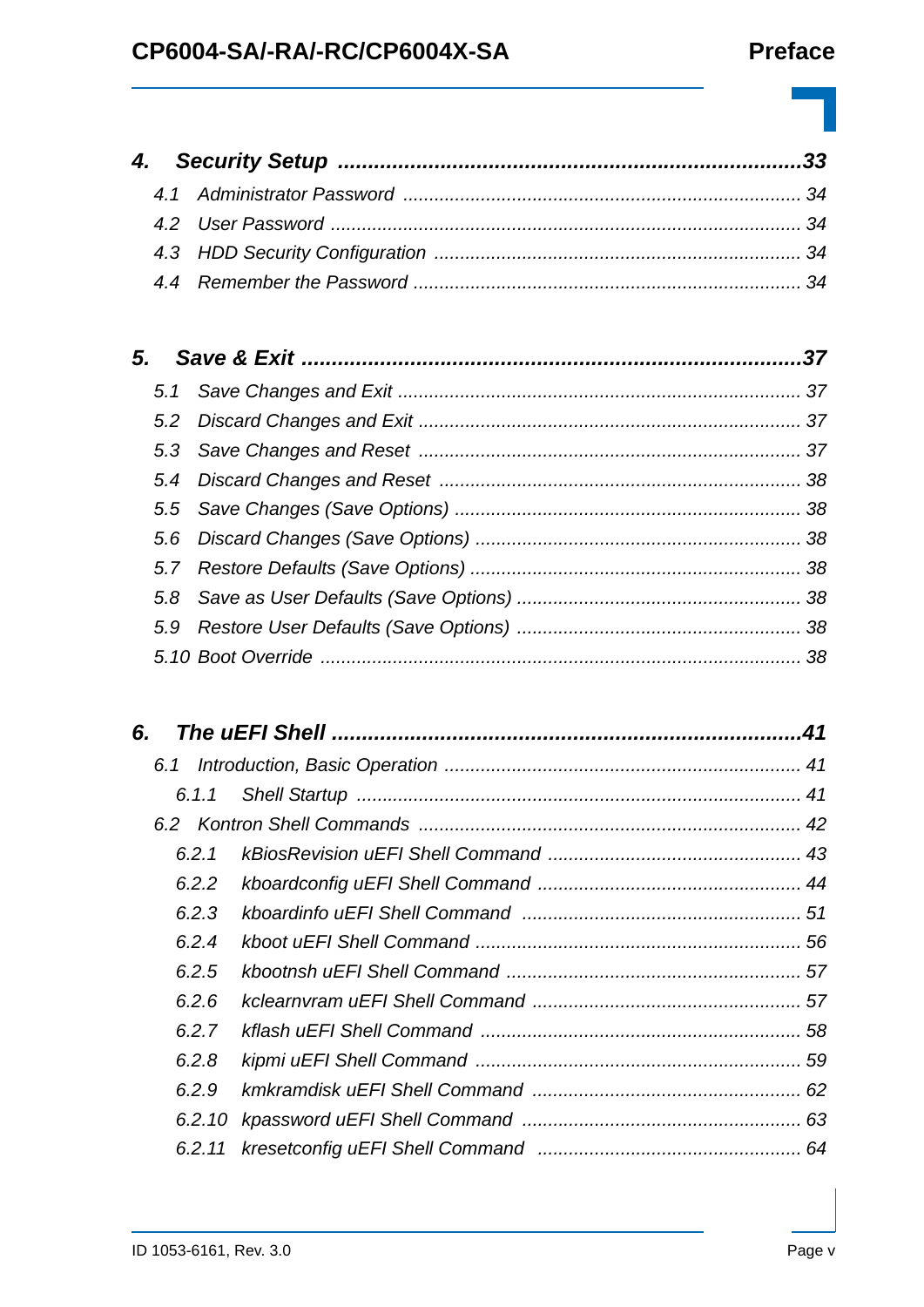$\overline{\phantom{a}}$ 

| 6.3.1   |                                                               |  |
|---------|---------------------------------------------------------------|--|
|         |                                                               |  |
| 6.3.3   |                                                               |  |
| 6.3.3.1 |                                                               |  |
| 6.3.3.2 | Switch On Clock Spreading Prior to Booting from Harddrive  66 |  |
| 6.3.3.3 |                                                               |  |
| 6,3,3,4 |                                                               |  |
| 6.3.3.5 |                                                               |  |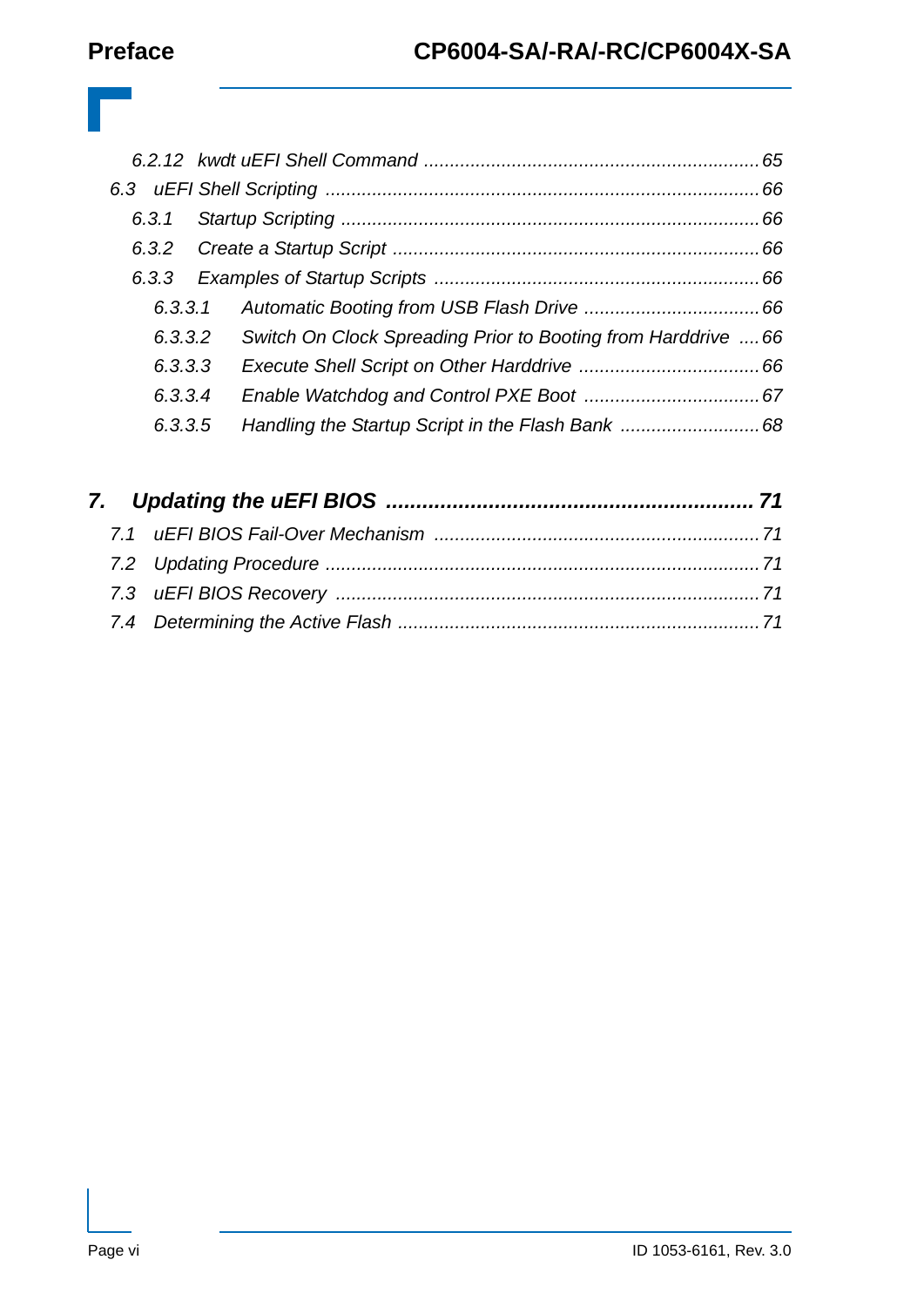

# **Starting uEFI BIOS Setup**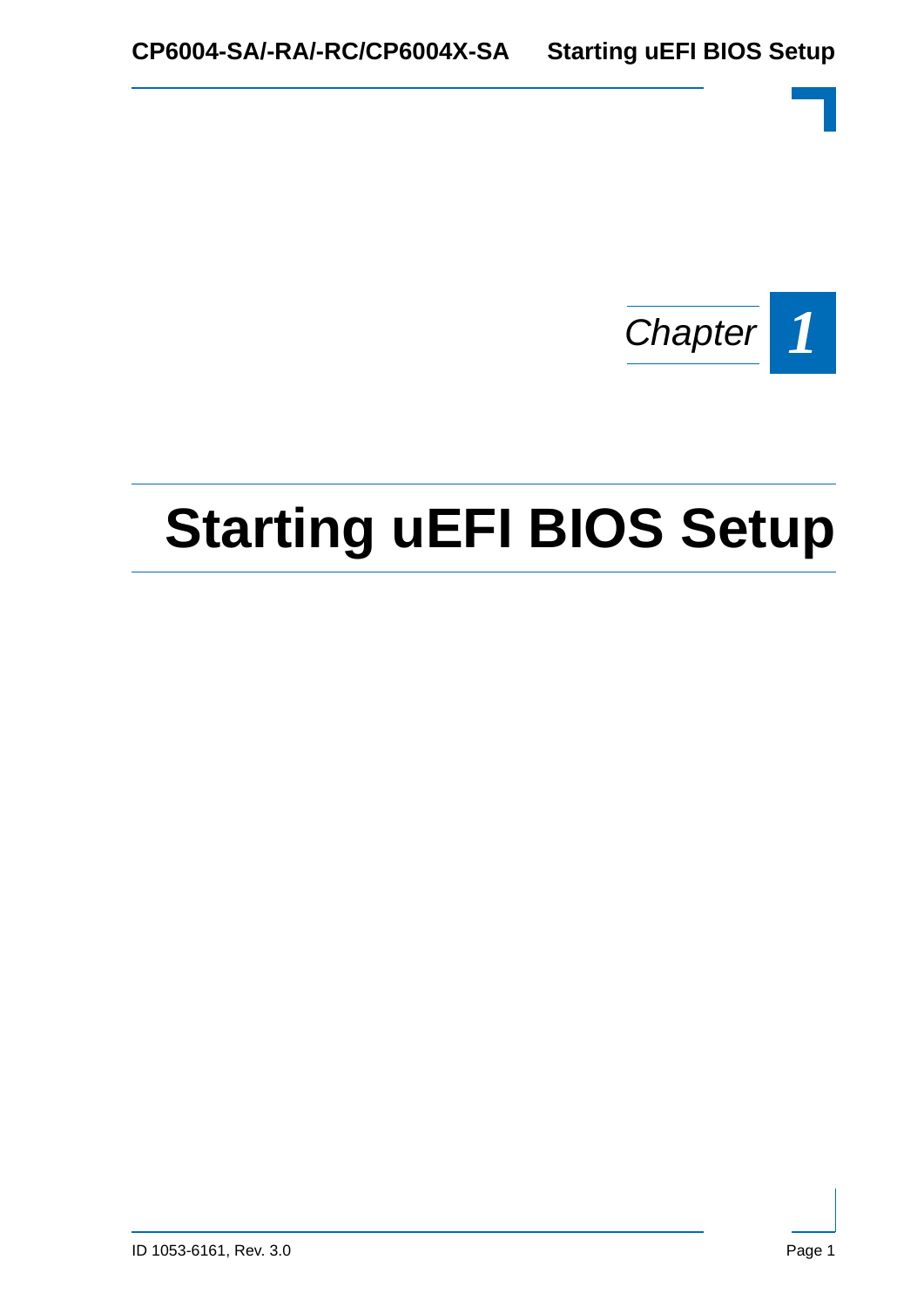

This page has been intentionally left blank.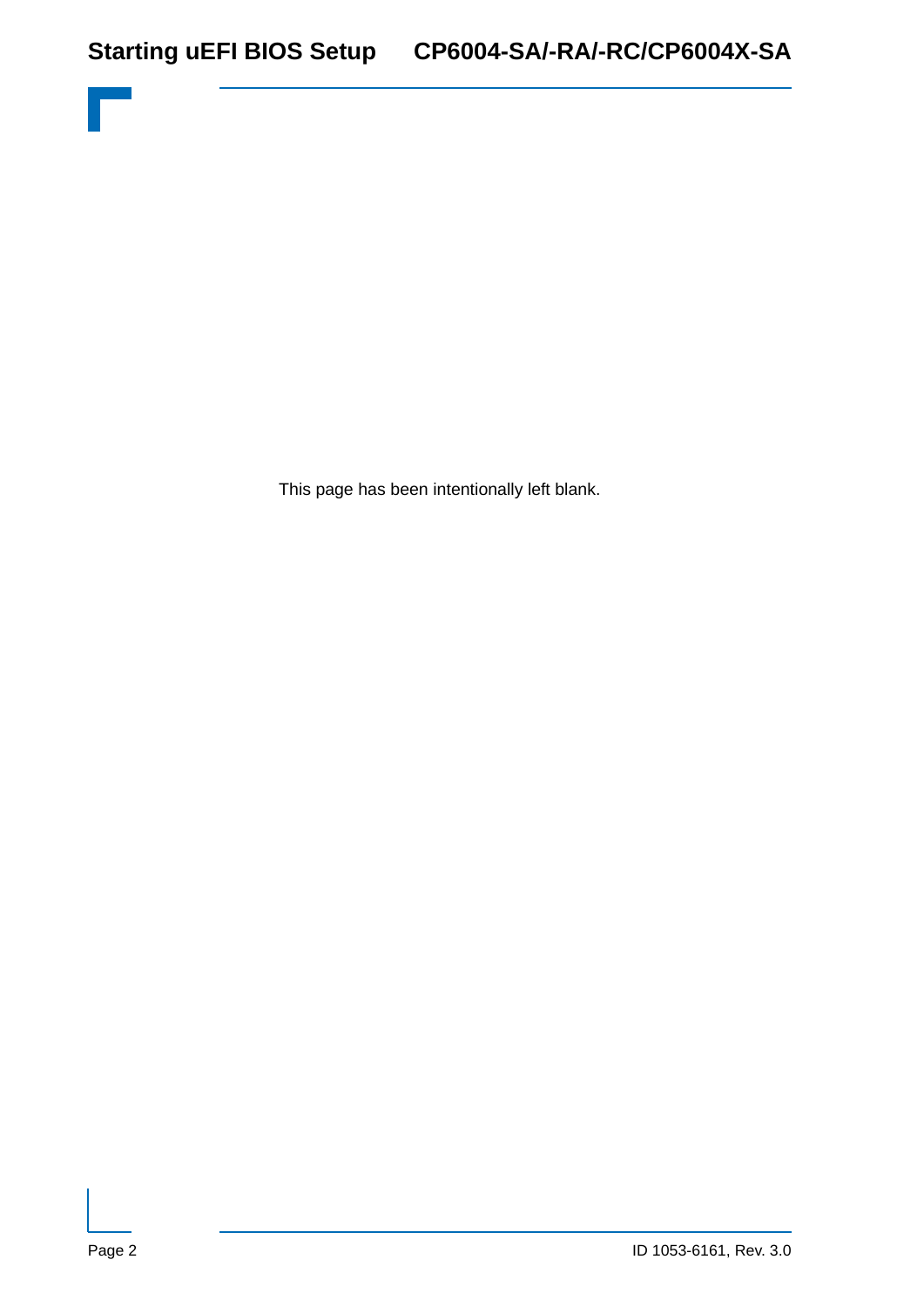# <span id="page-8-0"></span>**1. Starting uEFI BIOS Setup**

The CP6004-SA/-RA/-RC/CP6004X-SA is provided with a Kontron-customized, pre-installed and configured version of Aptio® (referred to as uEFI BIOS in this manual), AMI's next generation BIOS firmware based on the Unified Extensible Firmware Interface (uEFI) specification and the Intel® Platform Innovation Framework for EFI.

This uEFI BIOS provides a variety of new and enhanced functions specifically tailored to the hardware features of the CP6004-SA/-RA/-RC/CP6004X-SA. To take advantage of these functions, the uEFI BIOS comes with an uEFI Shell, which provides quick and easy access to the individual function settings for control or modification of the uEFI BIOS configuration, and a Setup program, which allows the accessing of various menus that provide functions or access to sub-menus with more specific functions of their own. The individual menus and the configurable functions are described in this guide.

To start the uEFI BIOS Setup program, follow the steps below:

- 1. Power on the board.
- 2. Wait until the first characters appear on the screen (POST messages or splash screen).
- 3. Press the <DEL> or the <F2> key.
- 4. If the uEFI BIOS is password-protected, a window such as the one below will appear:



Enter either the User password or the Administrator password (refer to Chapter 4, Security Setup, for further information), press <RETURN>, and proceed with step 2.

5. A Setup menu with the following token attributes will appear. The currently active menu and the currently active uEFI BIOS Setup item are highlighted in white.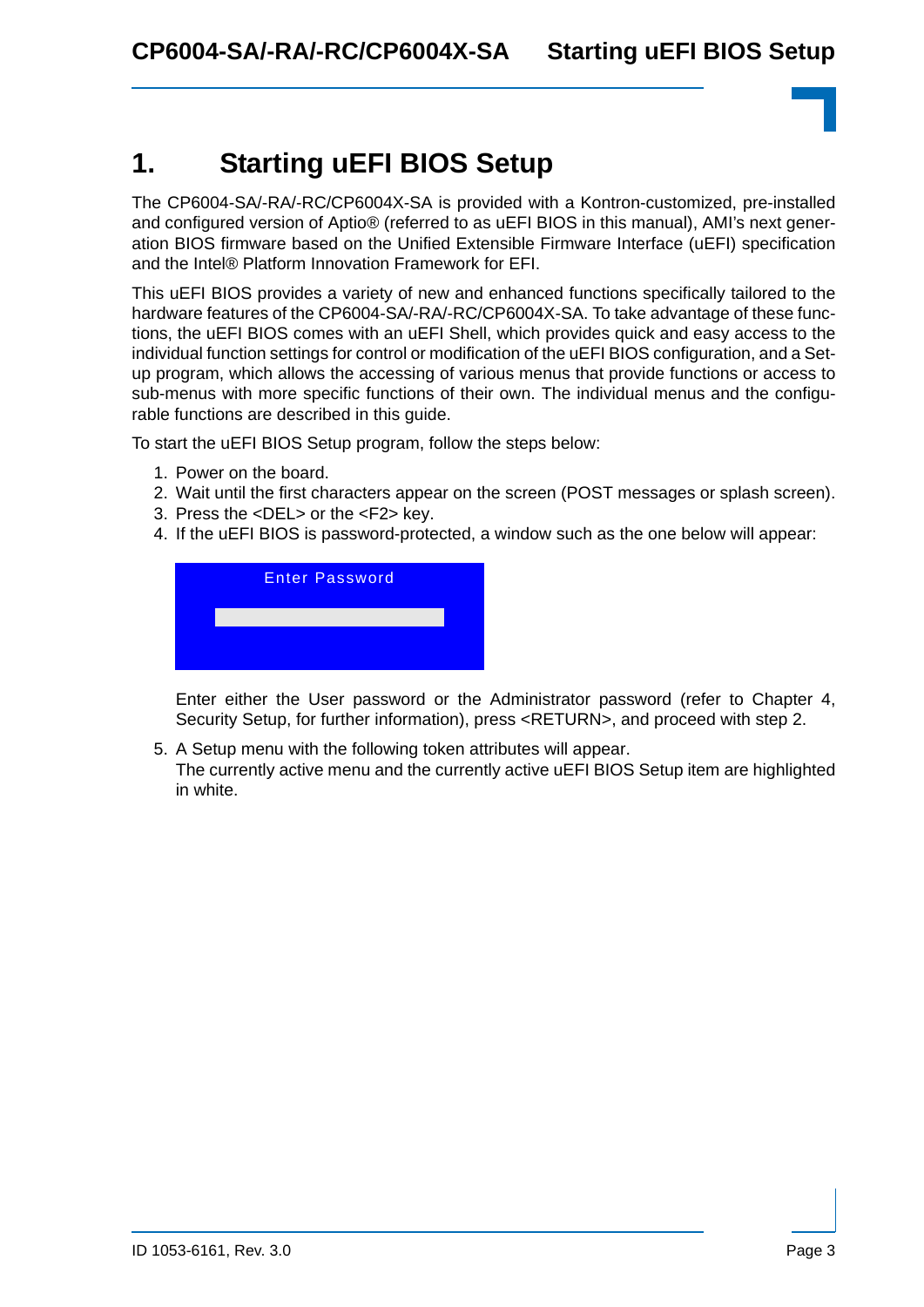#### <span id="page-9-0"></span>**1.1 Main Setup Menu**

The Main setup menu is the first screen that appears after starting the Setup program.

At the top of this screen and all of the other major screens, there is a setup menu selection bar, which permits access to all of the other major setup menus. These menus are selected via the left-right arrow keys.

All setup menu screens have two main frames. The left frame displays all the functions that can be configured. They are displayed in blue. Functions displayed in gray provide information about the status or the operational configuration.

The right frame displays the key legend. Above the key legend there is an area reserved for a text message. When a function is selected in the left frame, it is displayed in white. Often a text message will accompany it.

|                                                                                               |                      | Aptio Setup Utility - Copyright (C) 2010 American Megatrends, Inc.                                                                                                                                                                                                    |
|-----------------------------------------------------------------------------------------------|----------------------|-----------------------------------------------------------------------------------------------------------------------------------------------------------------------------------------------------------------------------------------------------------------------|
| Main<br><b>Boot</b>                                                                           | Security Save & Exit |                                                                                                                                                                                                                                                                       |
| Title (black)<br>Read only field (grey)<br>Setup item (blue)<br>Pointer to a subordinate menu | value<br>[value]     | $\rightarrow \leftarrow$ : Select Screen<br>$\uparrow \downarrow$ :<br><b>Select Item</b><br>Enter:<br><b>Select</b><br>$+/-:$<br>Change Opt.<br>F1:<br><b>General Help</b><br>F2: Previous Values<br><b>F3</b> Optimized Defaults<br>F4:<br>Save & Exit<br>ESC: Exit |
| Version                                                                                       |                      | 2.10.1208. Copyright (C) 2010 American Megatrends, Inc.                                                                                                                                                                                                               |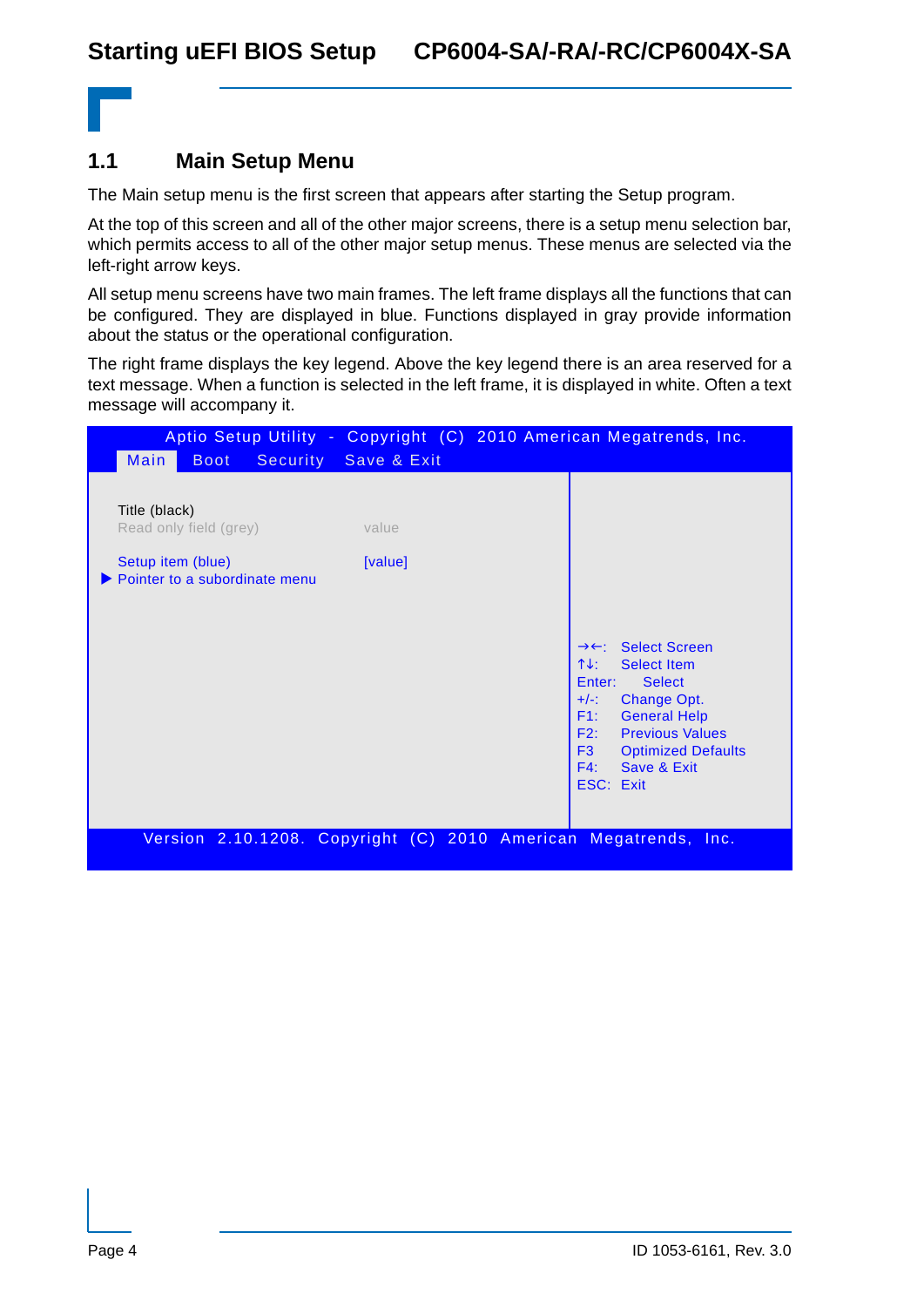#### <span id="page-10-0"></span>**1.2 Navigation**

The uEFI BIOS setup program uses a hot key-based navigation system. A hot key legend is located in the right frame on most setup screens.The following table provides information concerning the usage of these hot keys.

| <b>HOT KEY</b>                        | <b>DESCRIPTION</b>                                                                                                                                |
|---------------------------------------|---------------------------------------------------------------------------------------------------------------------------------------------------|
| $<$ F1>                               | The <f1> key is used to invoke the General Help window.</f1>                                                                                      |
| $<$ F2>                               | The <f2> key is used to restore the previous values.</f2>                                                                                         |
| $<$ F3>                               | The <f3> key is used to load the defaults.</f3>                                                                                                   |
| $<$ F4 $>$                            | The <f4> key is used to save the current settings and exit the uEFI BIOS Setup.</f4>                                                              |
| $\rightarrow$ $\leftarrow$ Right/Left | The <i>Right and Left</i> <arrow> keys are used to select a major Setup screen.</arrow>                                                           |
|                                       | Main Screen, Advanced Screen, Chipset Screen, etc.<br>For example:                                                                                |
| ↑↓ Up/Down                            | The Up and Down <arrow> keys are used to select a Setup function or a sub-screen.</arrow>                                                         |
| + - Plus/Minus                        | The Plus and Minus <arrow> keys are used to change the field value of a particular Setup<br/>function, for example, system date and time.</arrow> |
| $<$ ESC $>$                           | The <esc> key is used to exit a menu or the uEFI BIOS Setup.</esc>                                                                                |
|                                       | Pressing the <esc> key in a sub-menu causes the next higher menu level to be displayed.</esc>                                                     |
|                                       | When the <esc> key is pressed in a major Setup menu, the uEFI BIOS Setup is terminated<br/>without saving any changes made.</esc>                 |
| <enter></enter>                       | The <enter> key is used to execute a command or select a menu.</enter>                                                                            |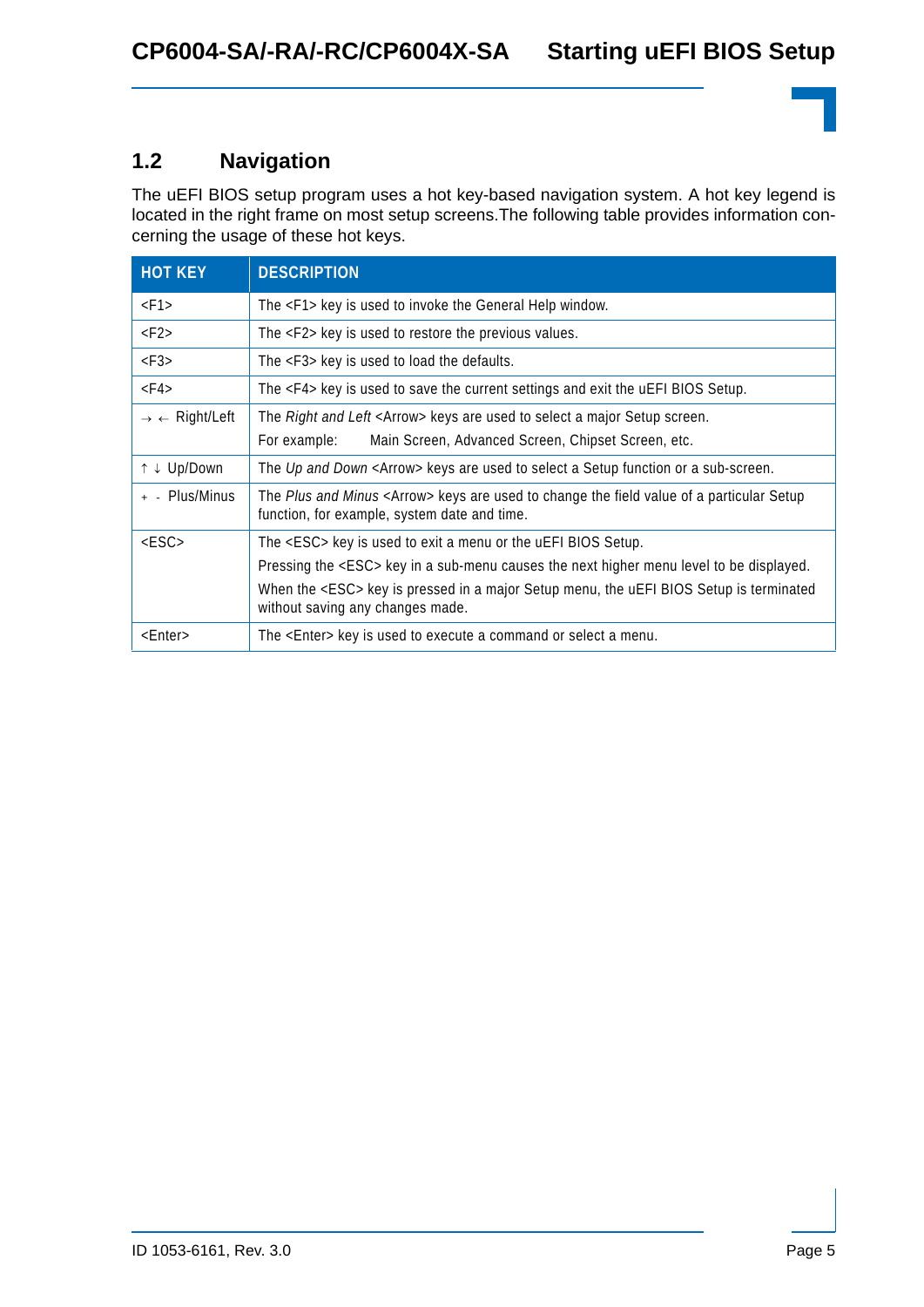

This page has been intentionally left blank.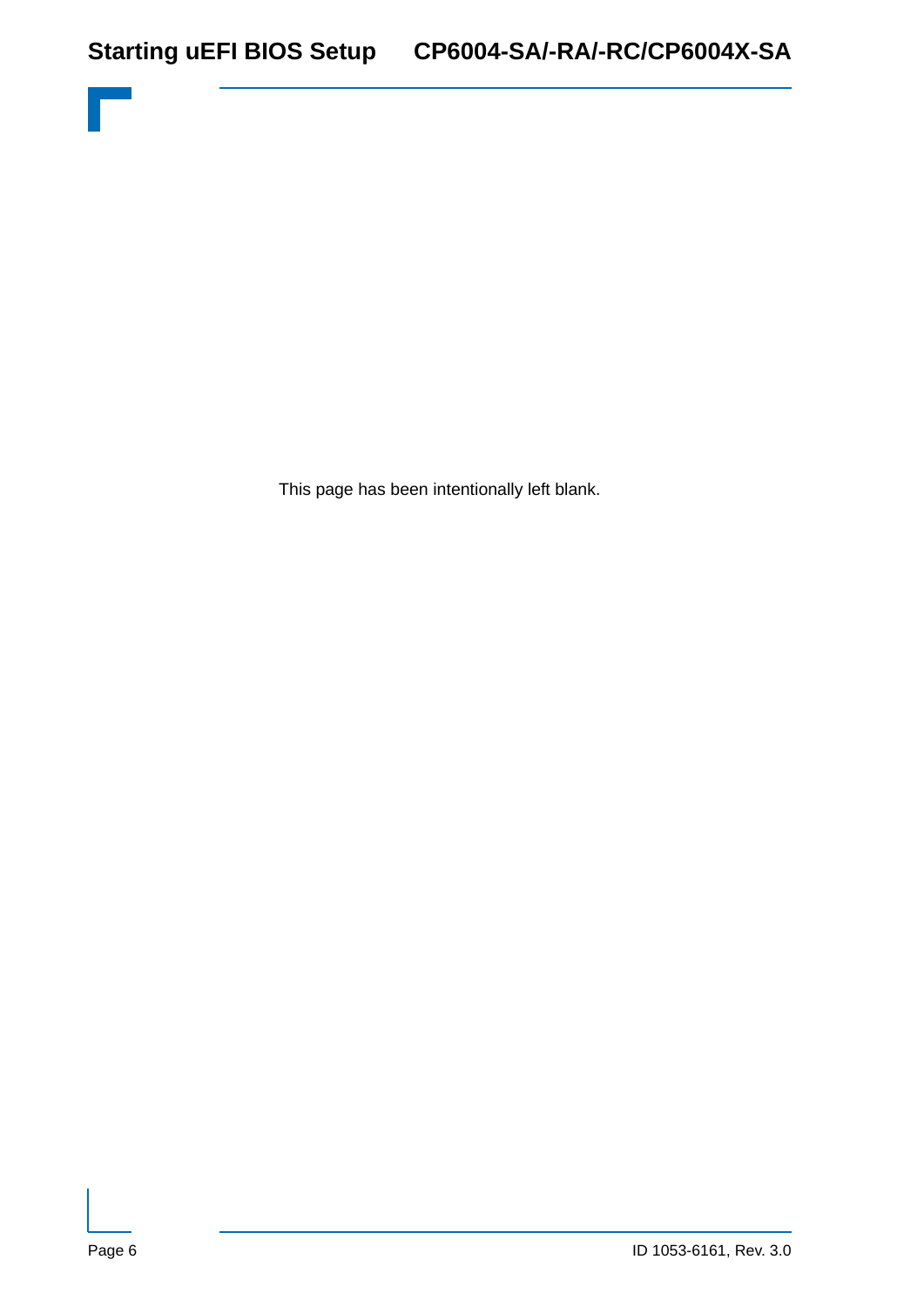

# **Main Setup**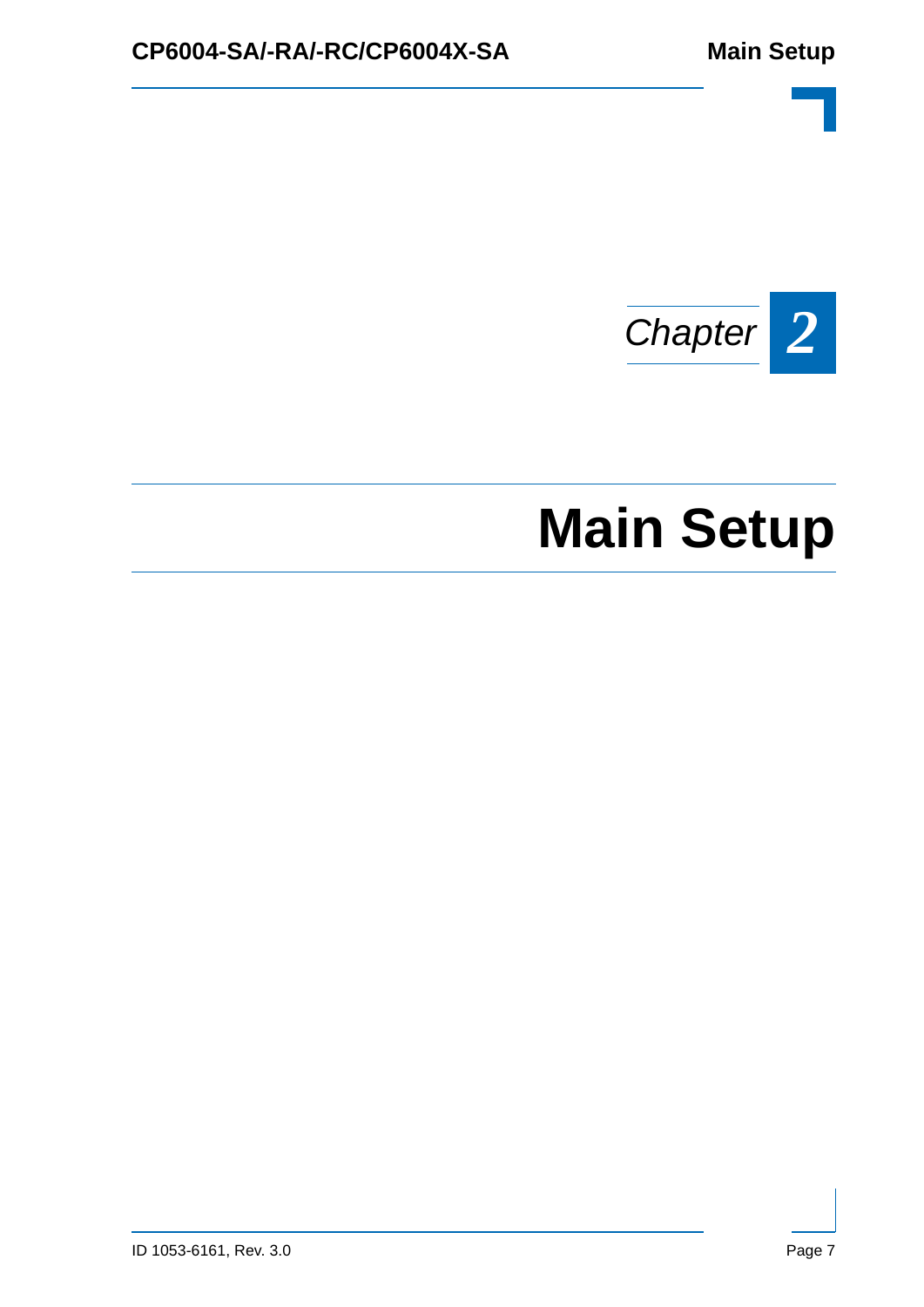

This page has been intentionally left blank.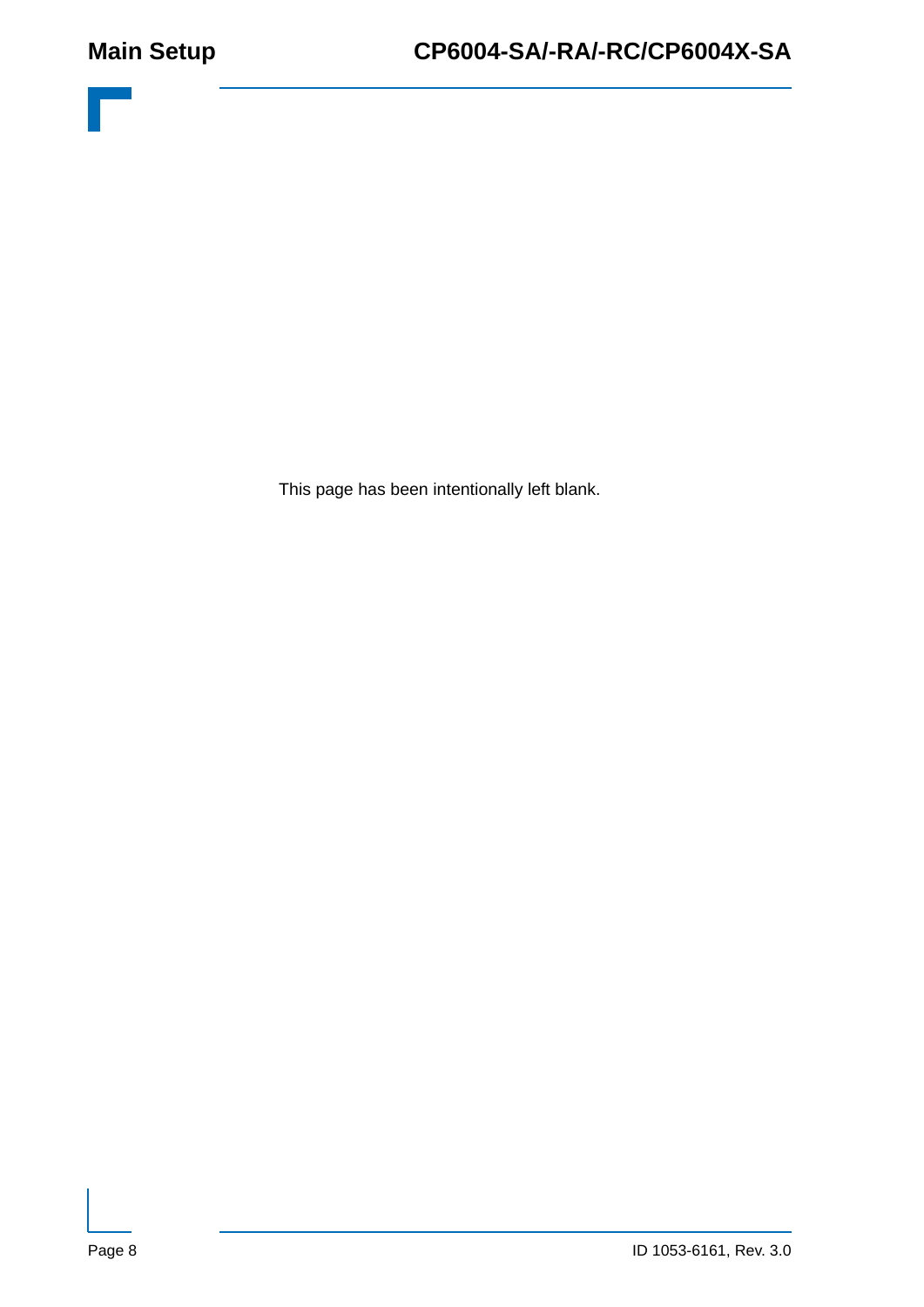

# <span id="page-14-0"></span>**2. Main Setup**

Upon entering the uEFI BIOS Setup program, the Main setup screen is displayed. This screen lists the main setup sub-screens and provides very basic system information as well as functions for setting the system time and date. In addition, the remaining major setup menus can be accessed from this screen. This screen can also be selected from any other major setup screen by using the Main tab.

| Main<br>Security<br><b>Boot</b>                                                                                                                                    | Aptio Setup Utility - Copyright (C) 2010 American Megatrends, Inc.<br>Save & Exit                   |                                                                                                                      |
|--------------------------------------------------------------------------------------------------------------------------------------------------------------------|-----------------------------------------------------------------------------------------------------|----------------------------------------------------------------------------------------------------------------------|
|                                                                                                                                                                    |                                                                                                     |                                                                                                                      |
| <b>BIOS Information</b><br><b>BIOS Vendor</b><br>Core Version<br>Compliancy<br>Project Version<br><b>Build Date and Time</b>                                       | <b>American Megatrends</b><br>4.6.5.1<br>UEFI 2.3; PI 1.2<br>B3D01 14.00 x64<br>01/09/2013 09:50:41 |                                                                                                                      |
| Memory Information<br><b>Memory Frequency</b><br><b>Total Memory</b>                                                                                               | 1600 Mhz<br>8192 MB (DDR3)                                                                          |                                                                                                                      |
| Trusted Computing<br>CPU Configuration<br>Firmware Update Configuration<br>USB Configuration<br>Serial Port Console Redirection<br>$\blacktriangleright$ Intel ICC |                                                                                                     | $\rightarrow \leftarrow$ : Select Screen<br>$\uparrow \downarrow$ :<br><b>Select Item</b><br>Enter:<br><b>Select</b> |
| <b>System Language</b>                                                                                                                                             | [English]                                                                                           | $+/-$ :<br>Change Opt.<br>F1:<br><b>General Help</b>                                                                 |
| <b>System Date</b><br><b>System Time</b>                                                                                                                           | [Fri 07/12/2012]<br>[13:47:26]                                                                      | F2:<br><b>Previous Values</b><br>F <sub>3</sub><br><b>Optimized Defaults</b><br>Save & Exit<br>$FA+$                 |
| Access Level                                                                                                                                                       | Administrator                                                                                       | ESC: Exit                                                                                                            |
|                                                                                                                                                                    | Version 2.10.1208. Copyright (C) 2010 American Megatrends, Inc.                                     |                                                                                                                      |

## <span id="page-14-1"></span>**2.1 BIOS Information**

This function provides display-only information concerning the uEFI BIOS.

Information about the running uEFI BIOS version is reflected in the display-only function Project Version (parameter "14.00" indicates revision 14).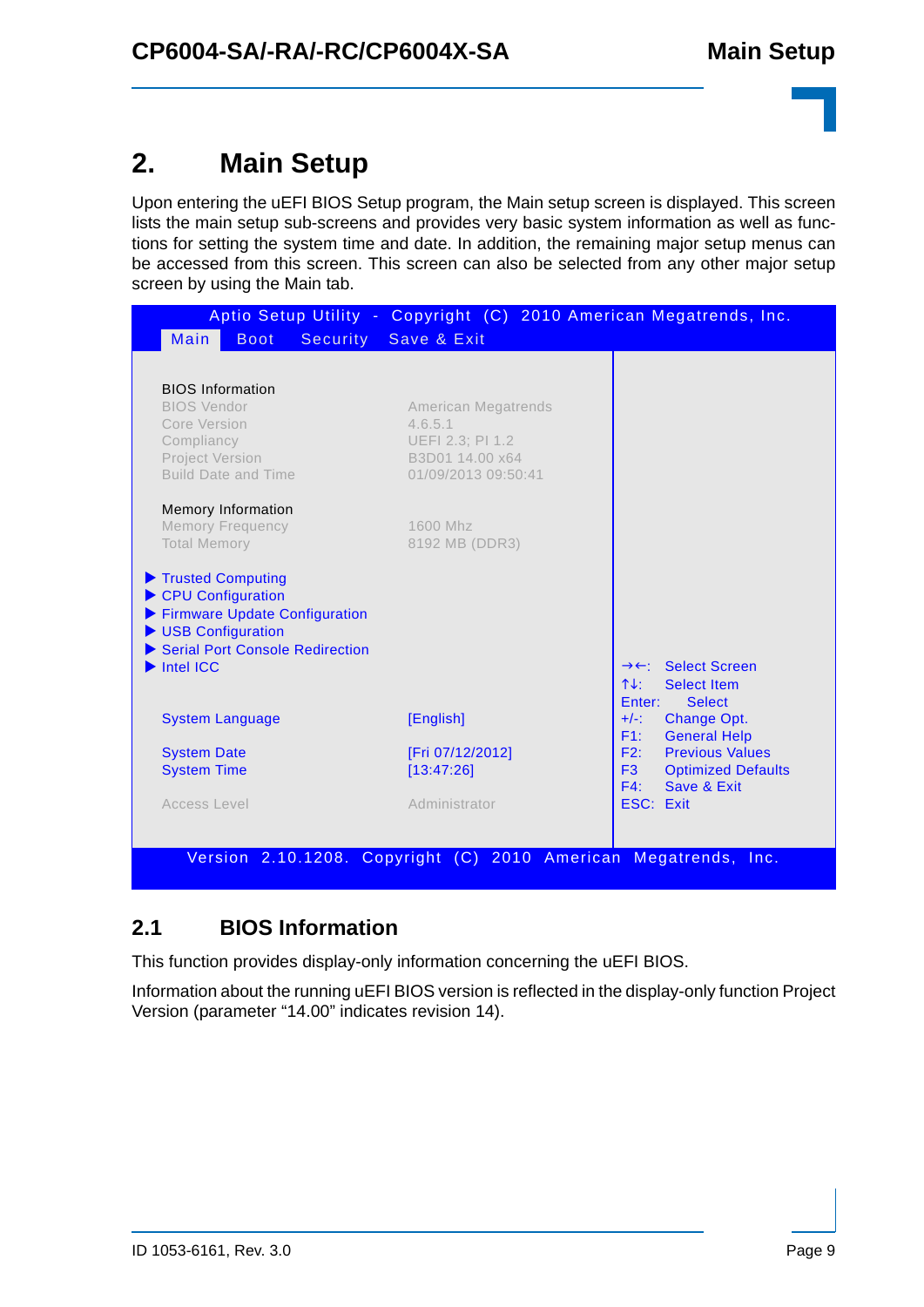#### <span id="page-15-0"></span>**2.2 Trusted Computing**

This screen provides functions for specifying the TPM configuration settings and TPM displaying status information.

| Aptio Setup Utility - Copyright (C) 2010 American Megatrends, Inc.<br>Main                                                   |                                     |                                                                                                                                                                                                                                                                                                 |
|------------------------------------------------------------------------------------------------------------------------------|-------------------------------------|-------------------------------------------------------------------------------------------------------------------------------------------------------------------------------------------------------------------------------------------------------------------------------------------------|
| <b>TPM Configuration</b><br><b>TPM Support</b><br><b>TPM State</b><br><b>Pending TPM Operation</b>                           | [Enable]<br>[Enabled]<br>[None]     |                                                                                                                                                                                                                                                                                                 |
| <b>Current TPM Status Information</b><br><b>TPM Enabled Status:</b><br><b>TPM Active Status:</b><br><b>TPM Owner Status:</b> | [Enabled]<br>[Activated]<br>[Owned] | $\rightarrow \leftarrow$ : Select Screen<br>$\uparrow \downarrow$ :<br><b>Select Item</b><br><b>Select</b><br>Enter:<br>$+/-$ :<br>Change Opt.<br><b>General Help</b><br>F1:<br><b>Previous Values</b><br>F2:<br>F <sub>3</sub><br><b>Optimized Defaults</b><br>Save & Exit<br>F4:<br>ESC: Exit |
| 2.10.1208. Copyright<br>Version                                                                                              | (C)                                 | 2010 American Megatrends,<br>Inc.                                                                                                                                                                                                                                                               |

#### <span id="page-15-1"></span>**2.2.1 TPM Configuration**

#### <span id="page-15-2"></span>**2.2.1.1 TPM Support**

This function is used to provide the Trusted Platform Module (TPM) functionality to the OS.

**Note:** Trusted Platform Module support is available on request.

| SETTING | <b>DESCRIPTION</b>                                                                                                                                                  |
|---------|---------------------------------------------------------------------------------------------------------------------------------------------------------------------|
| Disable | Use this setting to disable TPM support.<br>If this setting is used, TPM is not present for the OS, regardless whether the function TPM<br>State is enabled or not. |
| Enable  | Use this setting to enable TPM support.                                                                                                                             |

Default setting: Disable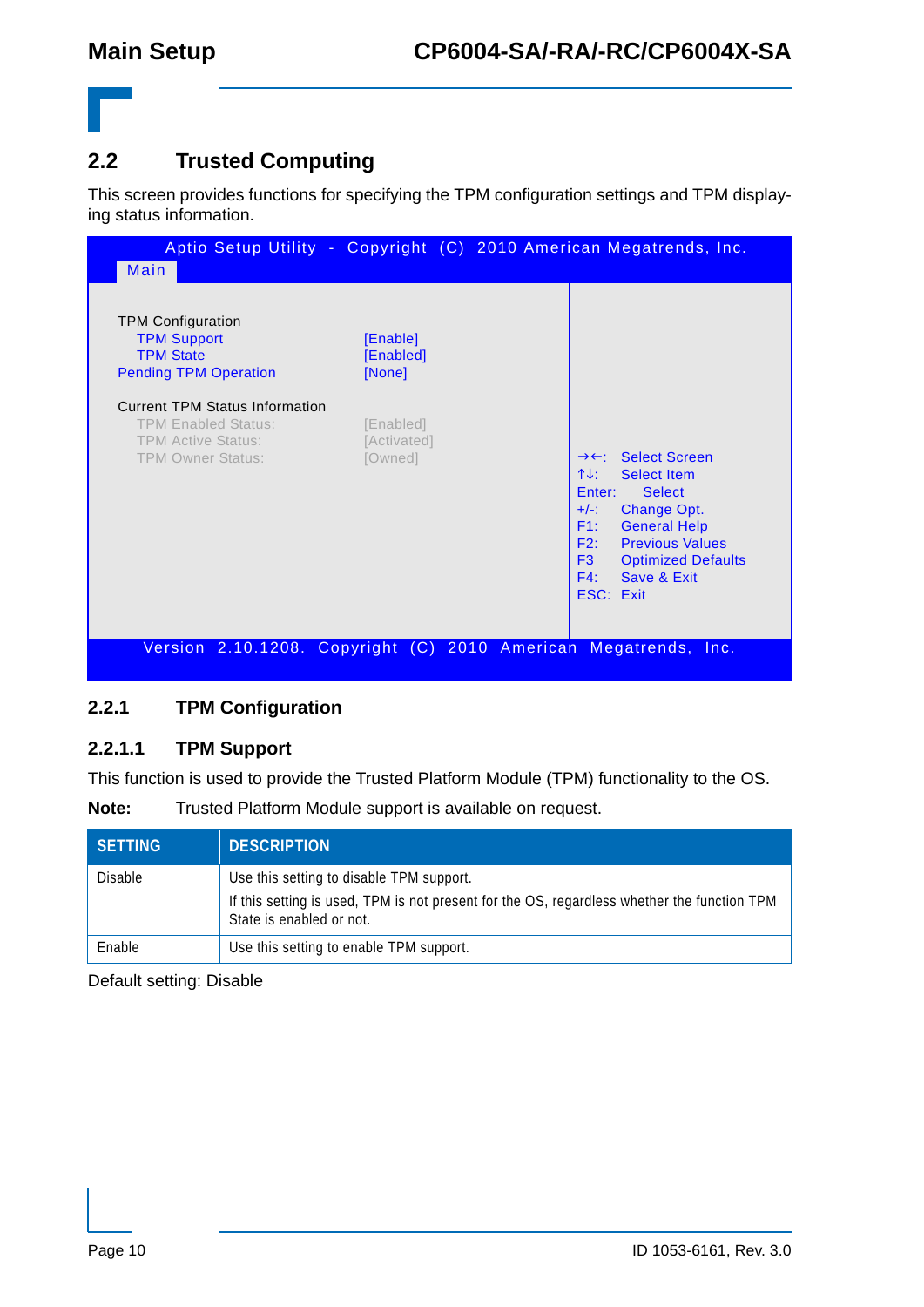#### <span id="page-16-0"></span>**2.2.1.2 TPM State**

This function is used to select the TPM State command to be issued to the TPM after POST.

**Note:** This function is available only when the function TPM Support is set to Enable.

| SETTING  | <b>DESCRIPTION</b>                                                                                                                         |
|----------|--------------------------------------------------------------------------------------------------------------------------------------------|
| Disabled | Use this setting to disable the TPM after POST.<br>If this setting is used, the TPM is present for the OS but its functionality is locked. |
| Enabled  | Use this setting to enable the TPM after POST.                                                                                             |

Default setting: Disabled

#### <span id="page-16-1"></span>**2.2.2 Pending TPM Operation**

This function is used to select a TPM command to be issued once against the TPM during the next boot.

| <b>SETTING</b>         | <b>DESCRIPTION</b>                                                                                                           |  |  |
|------------------------|------------------------------------------------------------------------------------------------------------------------------|--|--|
| None                   | Use this setting to prevent the system from issuing any TPM commands.                                                        |  |  |
| Enable Take Ownership  | Use this setting to allow the system to issue an Enable Take Ownership command<br>during the next boot.                      |  |  |
|                        | If this setting is used, the Take Ownership command is enabled, which allows the<br>OS to take ownership of the TPM.         |  |  |
| Disable Take Ownership | Use this setting to allow the system to issue a Disable Take Ownership command<br>during the next boot.                      |  |  |
|                        | If this setting is used, the Take Ownership command is disabled, which prevents the<br>OS from taking ownership of the TPM.  |  |  |
| <b>TPM Clear</b>       | Use this setting to allow the system to issue a TPM Clear command during the next<br>boot.                                   |  |  |
|                        | If this setting is used, the TPM is reset to the factory default.                                                            |  |  |
|                        | Use of this setting also deletes any keys and passwords stored within<br>Warning:<br>the TPM.                                |  |  |
|                        | Always ensure that encryption software such as Microsoft BitLocker,<br>etc. are deactivated prior to selecting this setting. |  |  |

| Note: |  |  | This function is available only when the function TPM Support is set to Enable. |
|-------|--|--|---------------------------------------------------------------------------------|
|-------|--|--|---------------------------------------------------------------------------------|

Default setting: None

#### <span id="page-16-2"></span>**2.2.3 Current TPM Status Information**

This is a display-only function providing status information about the TPM.

| <b>FUNCTION</b>           | <b>DESCRIPTION</b>                                        |
|---------------------------|-----------------------------------------------------------|
| <b>TPM Enabled Status</b> | Displays if the TPM device is enabled.                    |
| <b>TPM Active</b>         | Displays if the TPM has been activated by the OS.         |
| <b>TPM Owner Status</b>   | Displays if the OS has taken ownership of the TPM device. |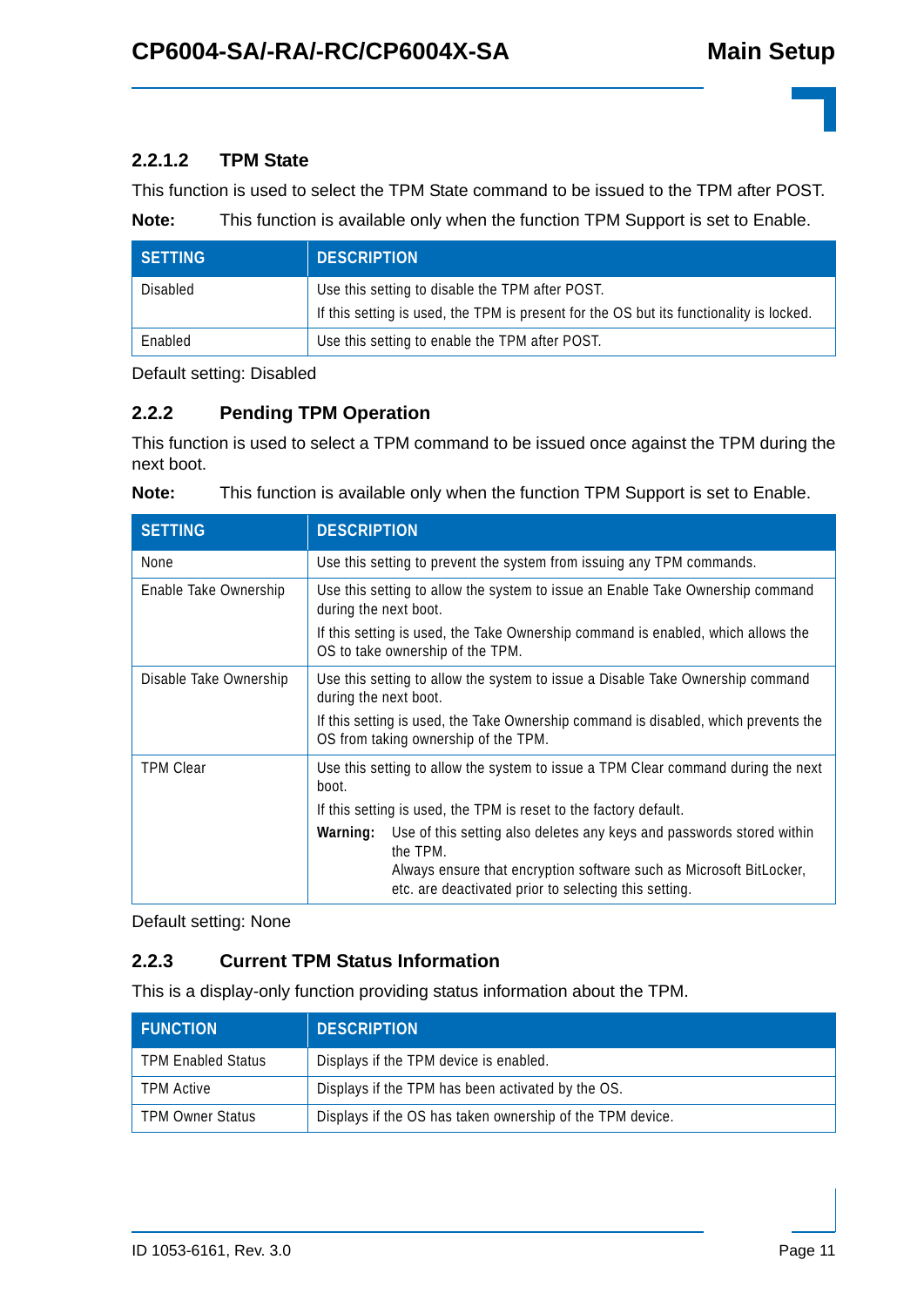### <span id="page-17-0"></span>**2.3 CPU Configuration**

This screen provides information concerning the CPU operating frequencies and the ability to set the frequency ratio.

| Aptio Setup Utility - Copyright (C) 2011 American Megatrends, Inc.<br><b>Main</b>                |                                  |                                                                                                                                                                                                                                                                    |
|--------------------------------------------------------------------------------------------------|----------------------------------|--------------------------------------------------------------------------------------------------------------------------------------------------------------------------------------------------------------------------------------------------------------------|
| <b>CPU Configuration</b>                                                                         |                                  |                                                                                                                                                                                                                                                                    |
| Inter (R) Core(TM) i7-3612QE CPU @ 2.10GHz<br>Max CPU Speed<br>Min CPU Speed<br><b>CPU Speed</b> | 2100 MHz<br>1200 MHz<br>2100 MHz |                                                                                                                                                                                                                                                                    |
| <b>Max Freq Ratio</b>                                                                            | 255                              |                                                                                                                                                                                                                                                                    |
|                                                                                                  |                                  | $\rightarrow \leftarrow$ : Select Screen<br>$\uparrow \downarrow$ :<br><b>Select Item</b><br><b>Select</b><br>Enter:<br>$+/-:$<br>Change Opt.<br><b>General Help</b><br>F1:<br>F2: Previous Values<br><b>F3</b> Optimized Defaults<br>F4: Save & Exit<br>ESC: Exit |
| Version 2.14.1219. Copyright (C) 2011 American Megatrends,                                       |                                  | $ln c$ .                                                                                                                                                                                                                                                           |

#### <span id="page-17-1"></span>**2.3.1 CPU Configuration**

This is a display-only function indicating general information about the installed CPU.

#### <span id="page-17-2"></span>**2.3.2 Max Freq Ratio**

This function is used to permit the CPU frequency to be adjusted so as to make a reduction in power consumption possible when higher performance is not required.

To ensure that the maximum desired frequency is not exceeded, the CPU turbo mode must be disabled using the uEFI shell command "kboardconfig CpuTurbo disabled".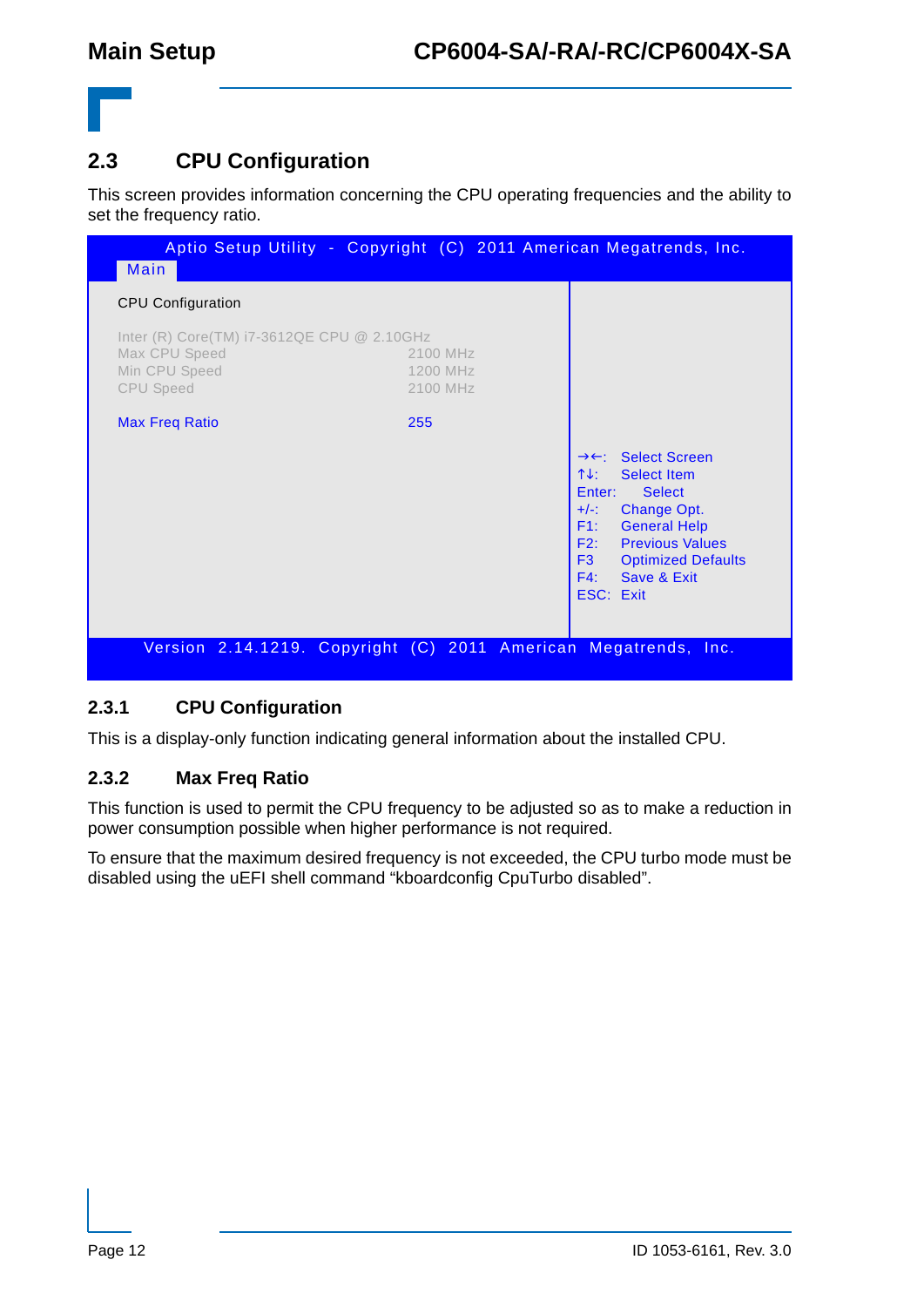### <span id="page-18-0"></span>**2.4 Firmware Update Configuration**

This screen provides functions for specifying the firmware update configuration settings.

| Main                 |            | Aptio Setup Utility - Copyright (C) 2011 American Megatrends, Inc.                                                                                                                                                                                                               |
|----------------------|------------|----------------------------------------------------------------------------------------------------------------------------------------------------------------------------------------------------------------------------------------------------------------------------------|
| Me FW Image Re-Flash | [Disabled] | $\rightarrow \leftarrow$ : Select Screen<br>$\uparrow \downarrow$ :<br><b>Select Item</b><br><b>Select</b><br>Enter:<br>$+/-$ :<br>Change Opt.<br>F1:<br><b>General Help</b><br>F2:<br><b>Previous Values</b><br><b>F3</b> Optimized Defaults<br>F4:<br>Save & Exit<br>ESC: Exit |
| Version              |            | 2.14.1219. Copyright (C) 2011 American Megatrends, Inc.                                                                                                                                                                                                                          |

#### <span id="page-18-1"></span>**2.4.1 Me FW Image Re-Flash**

This function is used to enable or disable Intel® Management Engine (ME) firmware re-flashing.

**Note:** Setting this function to Enabled sends a message to the ME firmware to be temporarily disabled for the next boot. However, after the next boot, this function shows Disabled.

| I SETTING | <b>DESCRIPTION</b>                                                                                                                             |
|-----------|------------------------------------------------------------------------------------------------------------------------------------------------|
| Disabled  | Use this setting to disable ME firmware re-flashing.                                                                                           |
| Enabled   | Use this setting to enable ME firmware re-flashing when the whole uEFI BIOS image includ-<br>ing a new ME-Firmware section must to be flashed. |

Default setting: Disabled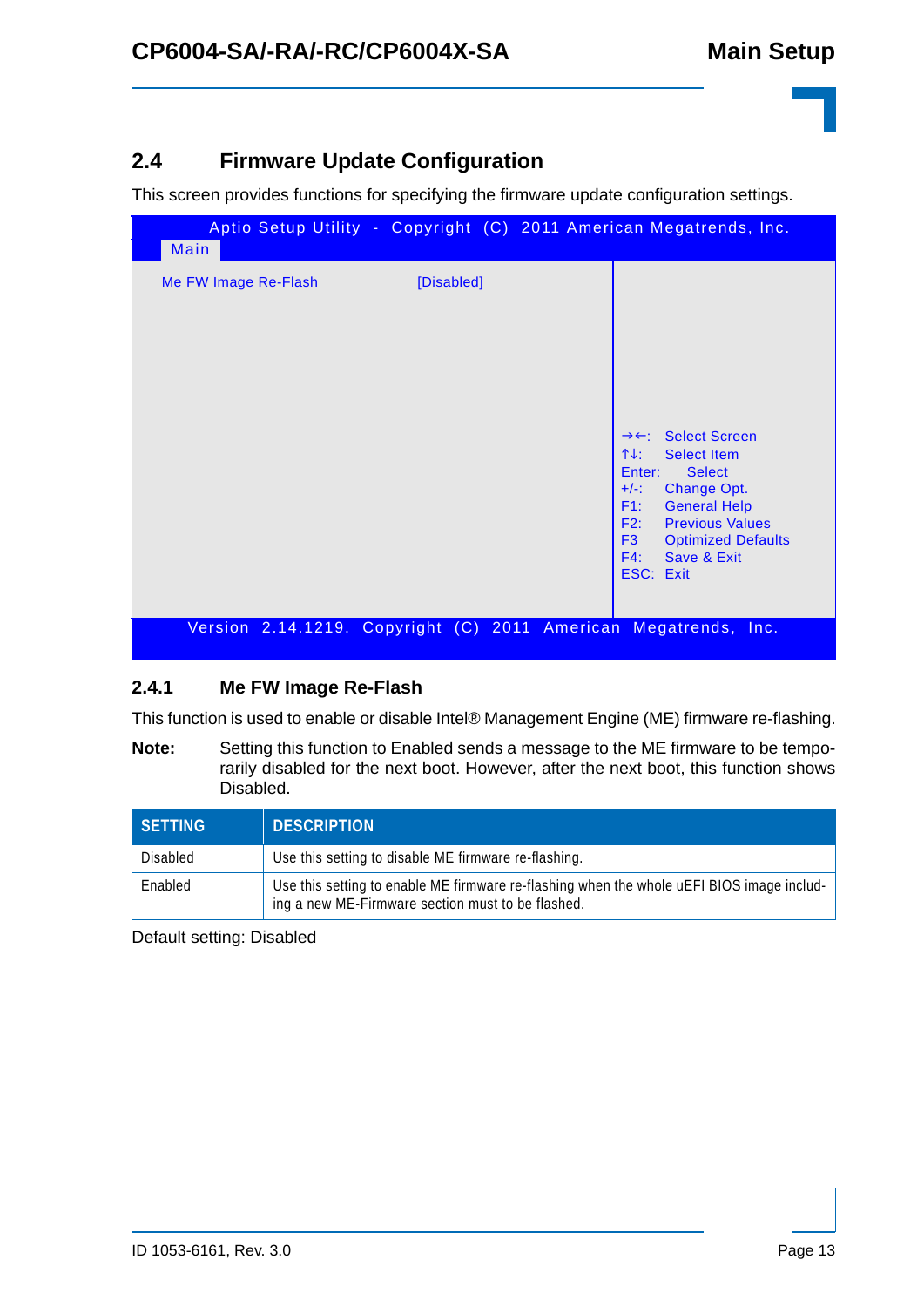### <span id="page-19-0"></span>**2.5 USB Configuration**

This screen provides information about support for USB devices as well as functions for specifying the USB configuration settings.

| <b>Main</b>                                                                                                            | Aptio Setup Utility - Copyright (C) 2011 American Megatrends, Inc. |                                                                                                                                                                                                                                                                                      |
|------------------------------------------------------------------------------------------------------------------------|--------------------------------------------------------------------|--------------------------------------------------------------------------------------------------------------------------------------------------------------------------------------------------------------------------------------------------------------------------------------|
| <b>USB Configuration</b>                                                                                               |                                                                    |                                                                                                                                                                                                                                                                                      |
| <b>USB Devices:</b><br>1 Keyboard, 1 Mouse, 4 Hubs                                                                     |                                                                    |                                                                                                                                                                                                                                                                                      |
| <b>Legacy USB Support</b><br><b>EHCI Hand-Off</b>                                                                      | [Enabled]<br>[Disabled]                                            |                                                                                                                                                                                                                                                                                      |
| USB hardware delays and time-outs:<br><b>USB transfer time-out</b><br>Device reset time-out:<br>Device power-up delay: | $[20 \text{ sec}]$<br>$[20 \text{ sec}]$<br>[Auto]                 | $\rightarrow \leftarrow$ : Select Screen<br>$\uparrow \downarrow$ :<br><b>Select Item</b><br><b>Select</b><br>Enter:<br>$+/-:$<br>Change Opt.<br><b>General Help</b><br>F1:<br>F2: Previous Values<br>F <sub>3</sub><br><b>Optimized Defaults</b><br>F4:<br>Save & Exit<br>ESC: Exit |
| Version 2.14.1219. Copyright (C) 2011 American Megatrends, Inc.                                                        |                                                                    |                                                                                                                                                                                                                                                                                      |

#### <span id="page-19-1"></span>**2.5.1 USB Configuration**

#### <span id="page-19-2"></span>**2.5.1.1 USB Devices**

This is a display-only function providing general information about the USB devices detected.

#### <span id="page-19-3"></span>**2.5.1.2 Legacy USB Support**

This function is required for booting from USB devices and for operating systems which do not support USB themselves (mainly DOS and some BootLoaders).

| <b>SETTING</b>  | <b>DESCRIPTION</b>                                                              |
|-----------------|---------------------------------------------------------------------------------|
| <b>Disabled</b> | Use this setting to disable legacy USB support.                                 |
| Enabled         | Use this setting to enable legacy USB support.                                  |
| Auto            | Use this setting to enable legacy USB support if there are USB devices present. |

Default setting: Enabled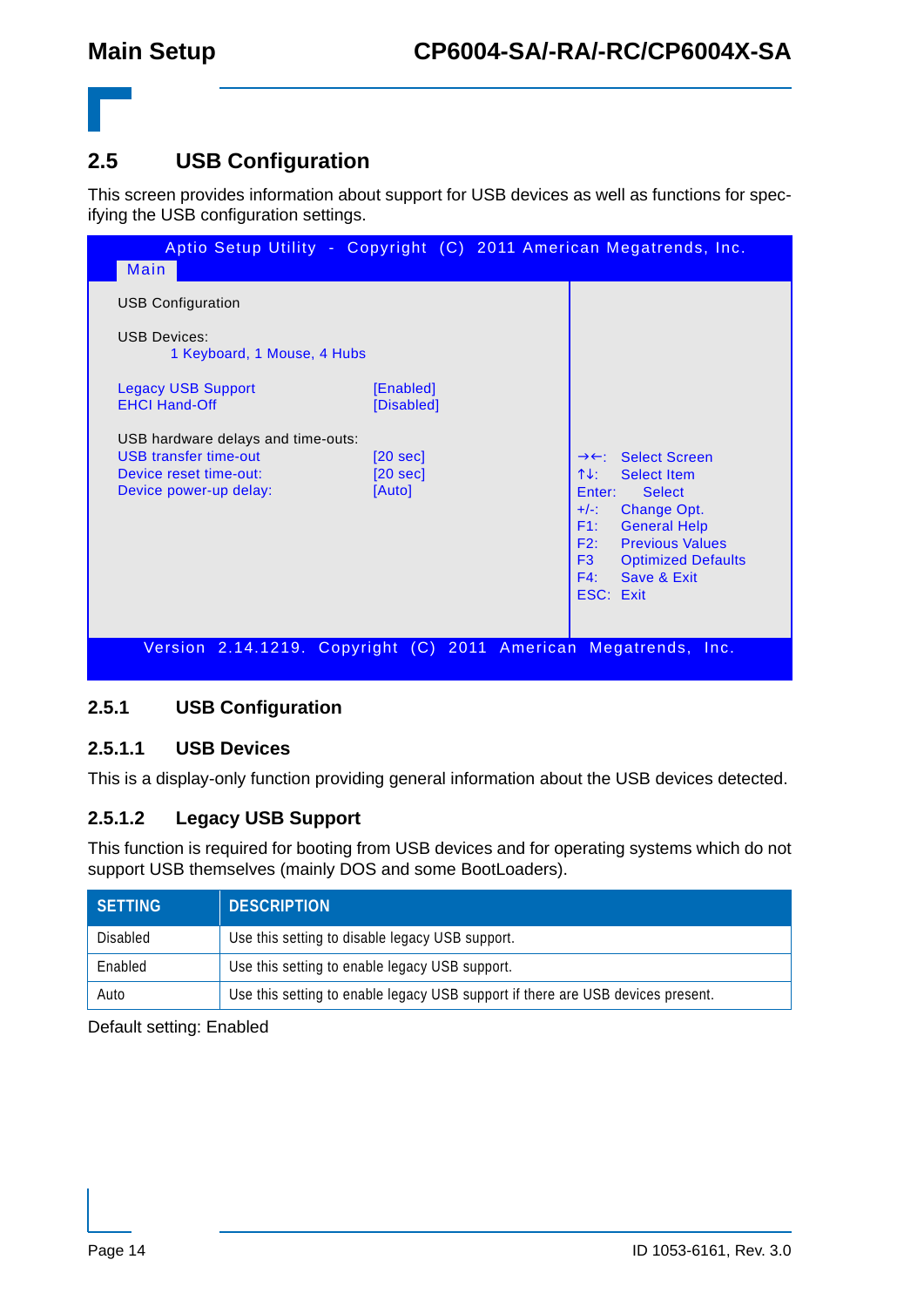

#### <span id="page-20-0"></span>**2.5.1.3 EHCI Hand-Off**

This function is used to enable a workaround for operating systems without EHCI Hand-Off support. The EHCI ownership change should be claimed by the EHCI driver.

| SETTING  | <b>DESCRIPTION</b>                                 |
|----------|----------------------------------------------------|
| Disabled | Use this setting to disable EHCI Hand-Off support. |
| Enabled  | Use this setting to enable EHCI Hand-Off support.  |

Default setting: Disabled

#### <span id="page-20-1"></span>**2.5.2 USB Hardware Delays and Time-outs**

#### <span id="page-20-2"></span>**2.5.2.1 USB Transfer Timeout**

This function selects the timeout in seconds that the USB core will wait for Control, Bulk, and Interrupt transfers.

| <b>SETTING</b> | <b>DESCRIPTION</b>                                                                                                   |
|----------------|----------------------------------------------------------------------------------------------------------------------|
| l sec<br>5 sec | Use one of these settings to specify how long the USB core is to wait for Control, Bulk, and<br>Interrupt transfers. |
| 10 sec         |                                                                                                                      |
| 20 sec         |                                                                                                                      |

Default setting: 20 sec

#### <span id="page-20-3"></span>**2.5.2.2 Device Reset Timeout**

This function selects the timeout in seconds that the POST will wait for a USB mass storage device to become ready after start unit command.

| <b>SETTING</b>                       | <b>DESCRIPTION</b>                                                                                                                              |
|--------------------------------------|-------------------------------------------------------------------------------------------------------------------------------------------------|
| 10 sec<br>20 sec<br>30 sec<br>40 sec | Use one of these settings to specify how long the POST will wait for a USB mass storage<br>device to become ready after the start unit command. |

Default setting: 20 sec

#### <span id="page-20-4"></span>**2.5.2.3 Device Power-up Delay**

This function determines the maximum time the device will take before it properly reports itself to the Host Controller. "Auto" uses a default value: for a Root port it is 100 ms, for a Hub port the delay is taken from Hub descriptor. If the "Manual" option is chosen, the device power up delay in seconds field will be enabled to accept a delay ranging from 1 to 40 seconds.

| SETTING | <b>DESCRIPTION</b>                                                                                                                    |
|---------|---------------------------------------------------------------------------------------------------------------------------------------|
| Auto    | Use this setting to specify a default delay time for a Root or Hub port.<br>$(root$ port = 100ms; hub port = value in hub descriptor) |
| Manual  | Use this setting to specify a delay time from 1 to 40 seconds. (contents of seconds field)                                            |

Default setting: Auto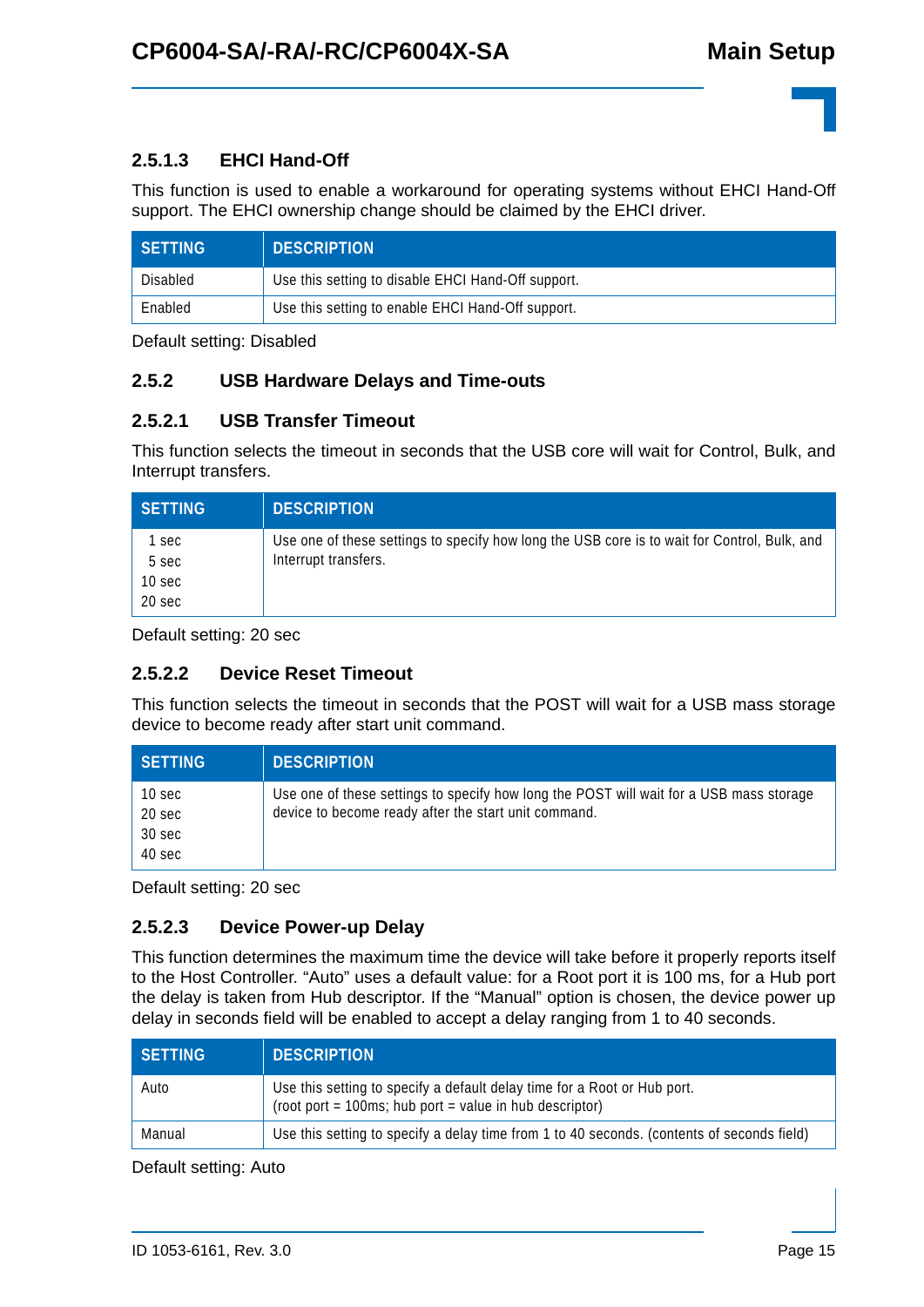

#### <span id="page-21-0"></span>**2.6 Serial Port Console Redirection**

This screen provides information about functions for specifying the Serial Port Console Redirection configuration settings. Console redirection can be used to remotely operate system settings and the uEFI console.



#### <span id="page-21-1"></span>**2.6.1 COM0**

On the CP6004-SA/-RA/CP6004X-SA, the COM0 port (serial port 0) corresponds to the RS-232 serial port on the front panel (hardware designation COMA) and is switchable to rear I/O.

On the CP6004-RC, the COM0 port (serial port 0) corresponds to the RS-232 serial port on the rear I/O (hardware designation COMA).

#### <span id="page-21-2"></span>**2.6.1.1 Console Redirection**

| SETTING  | <b>DESCRIPTION</b>                                                 |
|----------|--------------------------------------------------------------------|
| Disabled | Use this setting to disable console redirection for COMA (RS-232). |
| Enabled  | Use this setting to enable console redirection for COMA (RS-232).  |

Default setting: Enabled

#### <span id="page-21-3"></span>**2.6.1.2 Console Redirection Settings**

For information about this function, refer to Chapter 2.6.2.2 in this manual.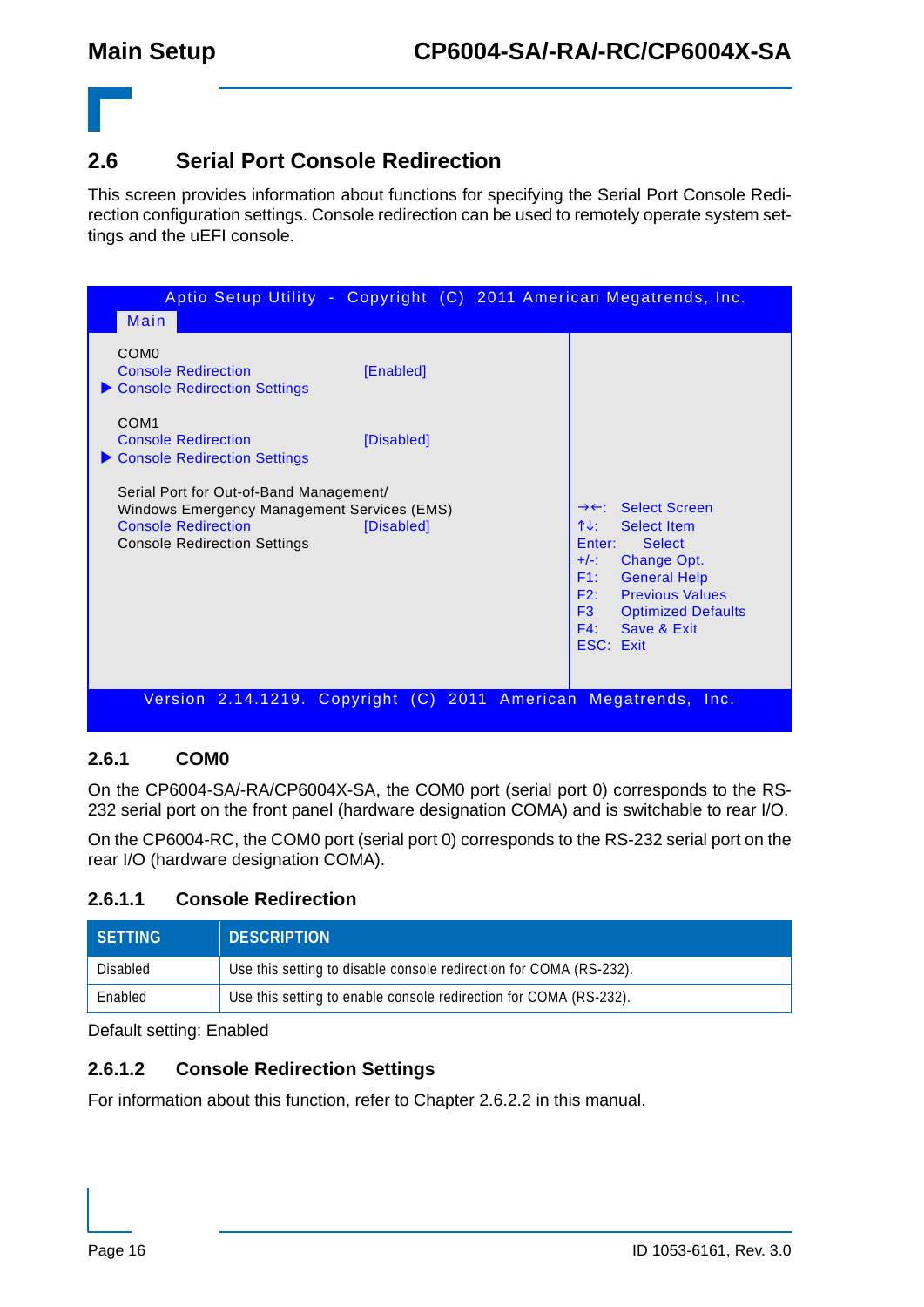

#### <span id="page-22-0"></span>**2.6.2 COM1**

On the CP6004-SA/-RA/-RC/CP6004X-SA, the COM1 port (serial port 1) corresponds to the RS-422 serial port on the CompactPCI Rear I/O connector J3 (hardware designation COMB).

#### <span id="page-22-1"></span>**2.6.2.1 Console Redirection**

| SETTING  | <b>DESCRIPTION</b>                                                 |
|----------|--------------------------------------------------------------------|
| Disabled | Use this setting to disable console redirection for COMB (RS-232). |
| Enabled  | Use this setting to enable console redirection for COMB (RS-232).  |

Default setting: Disabled

#### <span id="page-22-2"></span>**2.6.2.2 Console Redirection Settings**

This screen provides information about functions for specifying the Console Redirection configuration settings for the serial port 0 (COM0) and serial port 1 (COM1). Each serial port can be independently configured.

| <b>Main</b>                                                                                                                                                                                                                                                                                                                                                                        | Aptio Setup Utility - Copyright (C) 2011 American Megatrends, Inc.                                                                       |                                                                                                                                                                                                                                                                    |
|------------------------------------------------------------------------------------------------------------------------------------------------------------------------------------------------------------------------------------------------------------------------------------------------------------------------------------------------------------------------------------|------------------------------------------------------------------------------------------------------------------------------------------|--------------------------------------------------------------------------------------------------------------------------------------------------------------------------------------------------------------------------------------------------------------------|
| COM <sub>0</sub><br><b>Console Redirection Settings</b><br><b>Terminal Type</b><br><b>Bits per second</b><br>Data Bits<br><b>Parity</b><br><b>Stop Bits</b><br><b>Flow Control</b><br><b>VT-UTF8 Combo Key Support</b><br><b>Recorder Mode</b><br><b>Resolution 100x31</b><br><b>Legacy OS Redirection Resolution</b><br><b>Putty KeyPad</b><br><b>Redirection After BIOS POST</b> | [ANSI]<br>[115200]<br>[8]<br>[None]<br>$[1]$<br>[None]<br>[Enabled]<br>[Disabled]<br>[Disabled]<br>[80x24]<br>[VT100]<br>[Always Enable] | $\rightarrow \leftarrow$ : Select Screen<br>$\uparrow \downarrow$ : Select Item<br><b>Enter: Select</b><br>Change Opt.<br>$+/-:$<br><b>General Help</b><br>F1:<br>F <sub>2</sub> : Previous Values<br><b>F3</b> Optimized Defaults<br>F4: Save & Exit<br>ESC: Exit |
|                                                                                                                                                                                                                                                                                                                                                                                    | Version 2.14.1219. Copyright (C) 2011 American Megatrends, Inc.                                                                          |                                                                                                                                                                                                                                                                    |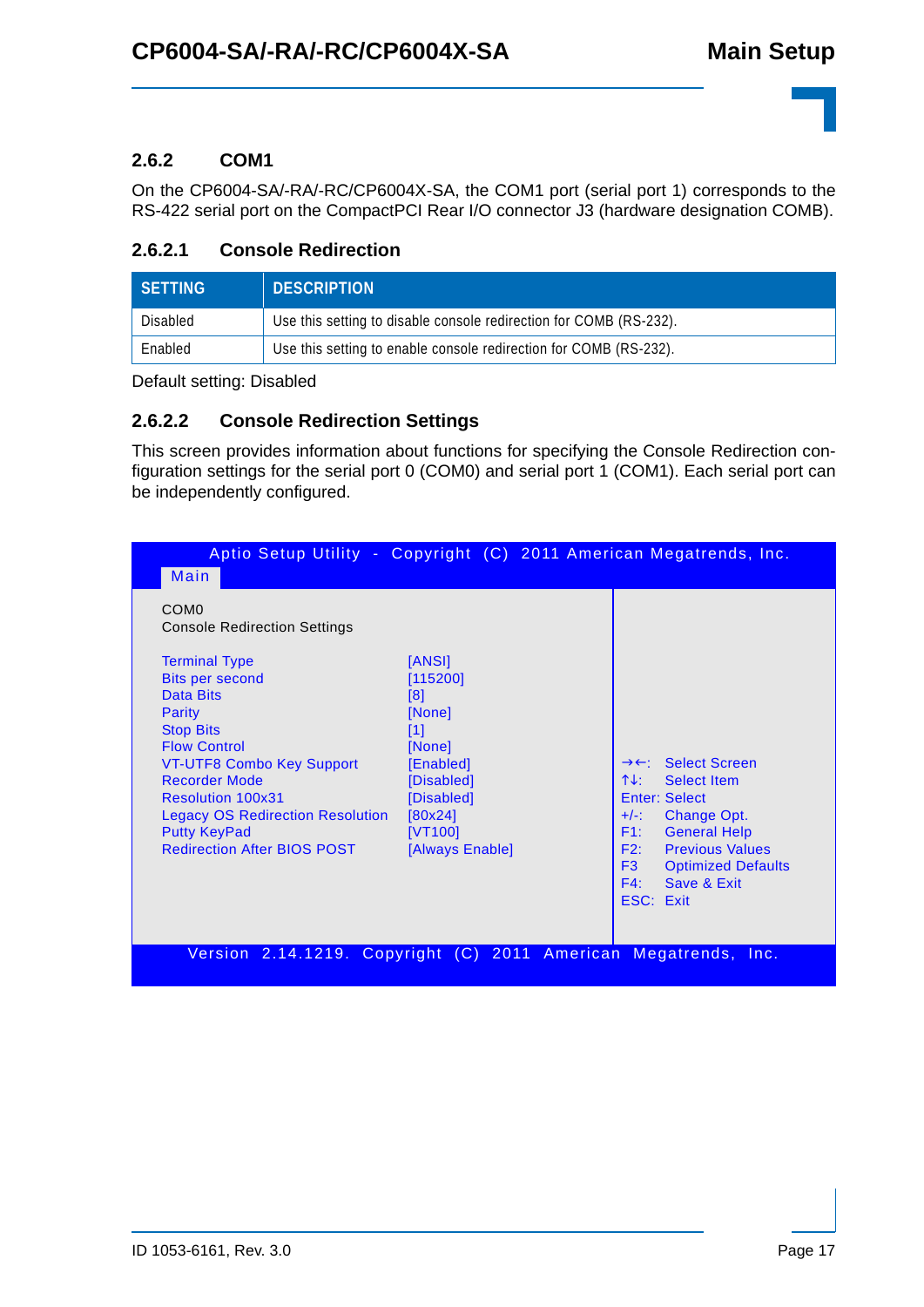#### **2.6.2.2.1 Terminal Type**

| <b>SETTING</b> | <b>DESCRIPTION</b>                                                    |
|----------------|-----------------------------------------------------------------------|
| VT100          | Use one of these settings to select the terminal type to be emulated. |
| VT100+         |                                                                       |
| VT-UTF8        |                                                                       |
| ANSI           |                                                                       |

Default setting: ANSI

#### **2.6.2.2.2 Bits per second**

| <b>SETTING</b> | <b>DESCRIPTION</b>                                                    |
|----------------|-----------------------------------------------------------------------|
| 9600           | Use one of these settings to select the baud rate of the serial port. |
| 19200          |                                                                       |
| 38400          |                                                                       |
| 57600          |                                                                       |
| 115200         |                                                                       |

Default setting: 115200

#### **2.6.2.2.3 Data Bits**

| SETTING | <b>DESCRIPTION</b>                                                      |
|---------|-------------------------------------------------------------------------|
|         | Use one of these settings to specify the number of data bits per frame. |
|         |                                                                         |

Default setting: 8

#### **2.6.2.2.4 Parity**

| <b>SETTING</b> | <b>DESCRIPTION</b>                                                  |
|----------------|---------------------------------------------------------------------|
| None           | Use one of these settings to select the parity for the serial port. |
| Even           |                                                                     |
| Odd            |                                                                     |
| Mark           |                                                                     |
| Space          |                                                                     |

Default setting: None

#### **2.6.2.2.5 Stop Bits**

| <b>SETTING</b> | <b>DESCRIPTION</b>                                                                |
|----------------|-----------------------------------------------------------------------------------|
|                | Use one of these settings to specify the number of stop bits for the serial port. |
|                |                                                                                   |

Default setting: 1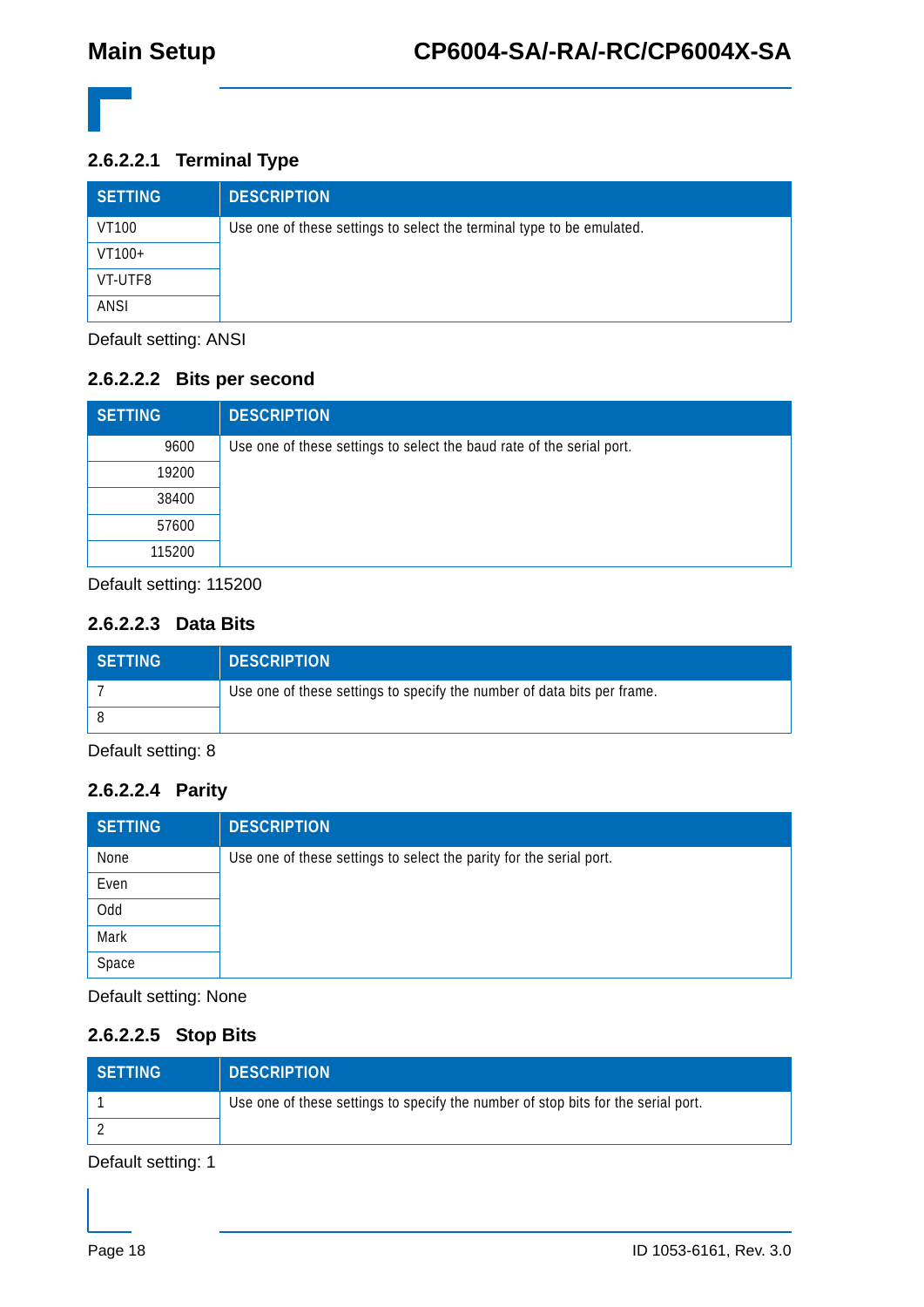#### **2.6.2.2.6 Flow Control**

| <b>SETTING</b>   | <b>DESCRIPTION</b>                                                                             |
|------------------|------------------------------------------------------------------------------------------------|
| None             | Use one of these settings to specify the type of flow control to be used for this serial port. |
| Hardware RTS/CTS |                                                                                                |

Default setting: None

#### **2.6.2.2.7 VT-UTF8 Combo Key Support**

Use this function to enable or disable VT-UTF8 Combination Key Support for ANSI/ VT100 terminals.

| <b>SETTING</b> | <b>DESCRIPTION</b>                                    |
|----------------|-------------------------------------------------------|
| Disabled       | Use this setting the disable combination key support. |
| Enabled        | Use this setting the enable combination key support.  |

Default setting: Enabled

#### **2.6.2.2.8 Recorder Mode**

Use this function to specify whether display formatting characters are to be transmitted along with data or if only data is to be transmitted.

| <b>SETTING</b> | <b>DESCRIPTION</b>                                                                          |
|----------------|---------------------------------------------------------------------------------------------|
| Disabled       | Use this setting to specify normal terminal operation.                                      |
| Enabled        | Use this setting to specify that only text will be sent. Use this to capture terminal data. |

Default setting: Disabled

#### **2.6.2.2.9 Resolution 100x31**

| I SETTING | <b>DESCRIPTION</b>                                         |
|-----------|------------------------------------------------------------|
| Disabled  | Use this setting the disable extended terminal resolution. |
| Enabled   | Use this setting the enable extended terminal resolution.  |

Default setting: Disabled

#### **2.6.2.2.10 Legacy OS Redirection**

| SETTING | <b>DESCRIPTION</b>                                                                        |
|---------|-------------------------------------------------------------------------------------------|
| 80x24   | Use one of these settings to select the number of rows and columns for legacy OS redirec- |
| 80x25   | tion.                                                                                     |

Default setting: 80x24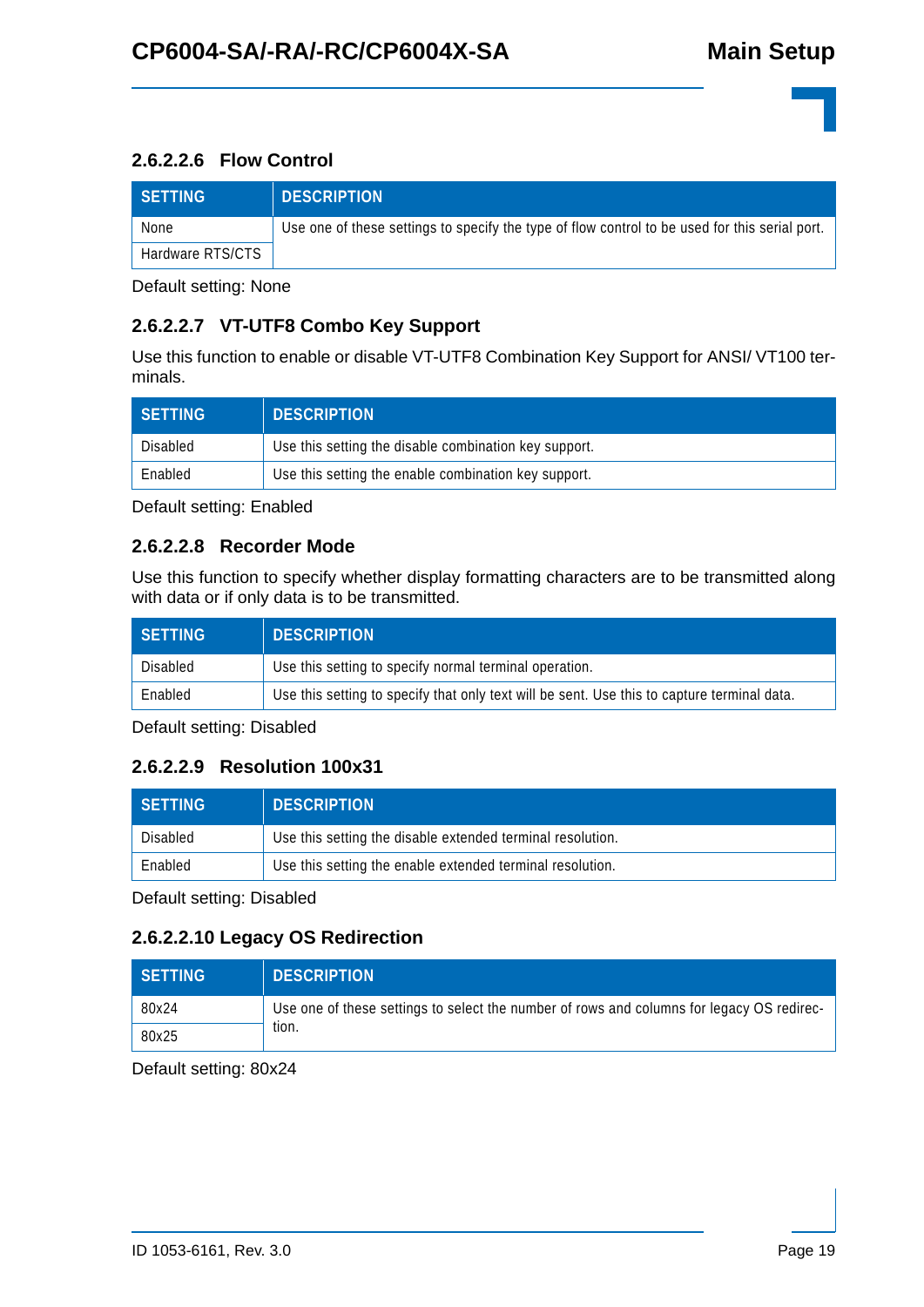#### **2.6.2.2.11 Putty KeyPad**

| <b>SETTING</b> | <b>DESCRIPTION</b>                                                                                                           |
|----------------|------------------------------------------------------------------------------------------------------------------------------|
| VT100          | Use one of the available settings to select the Function Key and the KeyPad when using                                       |
| LINUX          | Putty as terminal program.<br>Ensure that the setting of this function is the same as the setting in the Putty terminal pro- |
| XTERMR6        | gram.                                                                                                                        |
| <b>SCO</b>     |                                                                                                                              |
| ESCN           |                                                                                                                              |
| VT400          |                                                                                                                              |

Default setting: VT100

#### **2.6.2.2.12 Redirection After BIOS POST**

| <b>SETTING</b> | <b>DESCRIPTION</b>                                                                    |
|----------------|---------------------------------------------------------------------------------------|
| Always Enable  | Use this setting to specify that console redirection is always enabled for legacy OS. |
| BootLoader     | User this setting to specify that console redirection is disabled for legacy OS.      |

Default setting: Always Enable

#### <span id="page-25-0"></span>**2.6.3 Serial Port for Out-of-Band Management/Windows Emergency Management Services (EMS)**

The following functions control the presence and content of the ACPI serial port redirection table (SPCR). This table is mainly used by the Windows server variants to provide Windows Emergency Management Services (EMS). This functionality is totally independent from serial redirection of other console output.

#### <span id="page-25-1"></span>**2.6.3.1 Console Redirection**

| SETTING  | <b>DESCRIPTION</b>                                                                                                                               |
|----------|--------------------------------------------------------------------------------------------------------------------------------------------------|
| Disabled | Use this setting to prevent the system from adding the SPCR table to the ACPI tables.                                                            |
| Enabled  | Use this setting to add the SPCR table to the ACPI tables. The OS can further use the infor-<br>mation provided for serial redirection services. |

Default setting: Disabled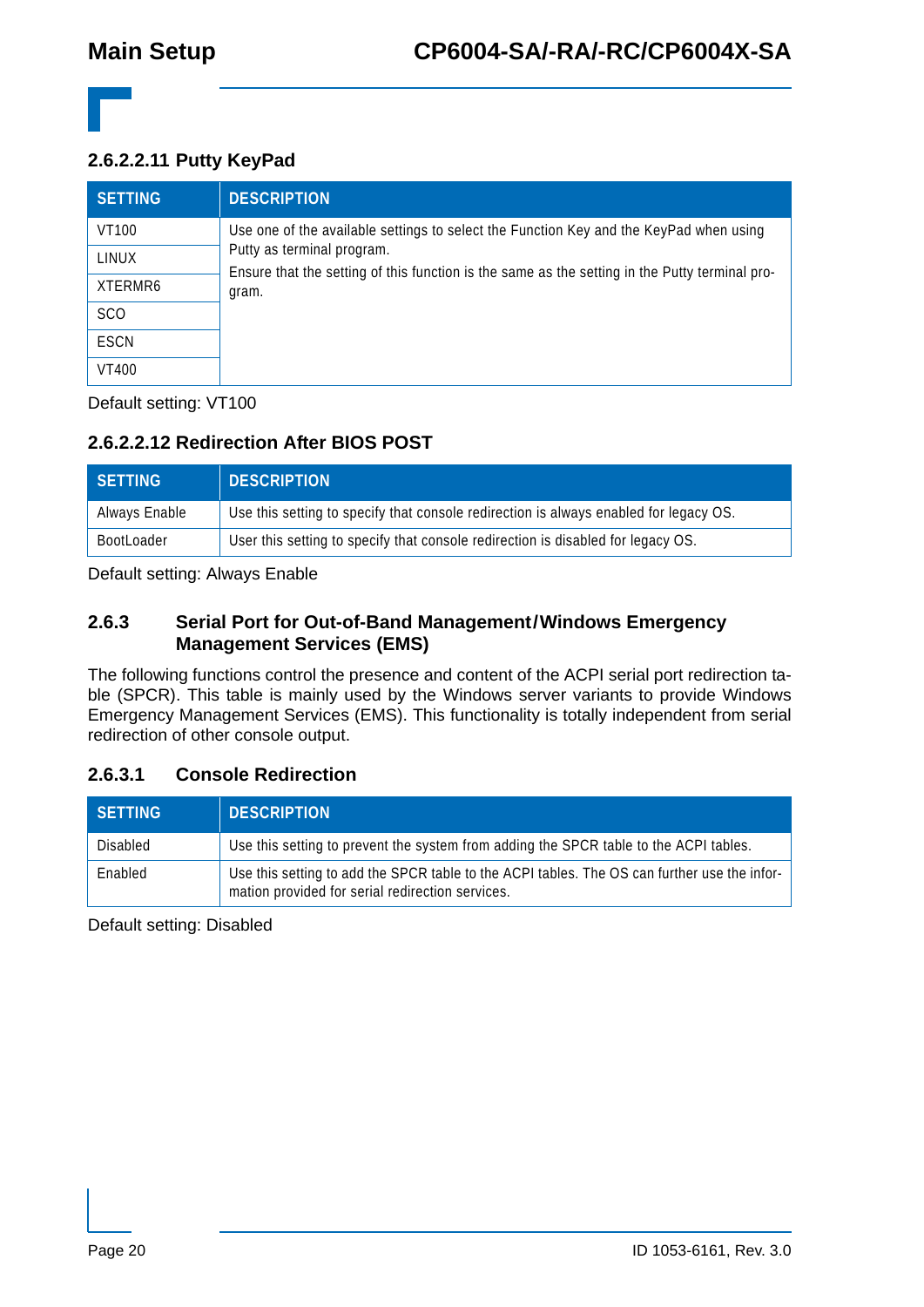

#### <span id="page-26-0"></span>**2.6.3.2 Console Redirection Settings**

This screen provides information about functions for specifying the Console Redirection configuration settings for the Out-of-Band Management / Windows Emergency Management Services (EMS).

| Aptio Setup Utility - Copyright (C) 2011 American Megatrends, Inc.<br>Main                                                                       |                                                                  |                                                                                                                                                                                                                                                                                    |
|--------------------------------------------------------------------------------------------------------------------------------------------------|------------------------------------------------------------------|------------------------------------------------------------------------------------------------------------------------------------------------------------------------------------------------------------------------------------------------------------------------------------|
| Serial Port for Out-of-Band Management<br><b>Console Redirection Settings</b>                                                                    |                                                                  |                                                                                                                                                                                                                                                                                    |
| <b>Out-of-Band Mgmt Port</b><br><b>Terminal Type</b><br><b>Bits per second</b><br><b>Flow Control</b><br>Data Bits<br>Parity<br><b>Stop Bits</b> | <b>COMO</b><br>[VT-UTF8]<br>[115200]<br>[None]<br>8<br>None<br>1 | $\rightarrow \leftarrow$ : Select Screen<br>$\uparrow \downarrow$ :<br><b>Select Item</b><br><b>Enter: Select</b><br>$+/-$ :<br>Change Opt.<br>F1:<br><b>General Help</b><br>F2: Previous Values<br><b>Optimized Defaults</b><br>F <sub>3</sub><br>Save & Exit<br>F4:<br>ESC: Exit |
| Version 2.14.1219. Copyright (C)                                                                                                                 |                                                                  | 2011 American Megatrends, Inc.                                                                                                                                                                                                                                                     |

#### **2.6.3.2.1 Out-of-Band Mgmt Port**

This function is used to select the serial port intended for use with Out-of-Band Management.

**Note:** This function is available only when the respective serial port is enabled.

| I SETTING | <b>DESCRIPTION</b>                                                                           |
|-----------|----------------------------------------------------------------------------------------------|
| COM0      | Use this setting to specify that the serial port 0 is to be used with Out-of-Band Management |
| COM1      | Use this setting to specify that the serial port 1 is to be used with Out-of-Band Management |

Default setting: COM0

#### **2.6.3.2.2 Terminal Type**

| <b>SETTING</b> | <b>DESCRIPTION</b>                                                    |
|----------------|-----------------------------------------------------------------------|
| VT100          | Use one of these settings to select the terminal type to be emulated. |
| $VT100+$       |                                                                       |
| VT-UTF8        |                                                                       |
| ANSI           |                                                                       |

Default setting: VT-UTF8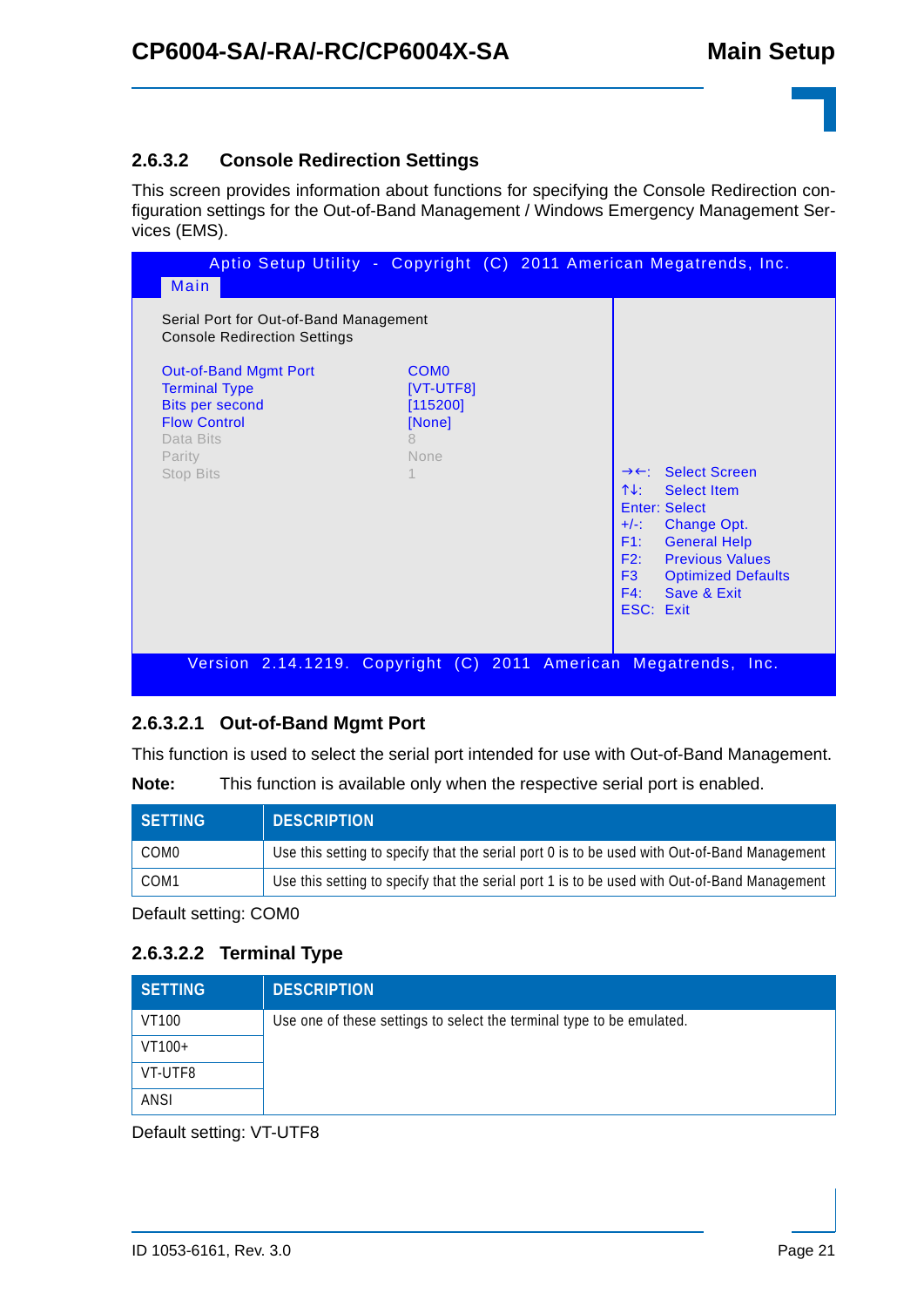#### **2.6.3.2.3 Bits per second**

| <b>SETTING</b> | <b>DESCRIPTION</b>                                                    |
|----------------|-----------------------------------------------------------------------|
| 9600           | Use one of these settings to select the baud rate of the serial port. |
| 19200          |                                                                       |
| 57600          |                                                                       |
| 115200         |                                                                       |

Default setting: 115200

#### **2.6.3.2.4 Flow Control**

| SETTING           | <b>DESCRIPTION</b>                                                                             |
|-------------------|------------------------------------------------------------------------------------------------|
| None              | Use one of these settings to specify the type of flow control to be used for this serial port. |
| Hardware RTS/CTS  |                                                                                                |
| Software Xon/Xoff |                                                                                                |

Default setting: None

#### **2.6.3.2.5 Data Bits**

This is a display-only function providing information about the frame width for the Out-of-Band Management.

#### **2.6.3.2.6 Parity**

This is a display-only function providing information about the parity for Out-of-Band Management.

#### **2.6.3.2.7 Stop Bits**

This is a display-only function providing information about the number of stop bits for Out-of-Band Management.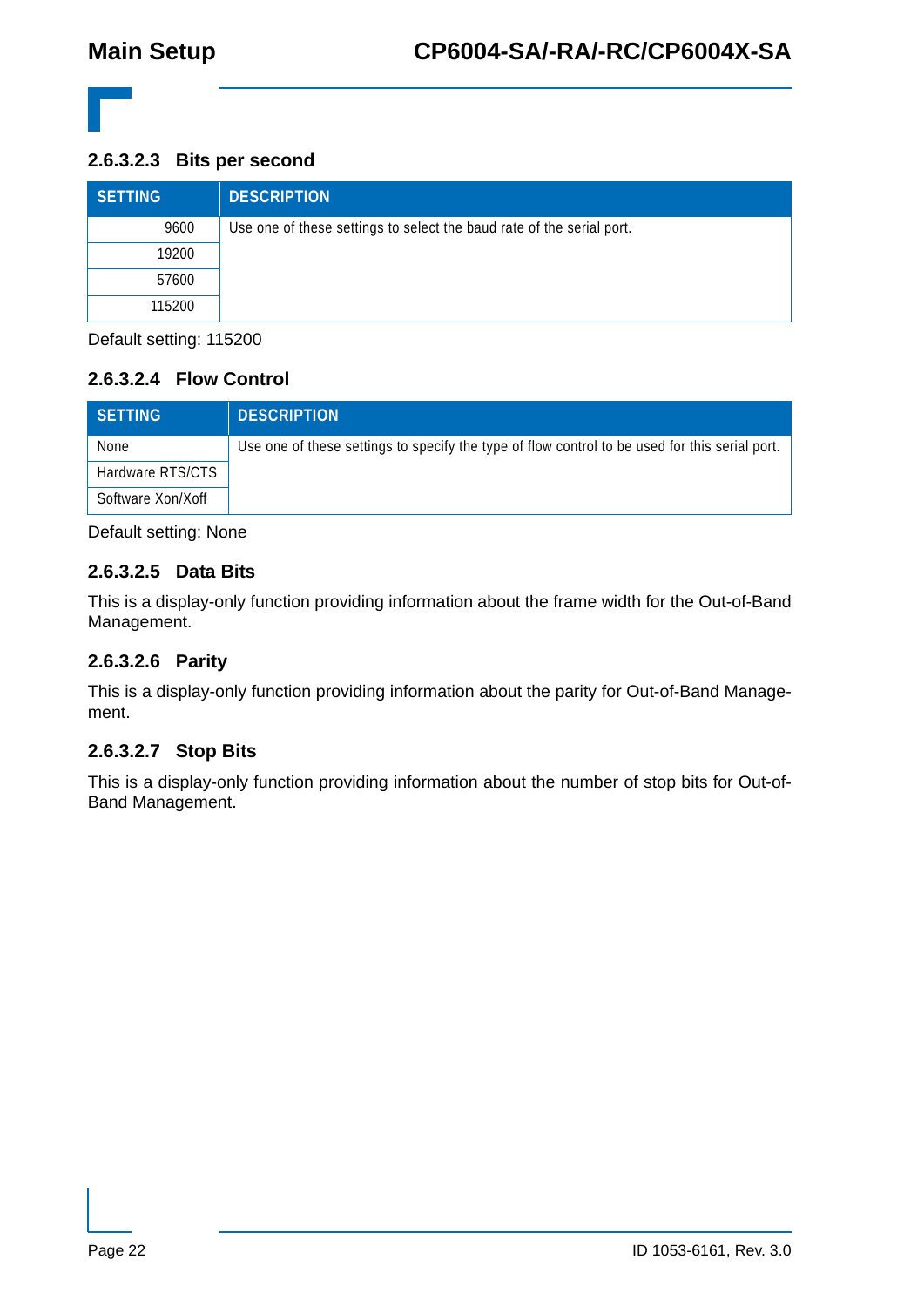

### <span id="page-28-0"></span>**2.7 Intel ICC**

This screen provides functions for specifying the spread spectrum configuration in the Intel ICC.

| DIV-2S<br>BCLK, DMI, PEG, PCIe,<br>PCI33, SATA, USB3<br>Maximum supported frequency<br>100.00 MHz<br>Minimum supported frequency<br>100.00 MHz<br>Current frequency<br>100,00 MHz<br>Supported SSC modes<br>Down<br>Current SSC mode<br>Down<br><b>New SSC Mode</b><br>[down]<br>$\rightarrow \leftarrow$ : Select Screen<br>Maximum supported SSC<br>0.50%<br>$\uparrow \downarrow$ :<br><b>Select Item</b><br>Current SSC %<br>$0.50\%$<br>Enter:<br><b>Select</b><br><b>New SSC spread percentage</b><br>50<br>$+/-$ :<br>Change Opt. | Aptio Setup Utility - Copyright (C) 2011 American Megatrends, Inc.<br>Main |
|------------------------------------------------------------------------------------------------------------------------------------------------------------------------------------------------------------------------------------------------------------------------------------------------------------------------------------------------------------------------------------------------------------------------------------------------------------------------------------------------------------------------------------------|----------------------------------------------------------------------------|
|                                                                                                                                                                                                                                                                                                                                                                                                                                                                                                                                          |                                                                            |
| Apply settings immediately<br><b>General Help</b><br>F1:<br><b>Previous Values</b><br>Apply settings permanently after reboot<br>F2:<br>F <sub>3</sub><br><b>Optimized Defaults</b><br>Save & Exit<br>FA:<br>ESC: Exit                                                                                                                                                                                                                                                                                                                   |                                                                            |

#### <span id="page-28-1"></span>**2.7.1 Maximum supported frequency/Minimum supported frequency/ Current frequency/Supported SSC modes/Current SSC mode/ Maximum supported SSC/Current SSC %**

These are display-only functions providing general information about the ICC generated clocks.

#### <span id="page-28-2"></span>**2.7.2 New SSC Mode**

This function specifies the requested Spread Spectrum Clock (SSC) mode.

Default setting: down

**Note:** Please leave this function at the default setting to ensure reliable system operation. Changing the setting may lead to system instability.

#### <span id="page-28-3"></span>**2.7.3 New SSC spread percentage**

Use this function to specify the requested Spread Spectrum Clock (SSC) in 0.01% increments.

| SETTING | <b>DESCRIPTION</b>                            |
|---------|-----------------------------------------------|
| 050     | Use this setting to select the new SSC value. |

Default setting: 50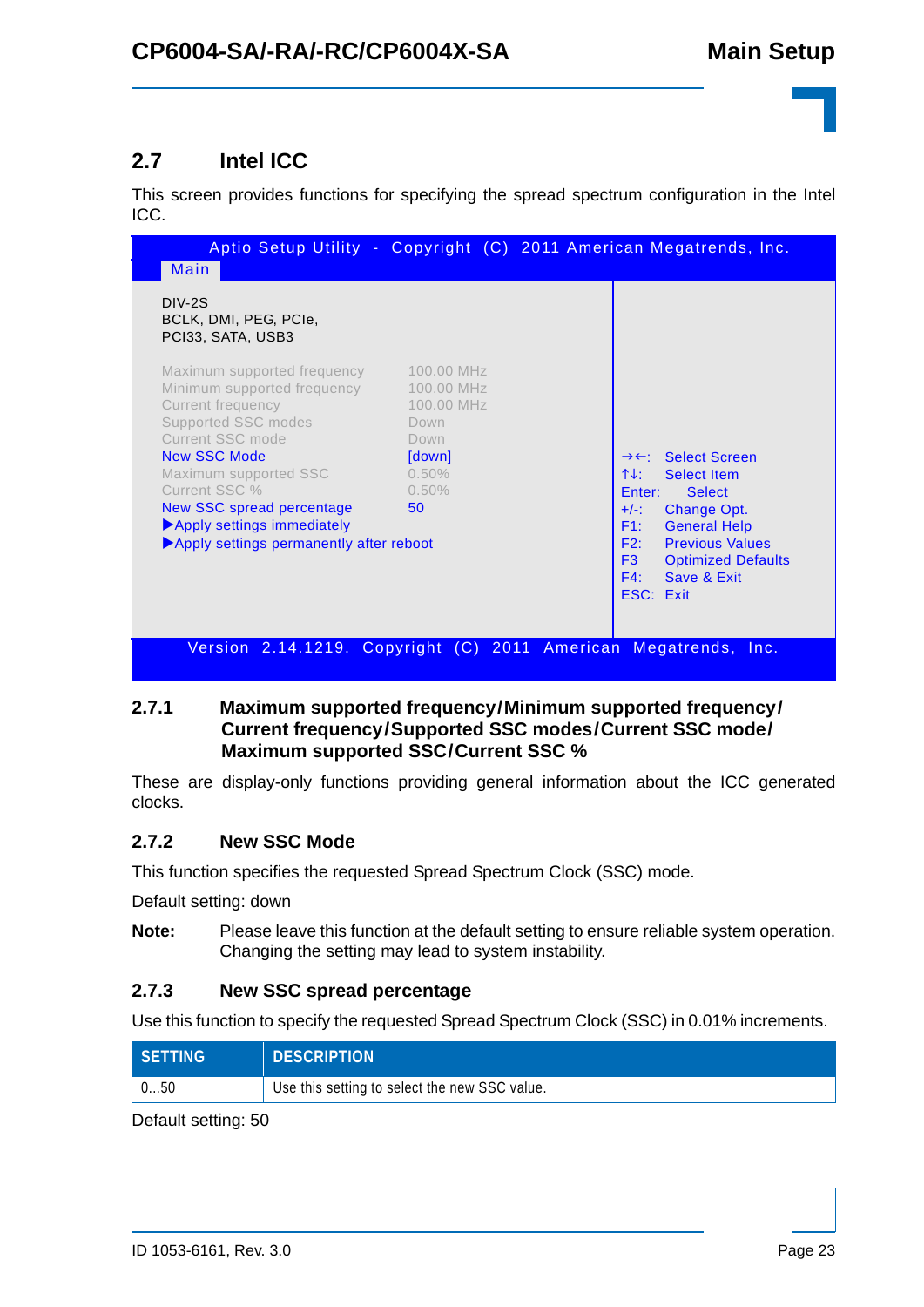

#### <span id="page-29-0"></span>**2.7.4 Apply settings immediately**

Select this function and press "Enter" to make the setting of the new SSC spread percentage immediately valid. The changes will not remain valid after reboot. Making changes to this function may cause system instability and spontaneous restart.

#### <span id="page-29-1"></span>**2.7.5 Apply settings permanently after reboot**

Select this function and press "Enter" to make the setting of the new SSC spread percentage permanently valid after reboot.

#### <span id="page-29-2"></span>**2.8 System Language**

| <b>SETTING</b> | <b>DESCRIPTION</b>                                                                     |
|----------------|----------------------------------------------------------------------------------------|
| <b>English</b> | Use this function to select the system language. Currently, only English is supported. |

#### <span id="page-29-3"></span>**2.9 System Date**

| <b>SETTING</b>                | <b>DESCRIPTION</b>                                                                                                                                                                                                                                      |
|-------------------------------|---------------------------------------------------------------------------------------------------------------------------------------------------------------------------------------------------------------------------------------------------------|
| <wd dd="" mm="" yyyy=""></wd> | Use this function to change the system date.<br>Select System Date using the Up and Down <arrow> keys. Enter the new values through<br/>the keyboard or press +/- to increment/decrement values. Use "Tab" to switch between<br/>date elements.</arrow> |

#### <span id="page-29-4"></span>**2.10 System Time**

| <b>SETTING</b>        | <b>DESCRIPTION</b>                                                                                                                                                                                                                                      |
|-----------------------|---------------------------------------------------------------------------------------------------------------------------------------------------------------------------------------------------------------------------------------------------------|
| <hh:mm:ss></hh:mm:ss> | Use this function to change the system time.<br>Select System Time using the Up and Down <arrow> keys. Enter the new values through<br/>the keyboard or press +/- to increment/decrement values. Use "Tab" to switch between time<br/>elements.</arrow> |

**Note:** The time is in 24-hour format. For example, 5:30 A.M. appears as 05:30:00, and 5:30 P.M. as 17:30:00.

#### <span id="page-29-5"></span>**2.11 Access Level**

This function provides display-only information concerning the uEFI BIOS Setup accessibility for the current Setup session. The access level is either "Administrator" or "User".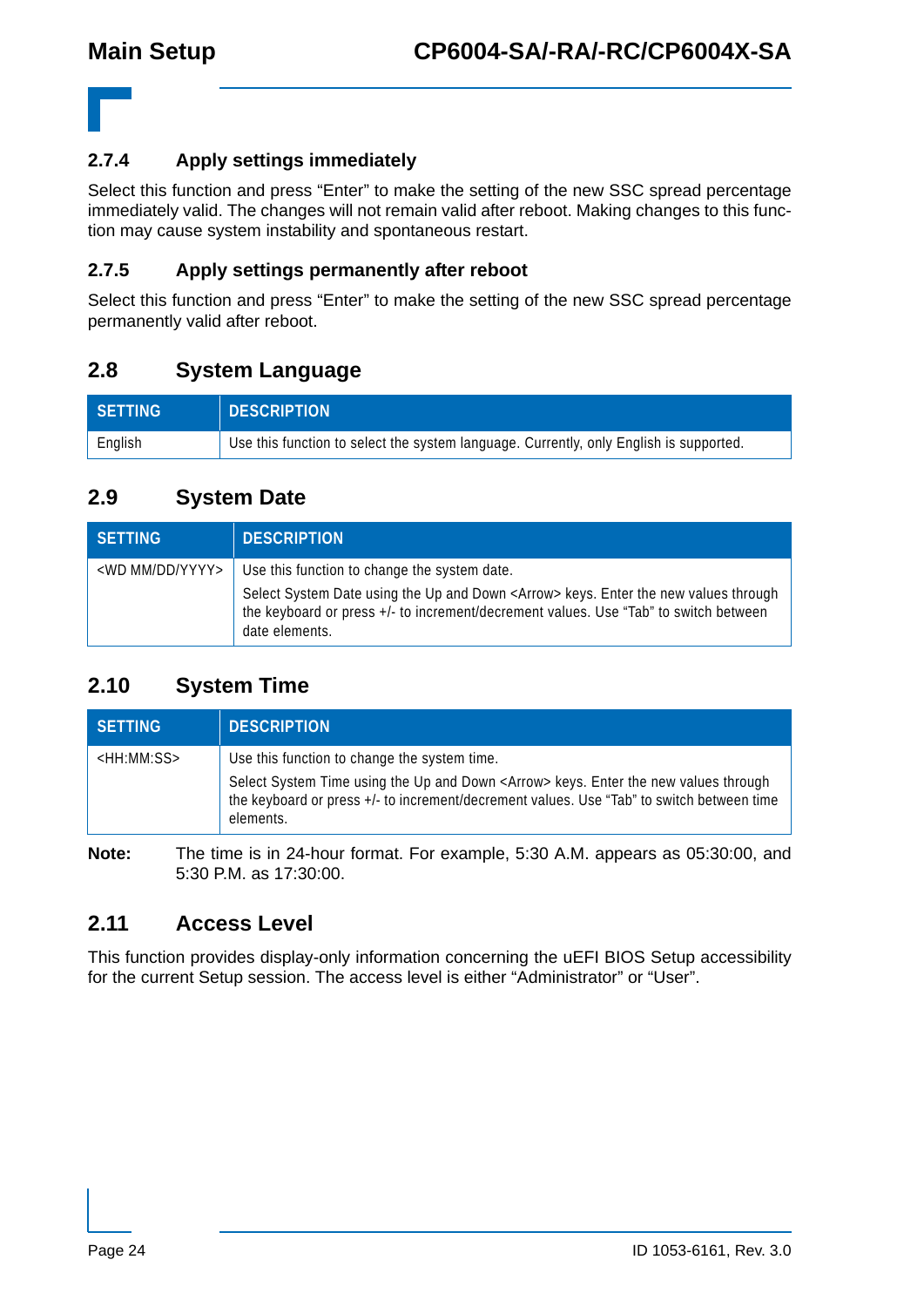

# **Boot Setup**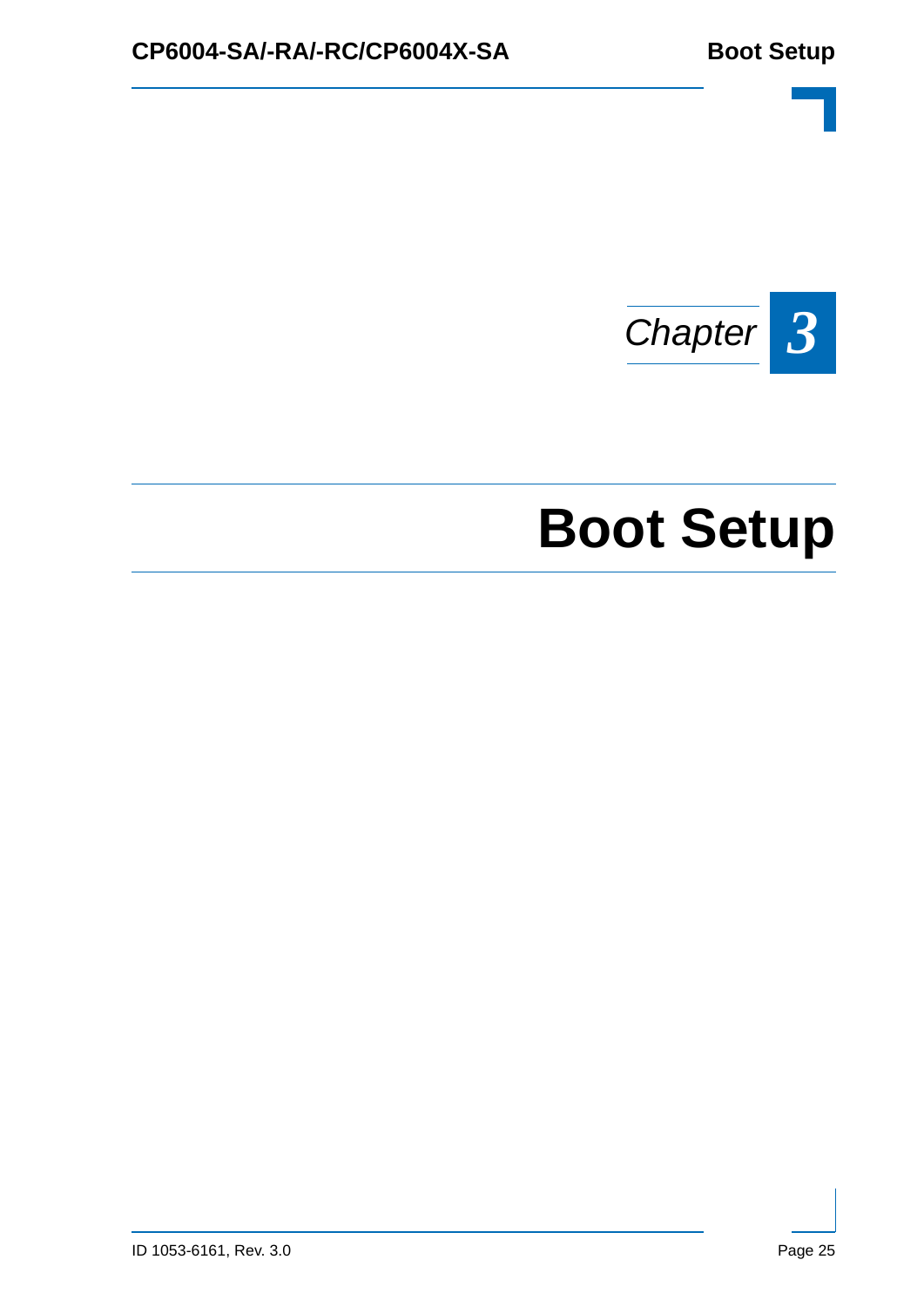

This page has been intentionally left blank.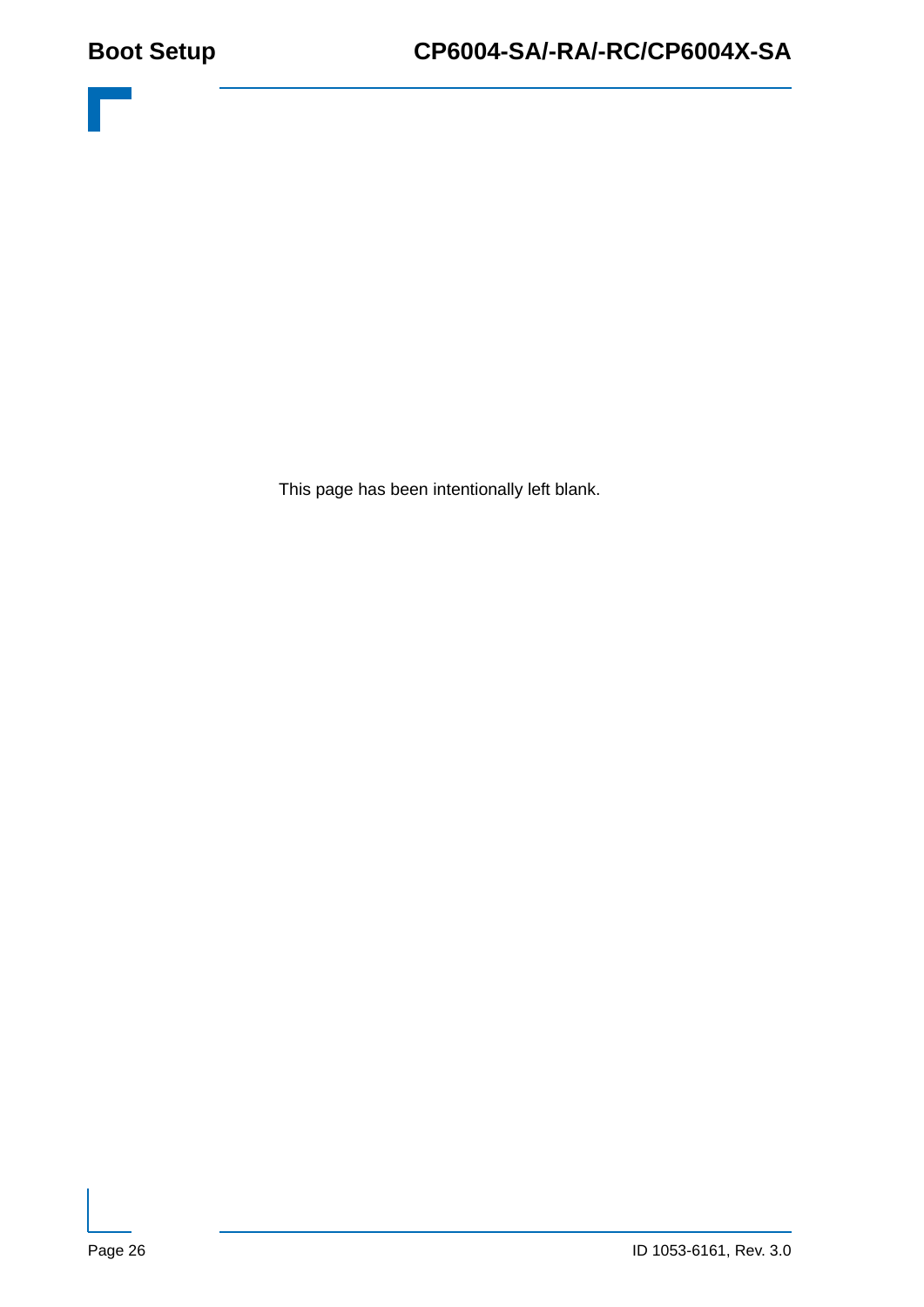

# <span id="page-32-0"></span>**3. Boot Setup**

Select the Boot tab to enter the Boot Setup screen. This screen lists the sub-screens for boot configuration and boot device priority.

| <b>Boot</b>                                                                                                                                                                                                                                                                                                                                                                                         | Aptio Setup Utility - Copyright (C) 2010 American Megatrends, Inc. |                                                                                                                                                                                                                                                                                  |
|-----------------------------------------------------------------------------------------------------------------------------------------------------------------------------------------------------------------------------------------------------------------------------------------------------------------------------------------------------------------------------------------------------|--------------------------------------------------------------------|----------------------------------------------------------------------------------------------------------------------------------------------------------------------------------------------------------------------------------------------------------------------------------|
| <b>Boot Configuration</b><br><b>Setup Prompt Timeout</b><br><b>Bootup NumLock State</b>                                                                                                                                                                                                                                                                                                             | 1.<br>[On]                                                         |                                                                                                                                                                                                                                                                                  |
| <b>Quiet Boot</b><br><b>Fast Boot</b>                                                                                                                                                                                                                                                                                                                                                               | [Disabled]<br>[Disabled]                                           |                                                                                                                                                                                                                                                                                  |
| CSM16 Module Version                                                                                                                                                                                                                                                                                                                                                                                | 07.68                                                              |                                                                                                                                                                                                                                                                                  |
| GateA20 Active<br><b>Option ROM Messages</b><br>Interrupt 19 Capture                                                                                                                                                                                                                                                                                                                                | [Upon Request]<br>[Force BIOS]<br>[Disabled]                       |                                                                                                                                                                                                                                                                                  |
| <b>Boot Option Priorities</b><br><b>Boot Option #1</b><br>[Built-in EFI Shell]<br><b>Boot Option #2</b><br>[SanDisk uSSD 5000 ]<br><b>Boot Option #3</b><br>[PO:]<br><b>Boot Option #4</b><br>[P1:]<br><b>Hard Drive BBS Priorities</b><br><b>Network Device BBS Priorities</b><br><b>CD/DVD ROM Drive BBS Priorities</b><br><b>Floppy Drive BBS Priorities</b><br><b>BEV Device BBS Priorities</b> |                                                                    | $\rightarrow \leftarrow$ : Select Screen<br>$\uparrow \downarrow$ :<br><b>Select Item</b><br><b>Select</b><br>Enter:<br>$+/-$ : Change Opt.<br>F1:<br><b>General Help</b><br>F2:<br><b>Previous Values</b><br>F3<br><b>Optimized Defaults</b><br>Save & Exit<br>F4:<br>ESC: Exit |
|                                                                                                                                                                                                                                                                                                                                                                                                     | Version 2.10.1208. Copyright (C) 2010 American Megatrends, Inc.    |                                                                                                                                                                                                                                                                                  |

## <span id="page-32-1"></span>**3.1 Boot Configuration**

#### <span id="page-32-2"></span>**3.1.1 Setup Prompt Timeout**

This integer function is used to set an additional time the POST should wait for the operator to press the key to enter setup. The time is entered in seconds.

| <b>SETTING</b> | <b>DESCRIPTION</b>                                             |
|----------------|----------------------------------------------------------------|
| 65535          | Use one of these settings to specify the setup prompt timeout. |

Default setting: 1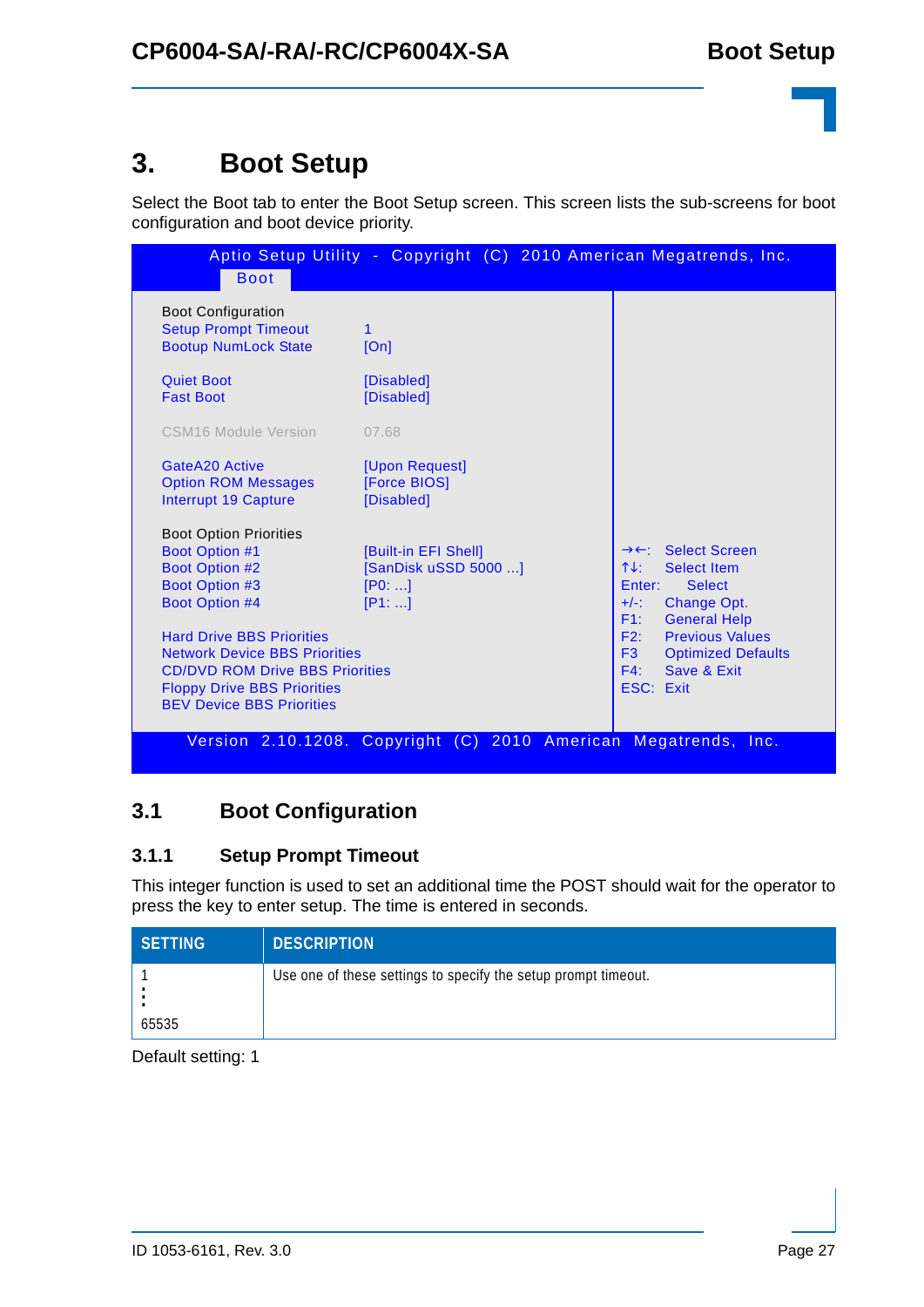

#### <span id="page-33-0"></span>**3.1.2 Bootup NumLock State**

This function is used to set the state of the keyboard's numlock function after POST.

| I SETTING | <b>DESCRIPTION</b>                                                         |
|-----------|----------------------------------------------------------------------------|
| On        | Use this setting to switch on the keyboard's numlock function after POST.  |
| Off       | Use this setting to switch off the keyboard's numlock function after POST. |

Default setting: On

#### <span id="page-33-1"></span>**3.1.3 Quiet Boot**

This function is used to display either POST output messages or a splash screen during boot-up.

| <b>SETTING</b> | <b>DESCRIPTION</b>                                               |
|----------------|------------------------------------------------------------------|
| Disabled       | Use this setting to display POST output messages during boot-up. |
| Enabled        | Use this setting to display a splash screen during boot-up.      |

Default setting: Disabled

#### <span id="page-33-2"></span>**3.1.4 Fast Boot**

This function is used to enable or disable boot with initialization of a minimal set of devices required to launch active boot option..

| I SETTING | <b>DESCRIPTION</b>                     |
|-----------|----------------------------------------|
| Disabled  | Use this setting to disable fast boot. |
| Enabled   | Use this setting to enable fast boot.  |

Default setting: Disabled

#### <span id="page-33-3"></span>**3.1.5 CSM16 Module Version**

This function provides display-only information concerning the CSM Module and is intended for internal use only.

#### <span id="page-33-4"></span>**3.1.6 GateA20 Active**

This function is used to enable or disable GateA20.

| <b>SETTING</b> | <b>DESCRIPTION</b>                                          |
|----------------|-------------------------------------------------------------|
| Upon Request   | Use this setting to disable GA20 in the uEFI BIOS.          |
| Always         | Use this setting to prevent the system from disabling GA20. |

Default setting: Upon Request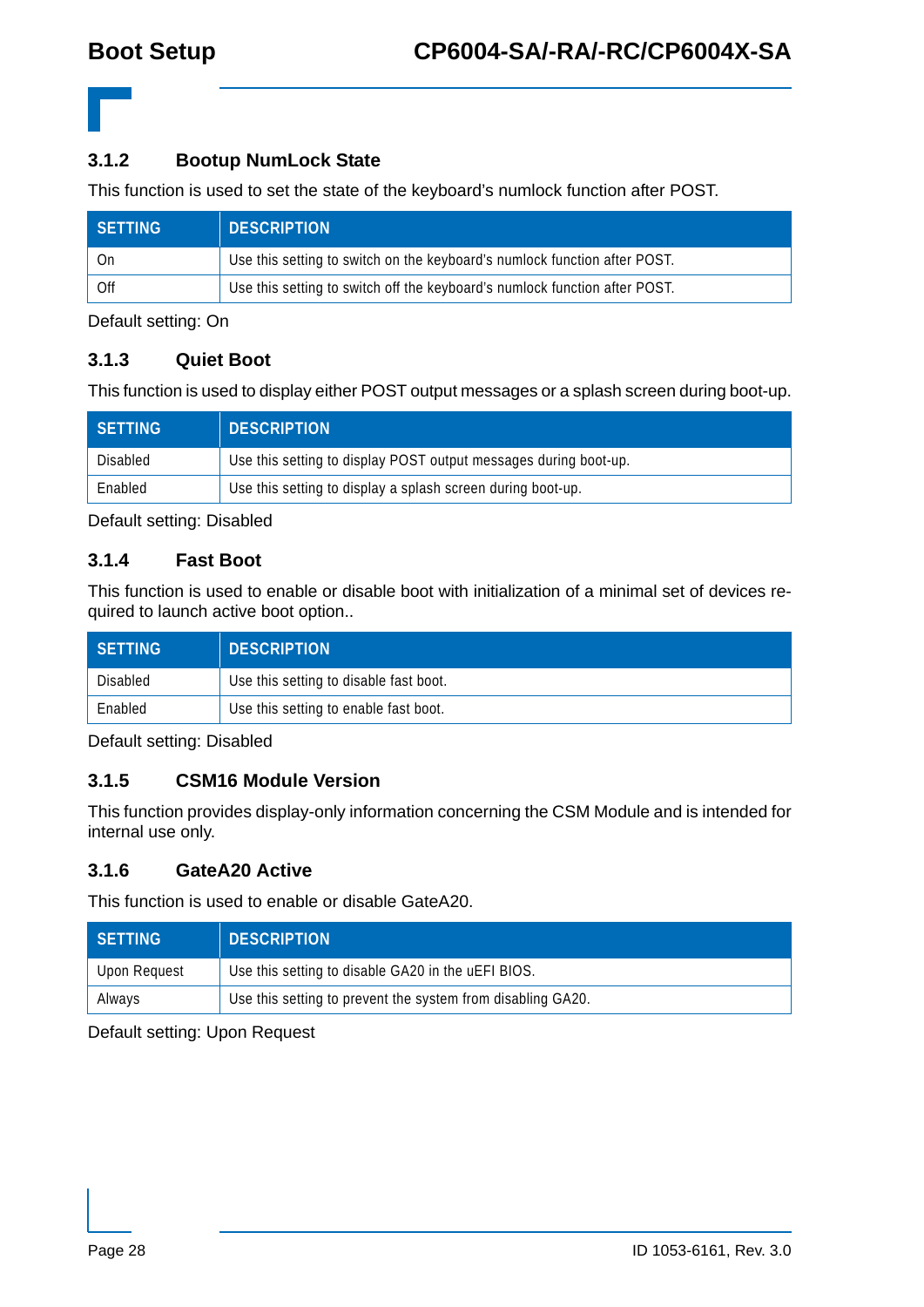

#### <span id="page-34-0"></span>**3.1.7 Option ROM Messages**

This function is used to control the messages of the loaded PCI option ROMs.

| <b>SETTING</b> | <b>DESCRIPTION</b>                                                                                                                                                       |
|----------------|--------------------------------------------------------------------------------------------------------------------------------------------------------------------------|
| Force BIOS     | Use this setting to force to a BIOS-compatible output. This will show the option ROM mes-<br>sages.                                                                      |
| Keep Current   | Use this setting to keep the current video mode. This will suppress option ROM messages.<br>Option ROMs requiring interactive inputs may not work properly in this mode. |

Default setting: Force BIOS

#### <span id="page-34-1"></span>**3.1.8 Interrupt 19 Capture**

This function is used to specify if legacy PCI option ROMs are allowed to capture software interrupt 19h.

| <b>SETTING</b> | <b>DESCRIPTION</b>                                                                        |
|----------------|-------------------------------------------------------------------------------------------|
| Disabled       | Use this setting to prevent legacy PCI option ROMs from capturing software interrupt 19h. |
| Enabled        | Use this setting to allow legacy PCI option ROMs to capture software interrupt 19h.       |

Default setting: Disabled

#### <span id="page-34-2"></span>**3.2 Boot Option Priorities**

#### <span id="page-34-3"></span>**3.2.1 Boot Option #1..4**

These functions are used to form the boot order and are dynamically generated. They represent either a legacy BBS (BIOS Boot Specification) class of devices or a native uEFI boot entry. Press Return on each option to select the BBS class / uEFI boot entry desired.

#### <span id="page-34-4"></span>**3.2.2 Hard Drive/Network Device/CD/DVD ROM Drive/Floppy Drive/ BEV Device BBS Priorities**

These functions lead to sub-menus that allow configuring the boot order for a specific device class. These options are visible only if at least one device for this class is present. These functions are dynamically generated.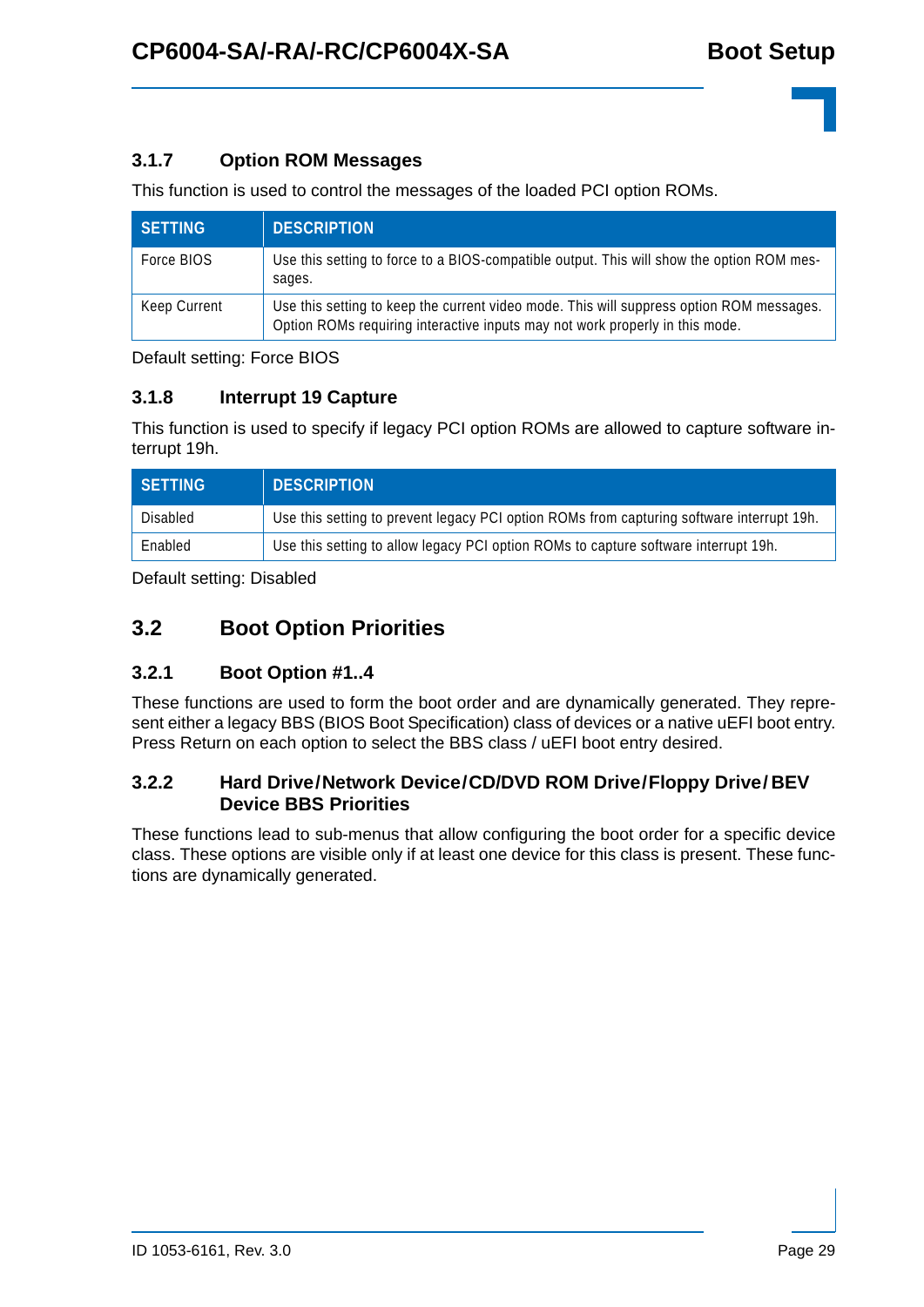

This page has been intentionally left blank.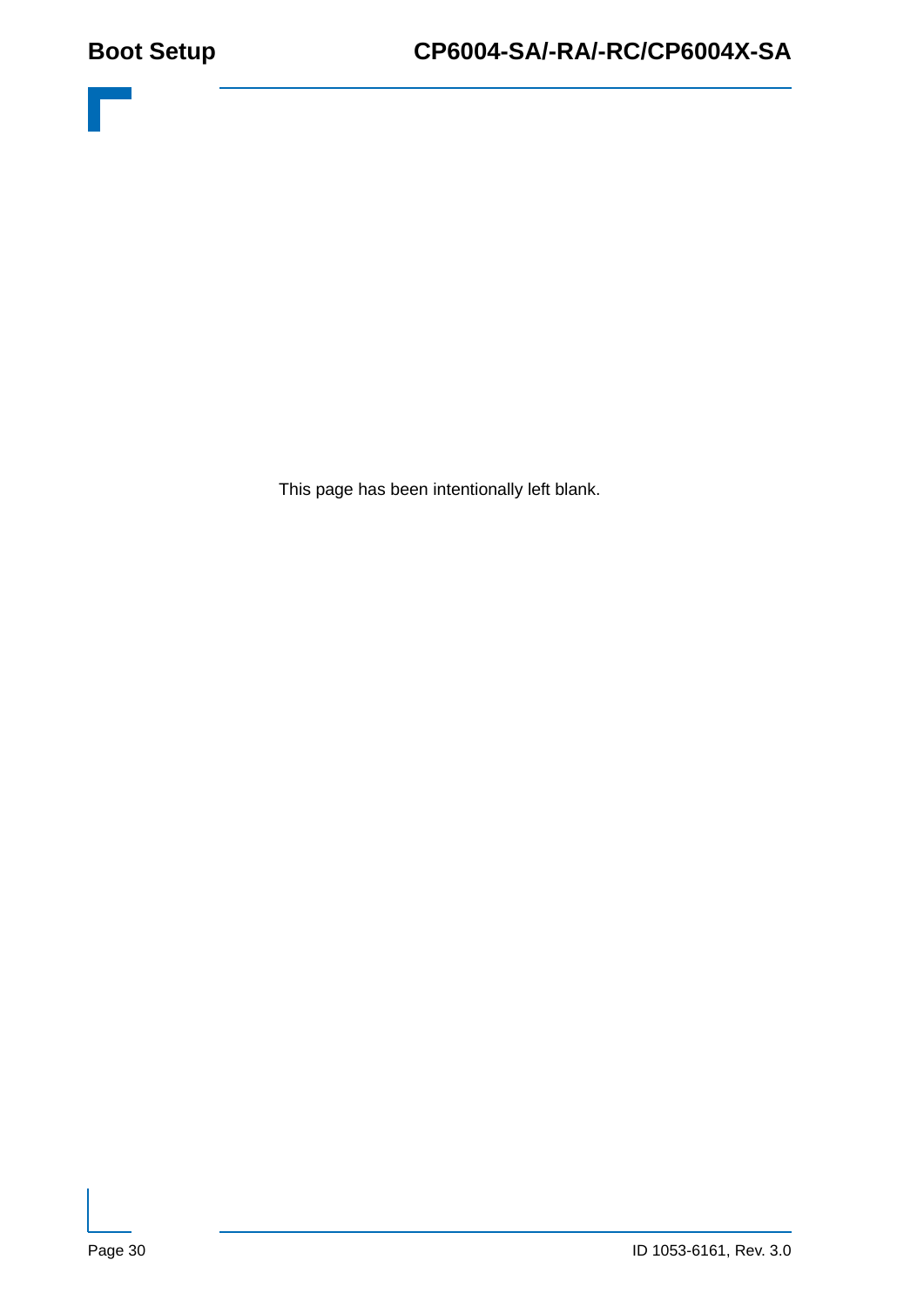

# **Security Setup**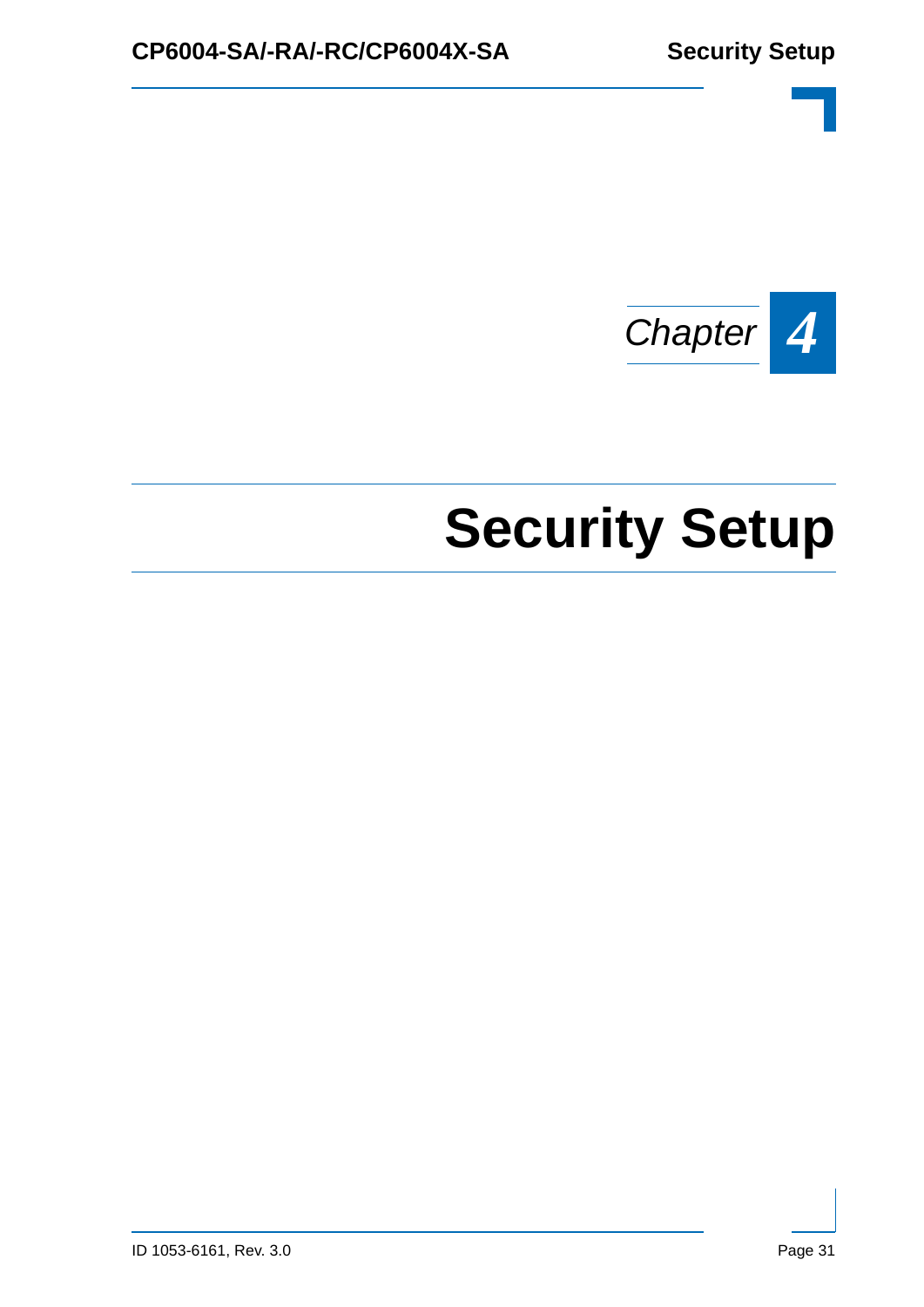

This page has been intentionally left blank.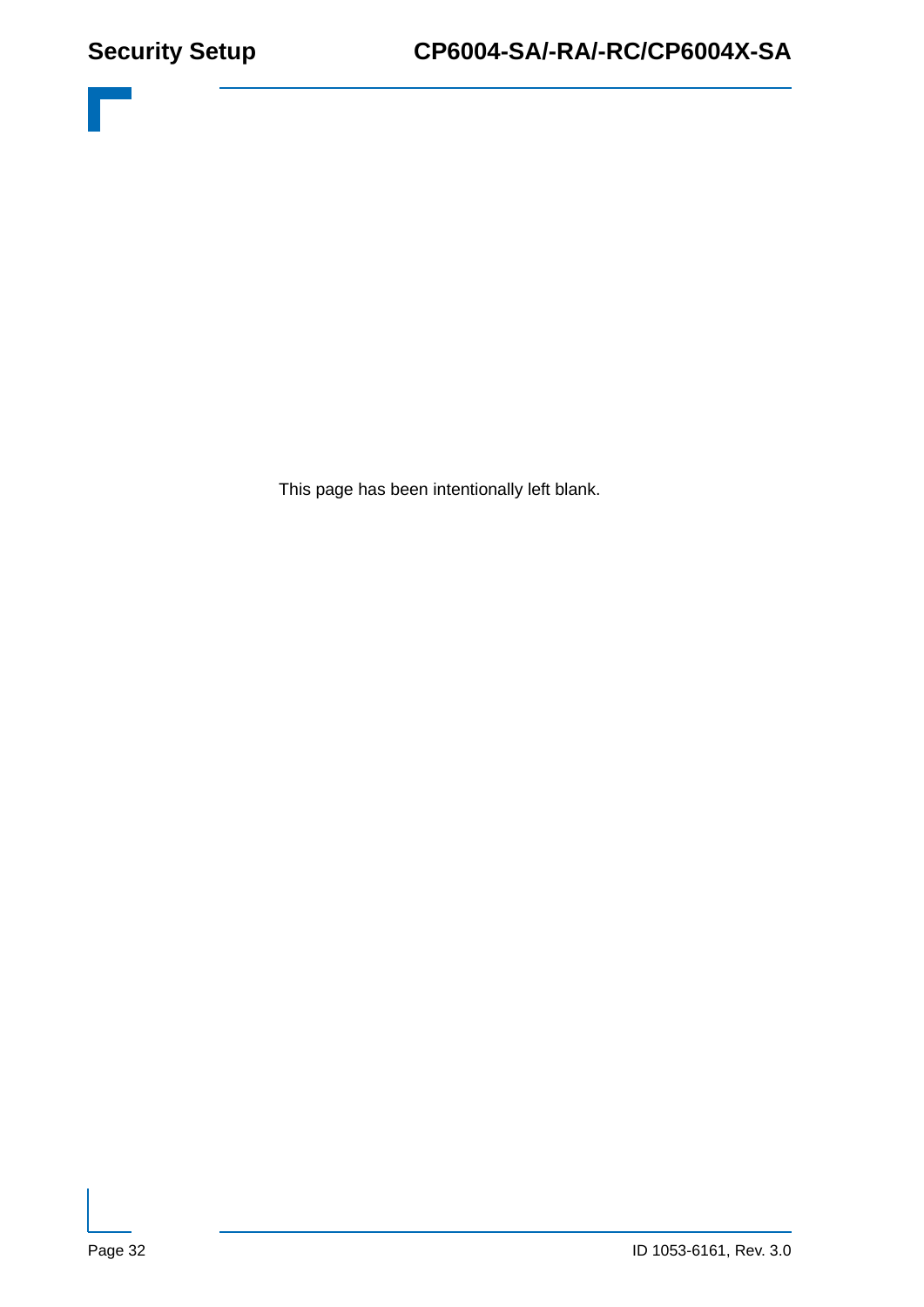# **4. Security Setup**

Select the Security tab to enter the Security Setup screen. This screen provides information about the passwords and functions for specifying the security settings.

|                                                                                                                                                                                                                                                                   | <b>Security</b>                               | Aptio Setup Utility - Copyright (C) 2010 American Megatrends, Inc.                  |
|-------------------------------------------------------------------------------------------------------------------------------------------------------------------------------------------------------------------------------------------------------------------|-----------------------------------------------|-------------------------------------------------------------------------------------|
|                                                                                                                                                                                                                                                                   |                                               |                                                                                     |
| <b>Password Description</b>                                                                                                                                                                                                                                       |                                               |                                                                                     |
| If ONLY the Administrator's password is set.<br>then this only limits access to Setup and is<br>only asked for when entering Setup.<br>If ONLY the User's password is set, then this<br>boot or enter Setup. In Setup the User will<br>have Administrator rights. | is a power on password and must be entered to |                                                                                     |
| The password length must be                                                                                                                                                                                                                                       |                                               |                                                                                     |
| in the following range:                                                                                                                                                                                                                                           |                                               |                                                                                     |
| Minimum length                                                                                                                                                                                                                                                    | 3                                             |                                                                                     |
| Maximum length                                                                                                                                                                                                                                                    | 20                                            | $\rightarrow \leftarrow$ : Select Screen<br>$\uparrow \downarrow$ :<br>Select Item  |
|                                                                                                                                                                                                                                                                   |                                               | Enter:<br><b>Select</b>                                                             |
| <b>Administrator Password</b><br><b>User Password</b>                                                                                                                                                                                                             |                                               | $+/-$<br>Change Opt.<br><b>General Help</b><br>F1:<br>F2:<br><b>Previous Values</b> |
| <b>HDD Security Configur</b>                                                                                                                                                                                                                                      |                                               | F3<br><b>Optimized Defaults</b>                                                     |
| HDD 0:ST9120822SB                                                                                                                                                                                                                                                 |                                               | Save & Exit<br>F4:<br>ESC: Exit                                                     |
|                                                                                                                                                                                                                                                                   |                                               | Version 2.10.1208. Copyright (C) 2010 American Megatrends, Inc.                     |
|                                                                                                                                                                                                                                                                   |                                               |                                                                                     |

The following modes of security are provided:

| <b>SETTING</b>     | <b>DESCRIPTION</b>                                                                                                                                              |
|--------------------|-----------------------------------------------------------------------------------------------------------------------------------------------------------------|
| No password is set | Booting the system as well as entering the Setup is unsecured.                                                                                                  |
| Only Administrator | Booting the system is unsecured.                                                                                                                                |
| password is set    | If no valid Administrator password is entered, only limited access to Setup is provided.                                                                        |
| Only User pass-    | The User password is required for booting the system as well as for entering the Setup                                                                          |
| word is set        | menu. On every start-up, the user will be asked for the password.                                                                                               |
| Both User and      | Either the User or the Administrator password is required for booting the system as well as                                                                     |
| Administrator      | for entering the Setup menu.                                                                                                                                    |
| passwords are set  | If the User password is entered here, limited access to the Setup is granted. Entering the<br>Administrator password provides full access to all Setup entries. |

**Note:** The CP6004-SA/-RA/-RC/CP6004X-SA provides no factory-set passwords.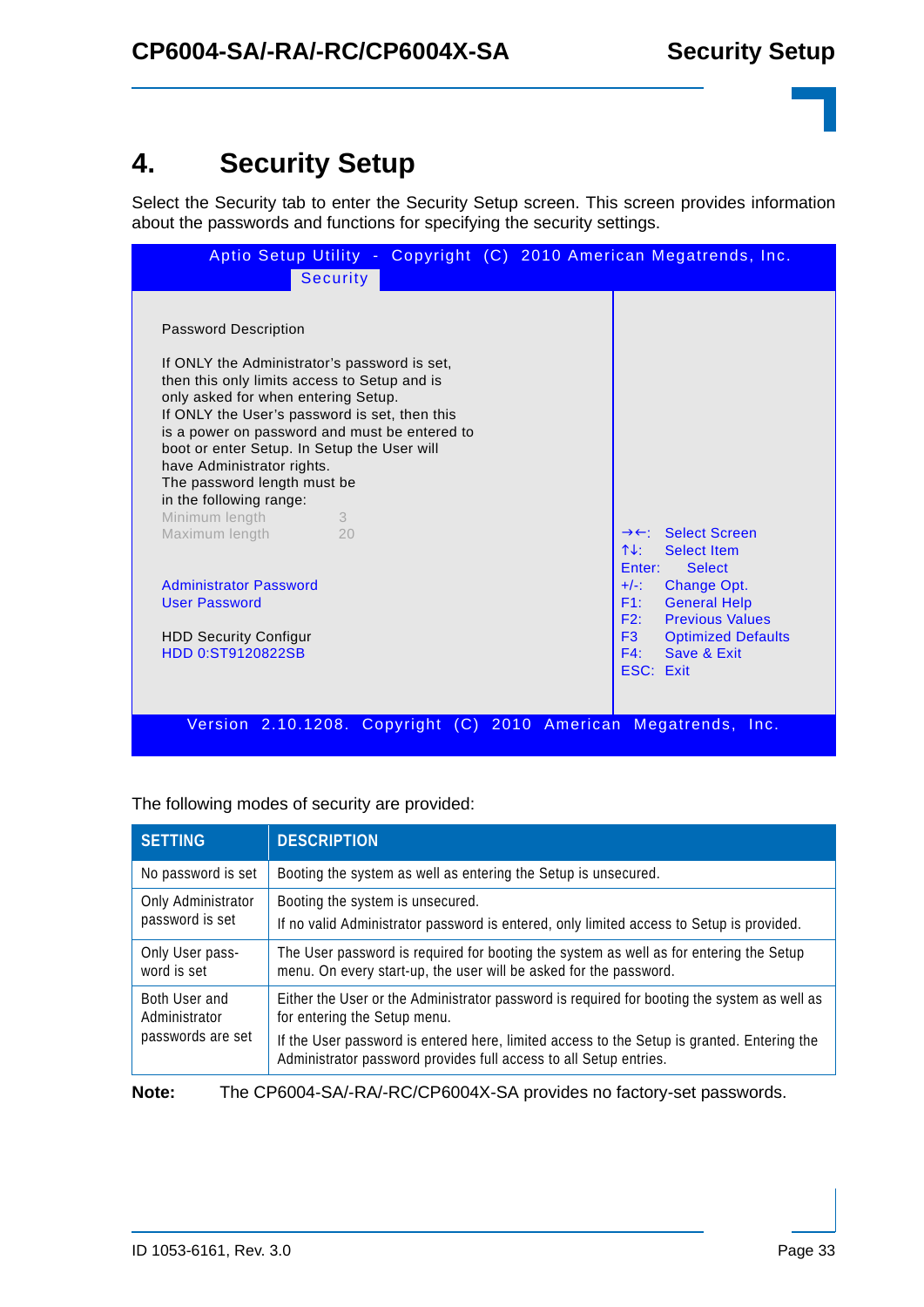

### **4.1 Administrator Password**

This function is used to set, change or delete the Administrator password. If there is already a password installed, the system asks for this first. To clear a password, simply enter nothing and acknowledge by pressing Return. To set a password, enter it twice and acknowledge by pressing Return.

**Note:** The password is case-sensitive.

#### **4.2 User Password**

This function is used to set, change or delete the User password. If there is already a password installed, the system asks for this first. To clear a password, simply enter nothing and acknowledge by pressing Return. To set a password, enter it twice and acknowledge by pressing Return.

**Note:** The password is case-sensitive.

### **4.3 HDD Security Configuration**

This function is not fully supported on the CP6004-SA/-RA/-RC/CP6004X-SA.

**Warning!** Before using this function, contact Kontron for assistance. Failure to comply with the instruction above may result in an irreparable disk lockout.

#### **4.4 Remember the Password**

It is highly recommended to keep a record of all passwords in a safe place. Forgotten passwords may lead to being completely locked out of the system. Booting may not be possible, and in worst case the uEFI BIOS Setup program will also not be accessible.

If the system cannot be booted because neither the uEFI BIOS User password nor the Administrator password are known, refer to the CP6004-SA User Guide / CP6004X-SA User Guide / CP6004-RA/-RC User Guide, Chapter 4.1, for information about clearing the uEFI BIOS settings, or contact Kontron for further assistance.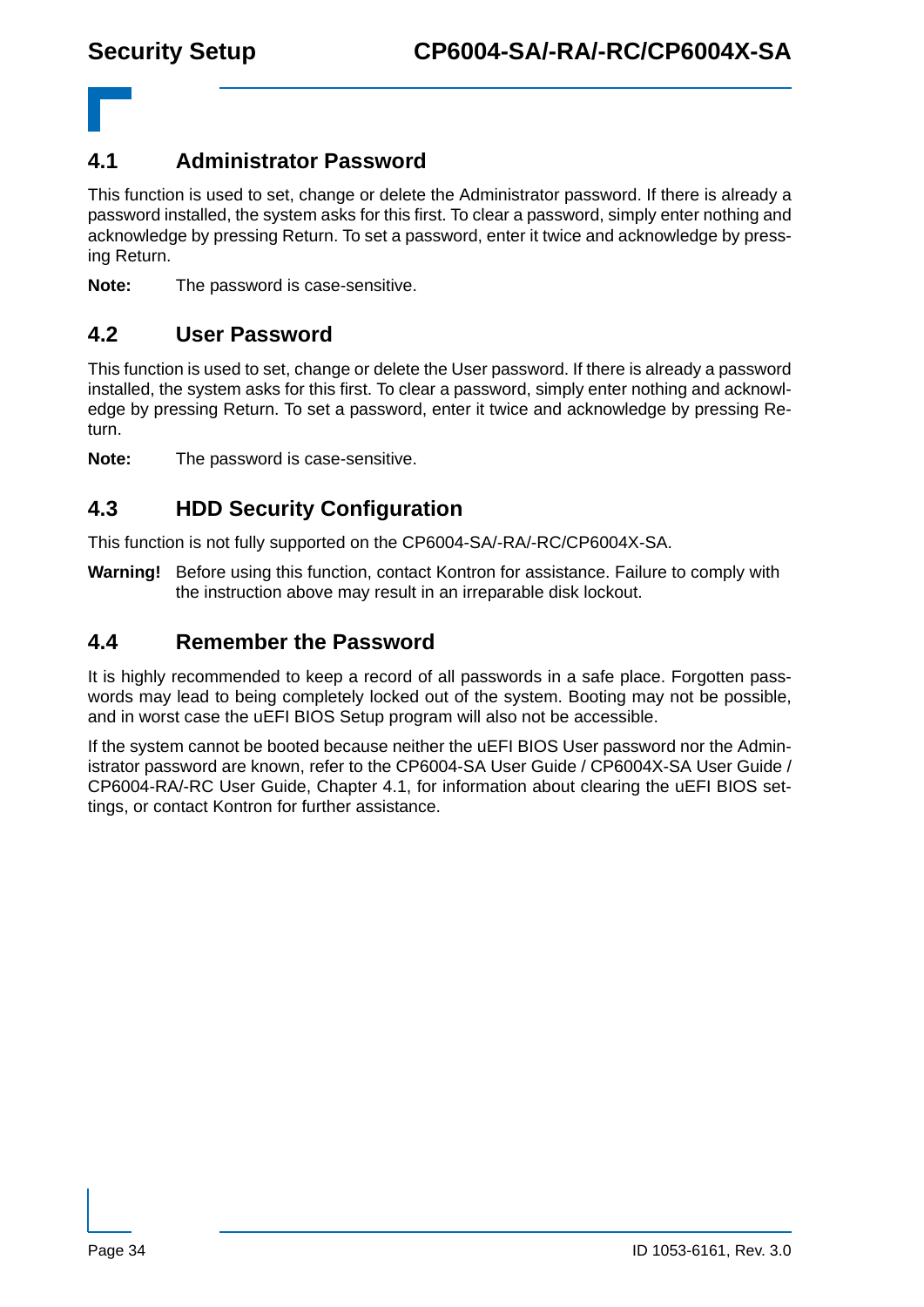

# **Save & Exit**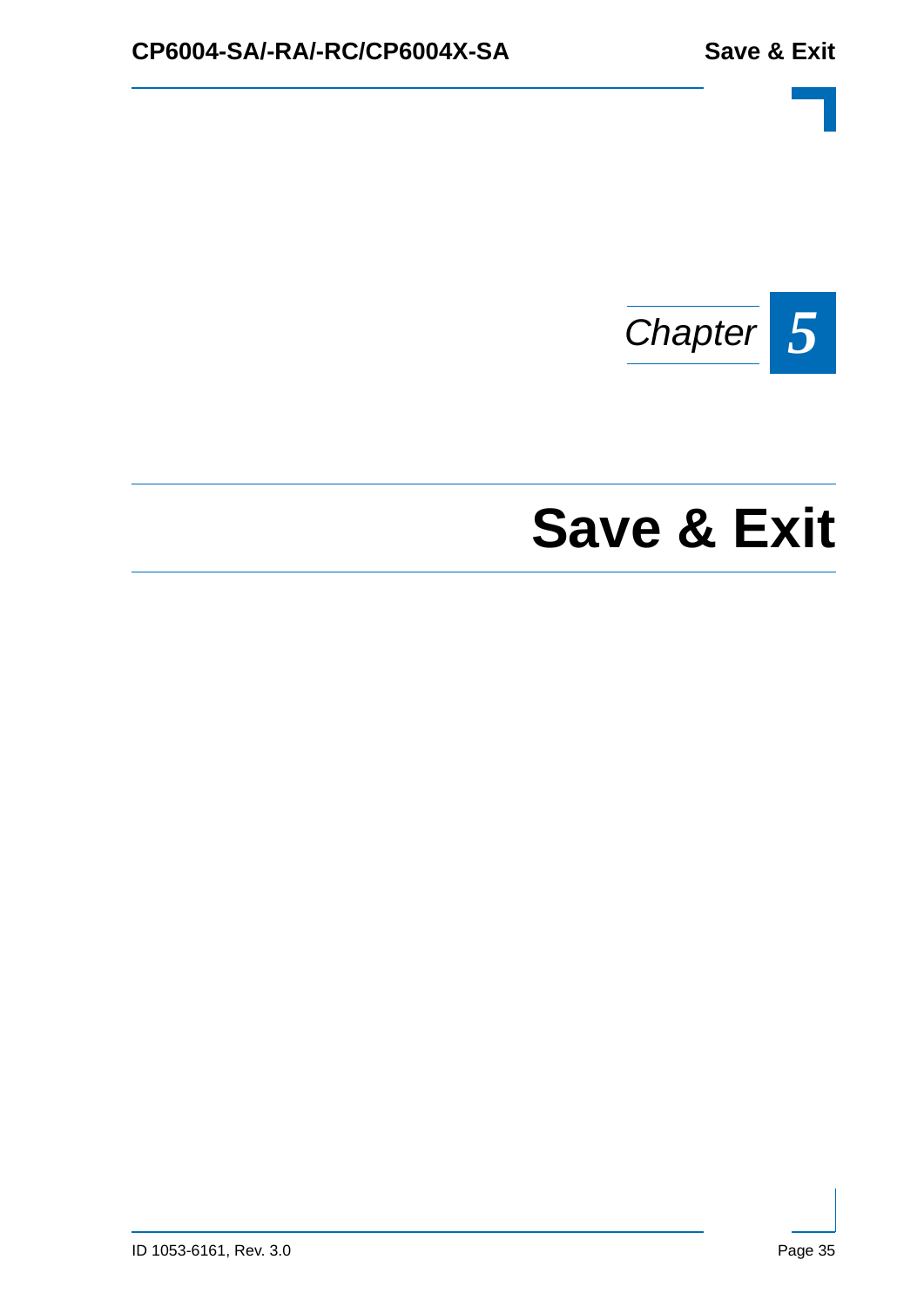

This page has been intentionally left blank.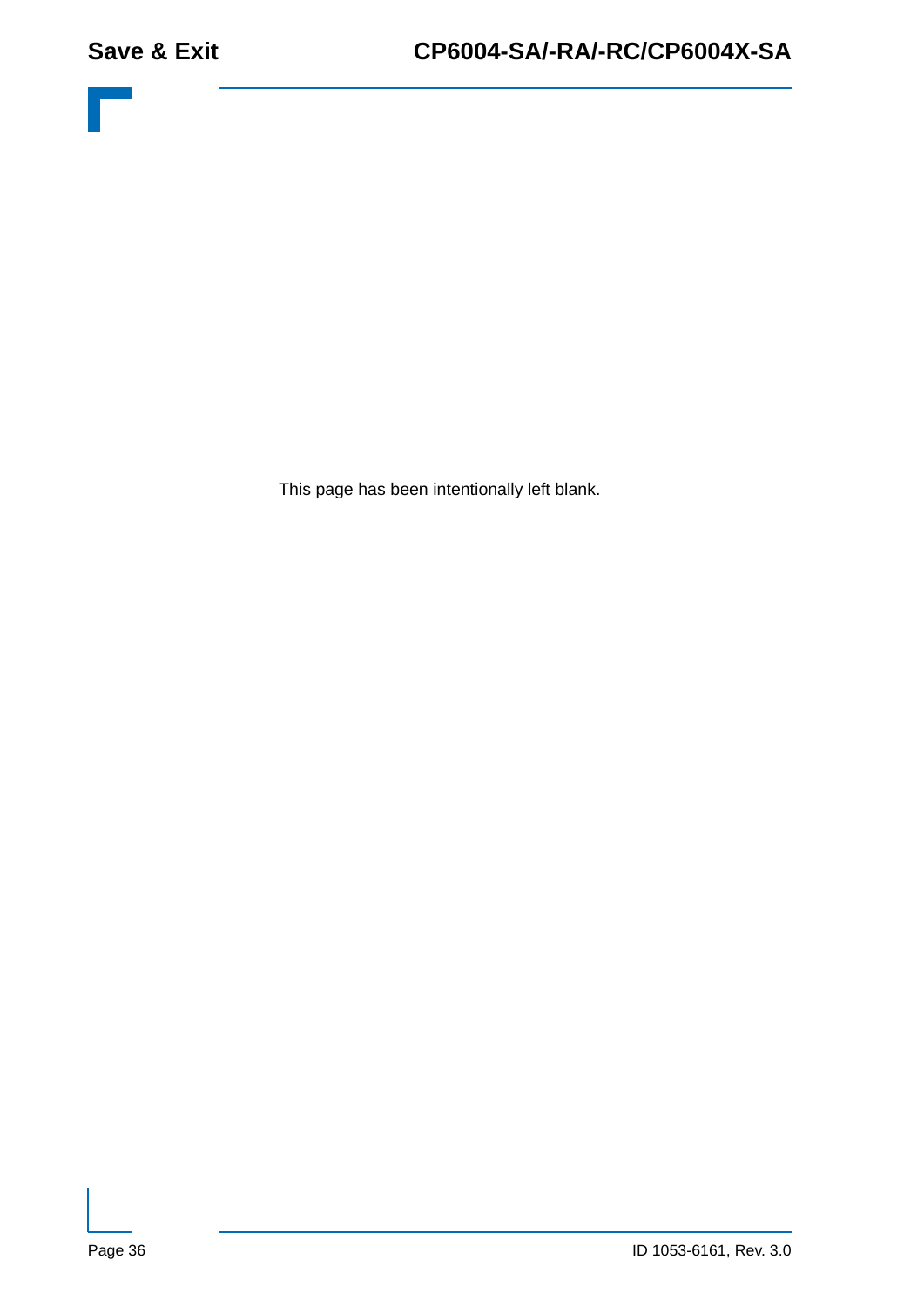# **5. Save & Exit**

Select the Save & Exit tab to enter the Save & Exit menu screen. This screen provides functions for handling changes made to the uEFI BIOS settings and the exiting of the Setup program.

|                                                                 | Save & Exit | Aptio Setup Utility - Copyright (C) 2010 American Megatrends, Inc.                        |
|-----------------------------------------------------------------|-------------|-------------------------------------------------------------------------------------------|
|                                                                 |             |                                                                                           |
| <b>Save Changes and Exit</b><br><b>Discard Changes and Exit</b> |             |                                                                                           |
| <b>Save Changes and Reset</b>                                   |             |                                                                                           |
| <b>Discard Changes and Reset</b>                                |             |                                                                                           |
| Save Options                                                    |             |                                                                                           |
| <b>Save Changes</b>                                             |             |                                                                                           |
| <b>Discard Changes</b>                                          |             |                                                                                           |
| <b>Restore Defaults</b>                                         |             | $\rightarrow \leftarrow$ : Select Screen<br>$\uparrow \downarrow$ :<br><b>Select Item</b> |
| <b>Save as User Defaults</b>                                    |             | <b>Select</b><br>Enter:                                                                   |
| <b>Restore User Defaults</b>                                    |             | $+/-$ :<br>Change Opt.                                                                    |
|                                                                 |             | F1:<br><b>General Help</b>                                                                |
| <b>Boot Override</b>                                            |             | F2: Previous Values                                                                       |
| <b>Built-in EFI Shell</b><br>SanDisk uSSD 5000                  | 0.1         | F3<br><b>Optimized Defaults</b><br>Save & Exit<br>F4:                                     |
|                                                                 |             | <b>ESC: Exit</b>                                                                          |
|                                                                 |             |                                                                                           |
|                                                                 |             |                                                                                           |
| 2.10.1208. Copyright<br>Version                                 | (C)         | 2010 American Megatrends, Inc.                                                            |

# **5.1 Save Changes and Exit**

This function is used to save all changes made within the Setup to flash. This function continues the boot process as long as no option was altered that requires a reboot.

**Note:** The Setup will ask for confirmation prior to executing this command.

### **5.2 Discard Changes and Exit**

This function is used to discard all changes made within the Setup. This function continues the boot process.

**Note:** The Setup will ask for confirmation prior to executing this command.

### **5.3 Save Changes and Reset**

This function is used to save all changes made within the Setup to flash. This function performs a reboot afterwards.

**Note:** The Setup will ask for confirmation prior to executing this command.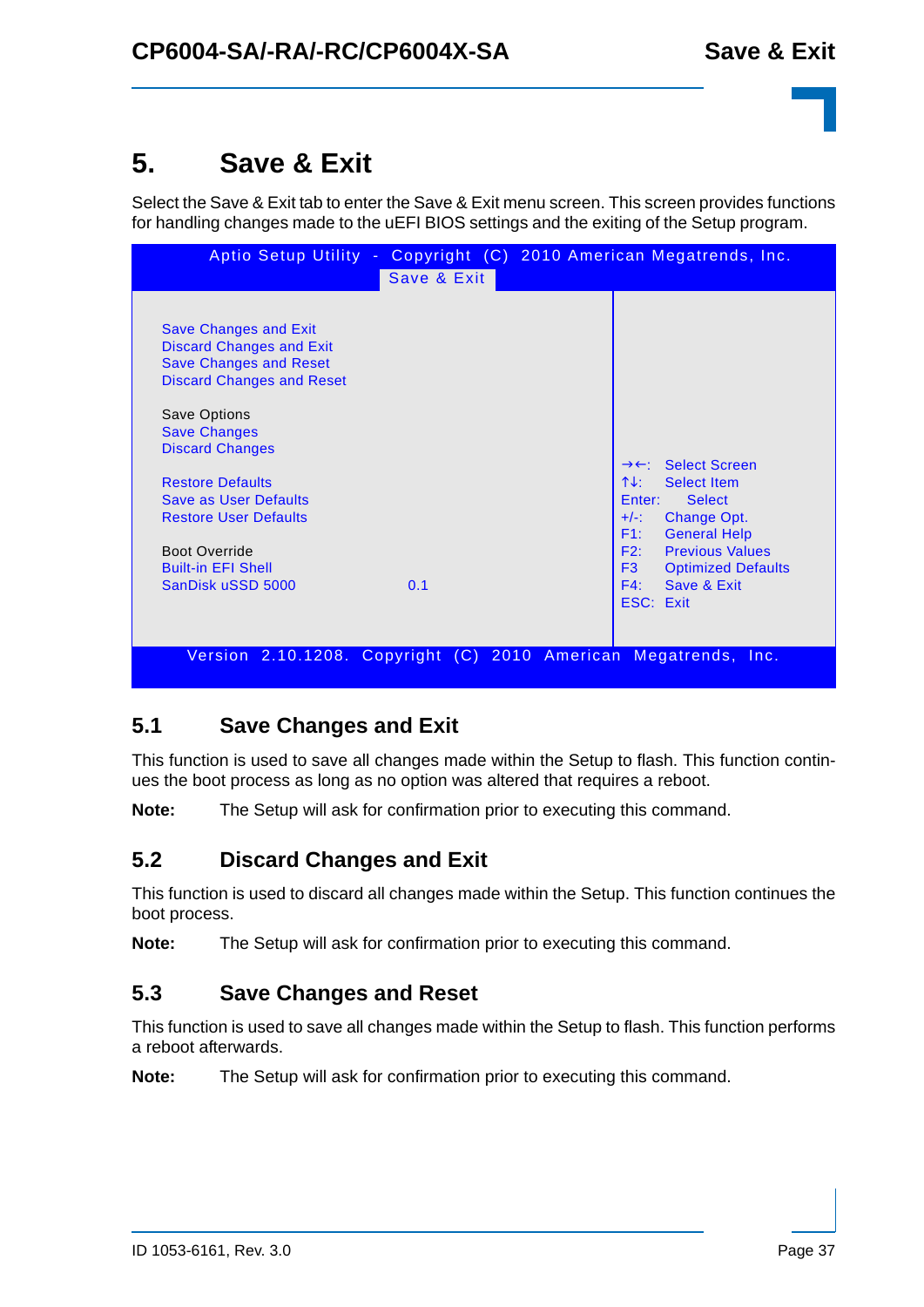

#### **5.4 Discard Changes and Reset**

This function is used to discard all changes made within the Setup. This function performs a reboot afterwards.

**Note:** The Setup will ask for confirmation prior to executing this command.

# **5.5 Save Changes (Save Options)**

This function is used to save all changes made within the Setup to flash. This function returns to Setup.

**Note:** The Setup will ask for confirmation prior to executing this command.

# **5.6 Discard Changes (Save Options)**

This function is used to discard all changes made within the Setup. This function returns to Setup.

**Note:** The Setup will ask for confirmation prior to executing this command.

### **5.7 Restore Defaults (Save Options)**

This function is used to restore all tokens to factory default.

**Note:** The Setup will ask for confirmation prior to executing this command.

### **5.8 Save as User Defaults (Save Options)**

This function is used to save all current settings as user default. The current setup state can later be restored using Restore User Defaults.

**Note:** The Setup will ask for confirmation prior to executing this command.

### **5.9 Restore User Defaults (Save Options)**

This function is used to restore all tokens to settings previously stored by Save as User Defaults.

**Note:** The Setup will ask for confirmation prior to executing this command.

#### **5.10 Boot Override**

This group of functions includes a list of tokens, each of them corresponding to one device within the boot order. Select a drive to immediately boot that device regardless of the current boot order. If booting to uEFI Shell this way, an exit from the shell returns to Setup.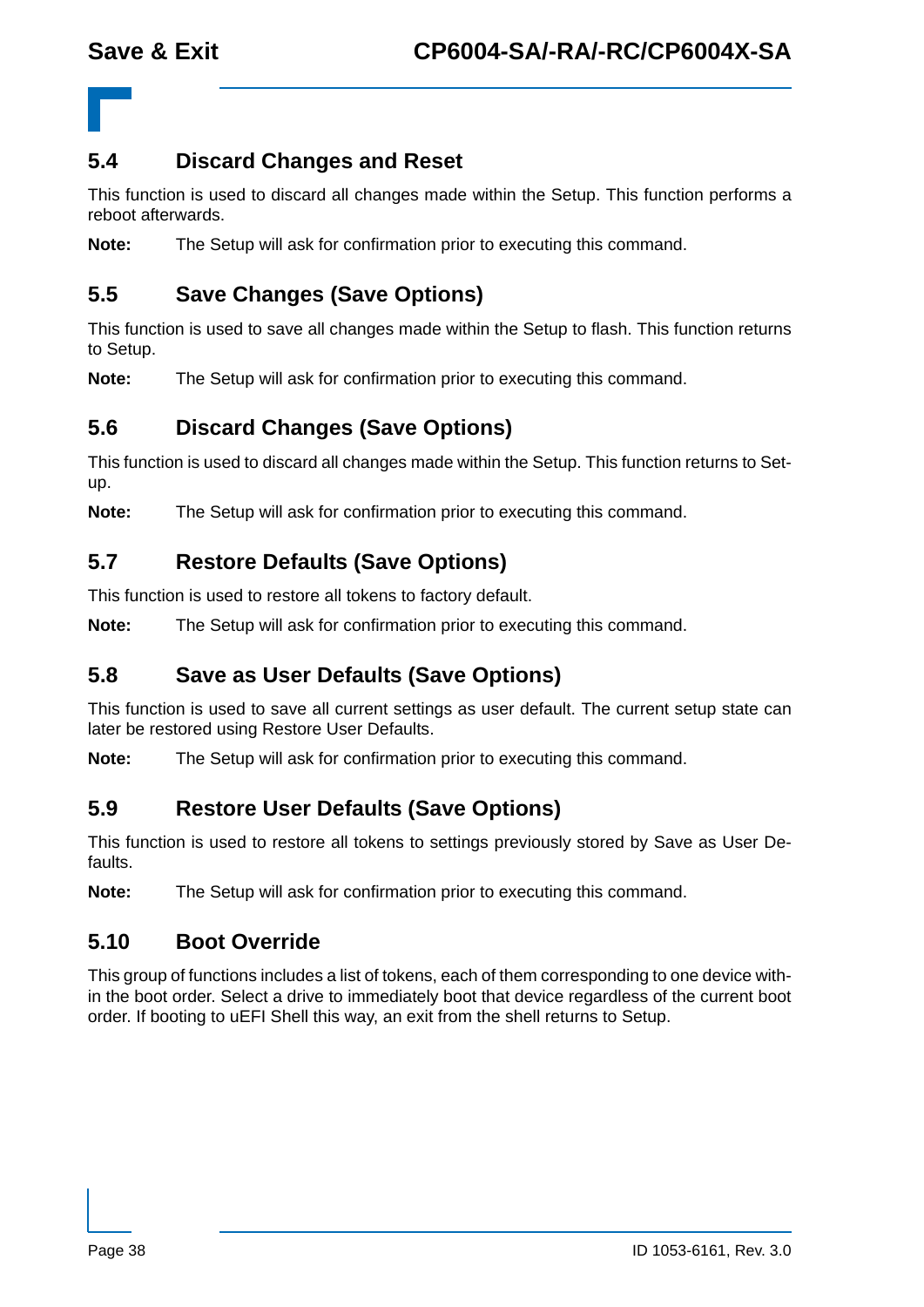

# **The uEFI Shell**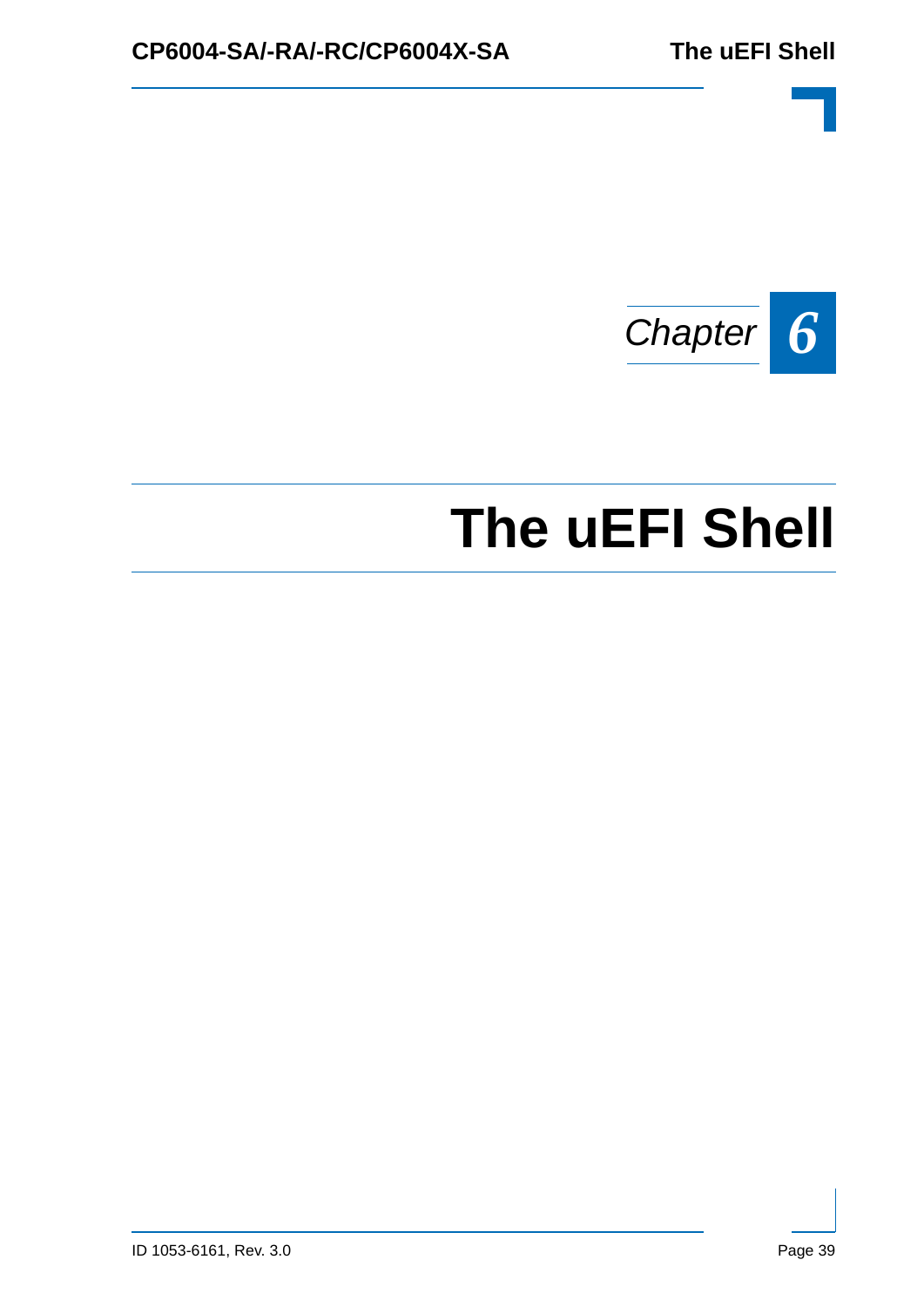

This page has been intentionally left blank.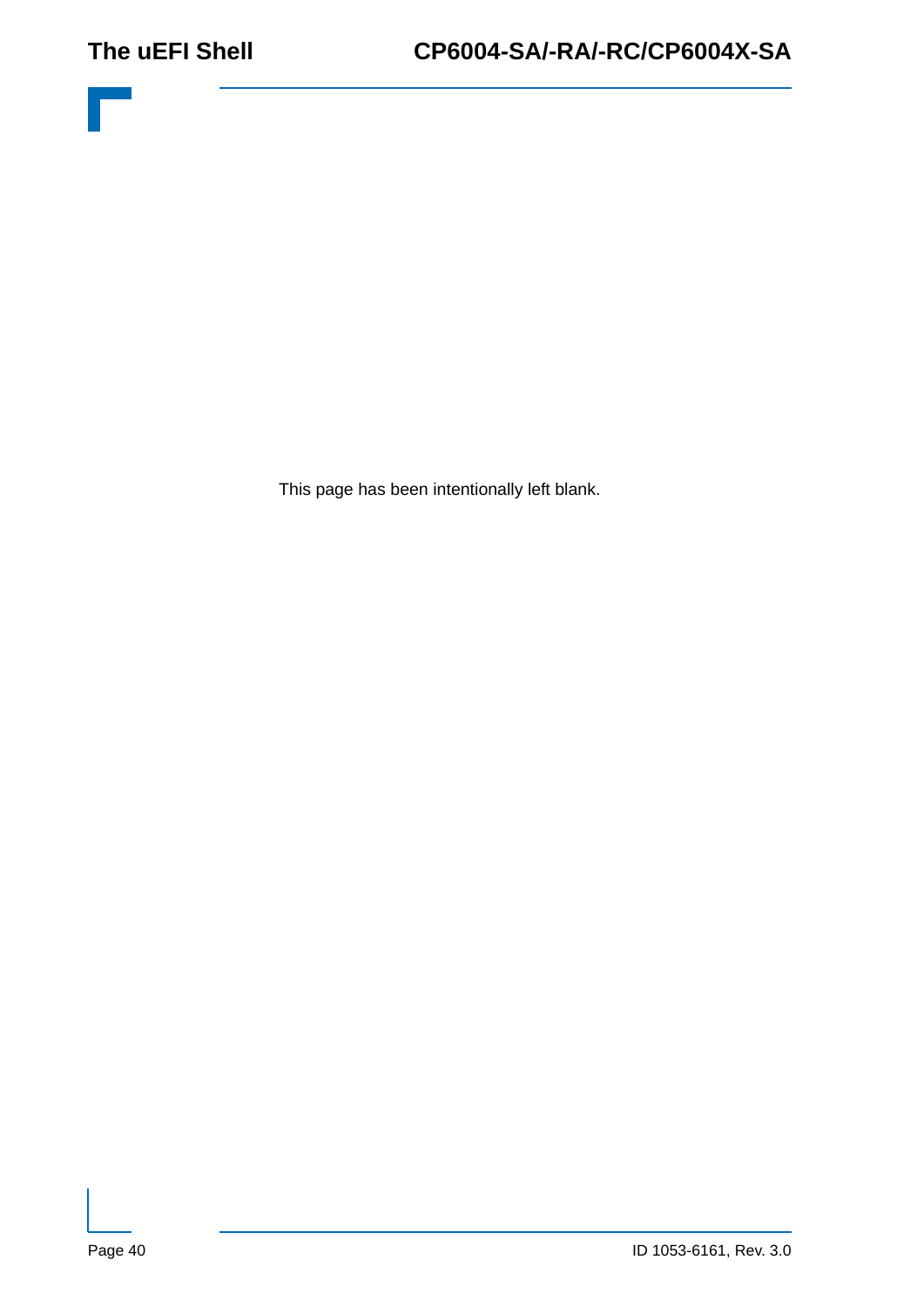# **6. The uEFI Shell**

The Kontron uEFI BIOS features a built-in and enhanced version of the uEFI Shell. For a detailed description of the available standard shell scripting refer to the EFI Shell User's Guide. For a detailed description of the available standard shell commands, refer to the Shell Command Manual 1.0. Both documents can be downloaded from the EFI and Framework Open Source Community homepage (https://efi-shell.tianocore.org) under the "Documents and Files" section.

Please note that not all shell commands described in the Shell Command Manual 1.0 are provided by the Kontron uEFI BIOS.

### **6.1 Introduction, Basic Operation**

The uEFI Shell forms an entry into the uEFI boot order and is the first boot option by default. It is simply started by putting the uEFI Shell first in boot and running the board as usual.

#### **6.1.1 Shell Startup**

If the shell is executed, it displays its signon message followed by a list of detected devices. The output produced by the device mapping table can vary depending on the board's configuration.

```
EFI Shell version 2.00 [4.631]
Current running mode 1.1.2
Device mapping table
 fs0 :Removable HardDisk - Alias hd33b0b0b blk0
           Acpi(PNP0A03,0)/Pci(1D|7)/Usb(1, 0)/Usb(1, 0)/HD(Part1,Sig17731773)
 fs1 :Removable BlockDevice - Alias f33b0c0 blk1
           Acpi(PNP0A03,0)/Pci(1D|7)/Usb(1, 0)/Usb(2, 0)
 blk0 :Removable HardDisk - Alias hd33b0b0b fs0
           Acpi(PNP0A03,0)/Pci(1D|7)/Usb(1, 0)/Usb(1, 0)/HD(Part1,Sig17731773)
 blk1 :Removable BlockDevice - Alias f33b0c0 fs1
           Acpi(PNP0A03,0)/Pci(1D|7)/Usb(1, 0)/Usb(2, 0)
 blk2 :HardDisk - Alias (null)
           Acpi(PNP0A03,0)/Pci(1F|2)/Ata(Primary,Master)/HD(Part1,SigC811D18D)
 blk3 :BlockDevice - Alias (null)
           Acpi(PNP0A03,0)/Pci(1F|2)/Ata(Primary,Master)
 blk4 :Removable BlockDevice - Alias (null)
           Acpi(PNP0A03,0)/Pci(1D|7)/Usb(1, 0)/Usb(1, 0)
```
Press the ESC key within 5 seconds to skip startup.nsh, and any other key to continue.

If the ESC key is pressed before the 5-second timeout has elapsed, the shell prompt is shown: Shell>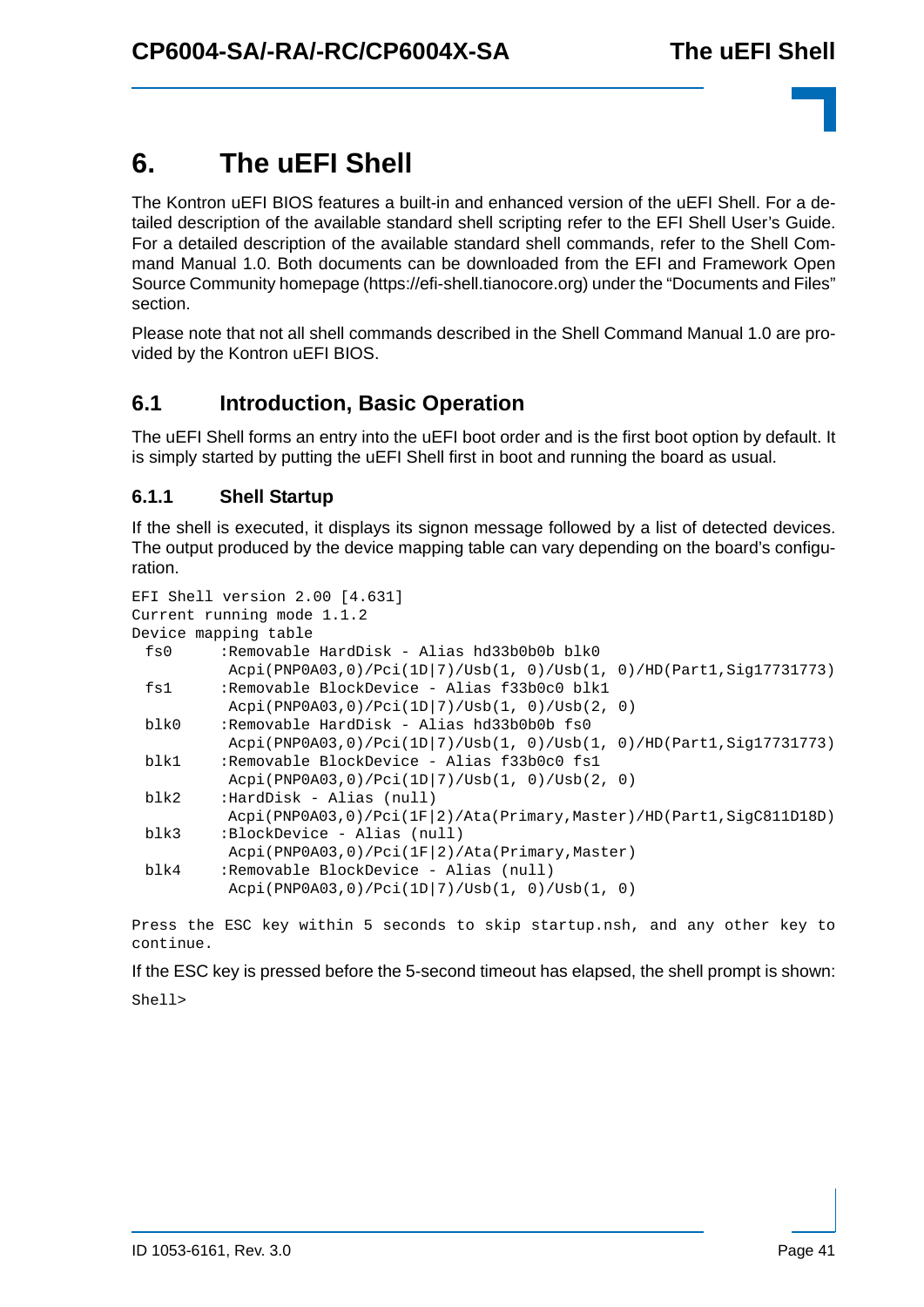

### **6.2 Kontron Shell Commands**

The Kontron uEFI implementation provides the following additional commands related to the specific HW features of the Kontron system:

- **kBiosRevision**
- **kboardconfig**
- **kboardinfo**
- **kboot**
- **kbootnsh**
- **kclearnvram**
- **kflash**
- **kipmi**
- **kmkramdisk**
- **kpassword**
- **kresetconfig**
- **kwdt**

The following chapters provide information concerning these Kontron-specific commands. Where "RESPONSE" information is provided in "USAGE", the value indicated in brackets is the currently selected setting. Where "SETTINGS" information is provided, the value indicated in brackets is the default setting. The uEFI Shell commands are case-sensitive.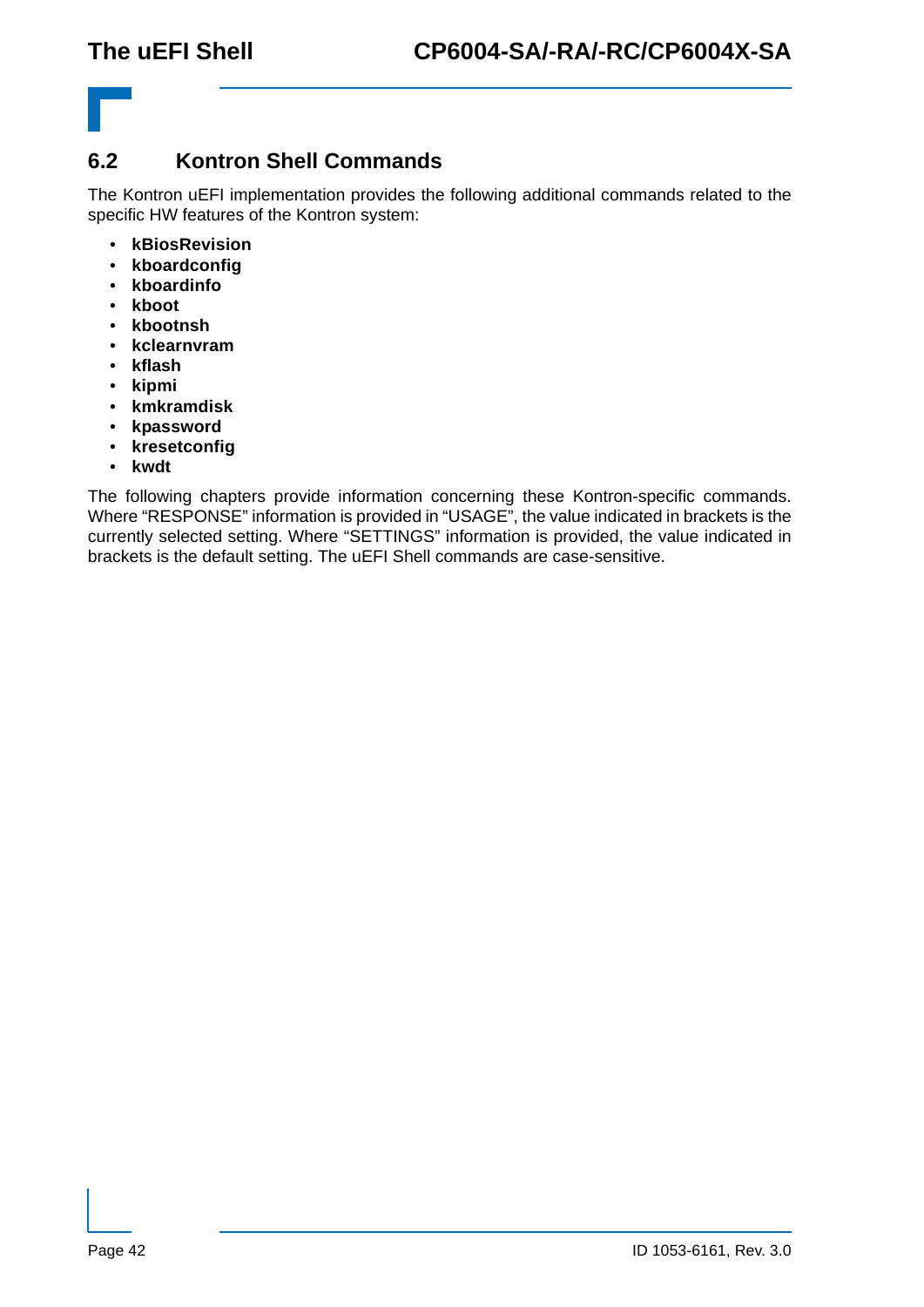## **6.2.1 kBiosRevision uEFI Shell Command**

#### **kBiosRevision**

| <b>FUNCTION:</b>    | Get uEFI BIOS revision                                                                                                    |  |  |
|---------------------|---------------------------------------------------------------------------------------------------------------------------|--|--|
| <b>SYNTAX:</b>      | kbiosrevision [-?] [[-1t] [-eq] [-gt] <number>]</number>                                                                  |  |  |
|                     | where:                                                                                                                    |  |  |
|                     | -?<br>Show help                                                                                                           |  |  |
|                     | Check if current uEFI BIOS revision is less than<br>-lt<br><number></number>                                              |  |  |
|                     | Check if current uEFI BIOS revision is equal to<br>-eq<br><number></number>                                               |  |  |
|                     | Check if current uEFI BIOS revision is greater than<br>-gt<br><number></number>                                           |  |  |
|                     | (uEFI BIOS) revision number<br><number></number>                                                                          |  |  |
| <b>DESCRIPTION:</b> | The kBiosRevision command is used to display the current uEFI BIOS<br>revision.                                           |  |  |
|                     | In scripting environments it can be used to perform checks against a<br>uEFI BIOS revision number provided in the script. |  |  |
| <b>USAGE:</b>       | Display current uEFI BIOS revision:                                                                                       |  |  |
|                     | <b>COMMAND / RESPONSE EXAMPLE:</b>                                                                                        |  |  |
|                     | Shell> kbiosrevision                                                                                                      |  |  |
|                     | BIOS revision: 14                                                                                                         |  |  |
|                     | Check if current uEFI BIOS revision is equal to R14:<br>(used within uEFI shell script)                                   |  |  |
|                     |                                                                                                                           |  |  |
|                     | kbiosrevsion - eq 14<br>if not %lasterror% $== 0$ then                                                                    |  |  |
|                     |                                                                                                                           |  |  |
|                     | echo "NOT R14, need to update"                                                                                            |  |  |
|                     | goto _update<br>else                                                                                                      |  |  |
|                     | "EFI R14 found"                                                                                                           |  |  |
|                     | endif                                                                                                                     |  |  |
|                     |                                                                                                                           |  |  |
|                     |                                                                                                                           |  |  |
|                     |                                                                                                                           |  |  |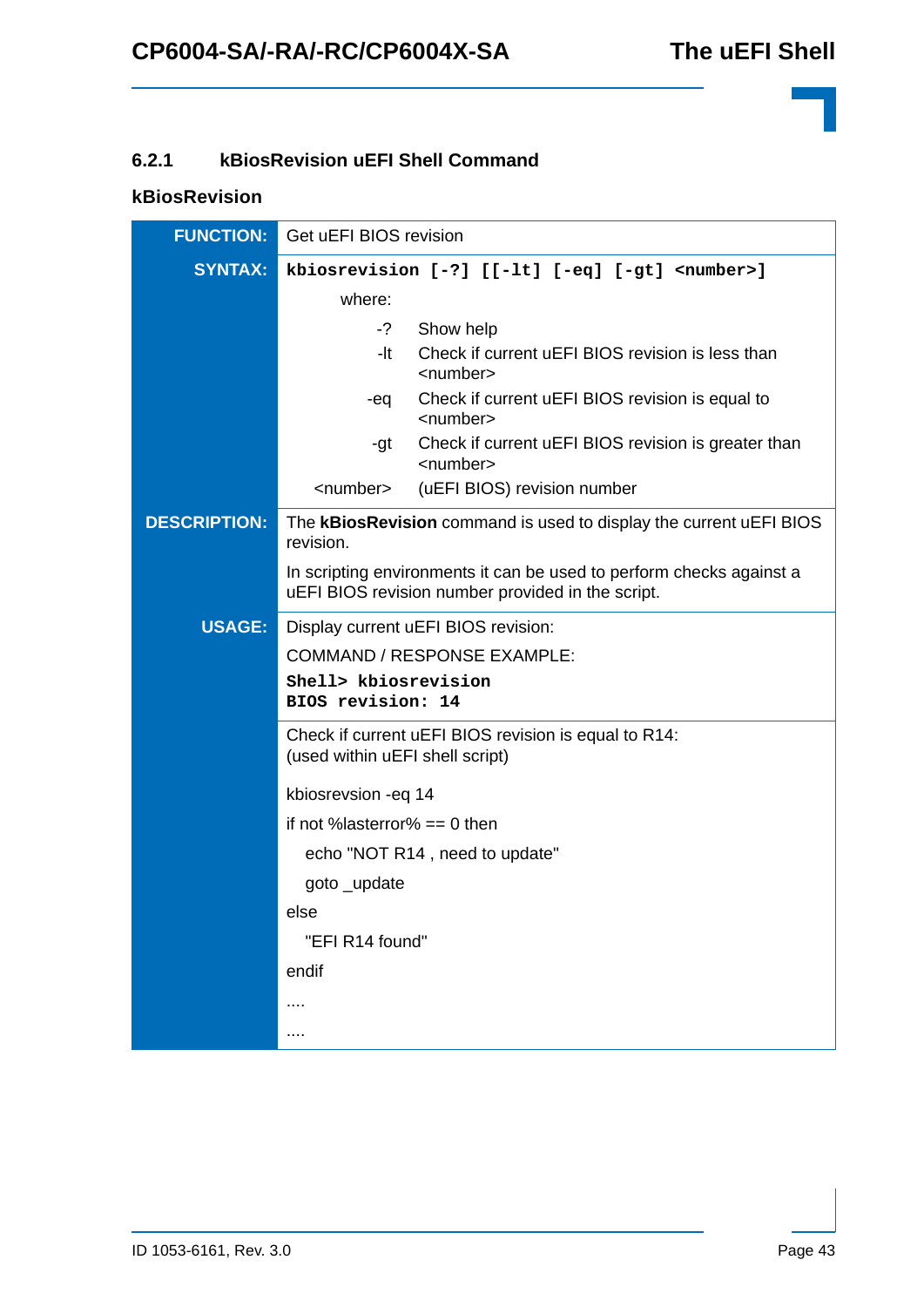# **6.2.2 kboardconfig uEFI Shell Command**

# **kboardconfig**

| <b>FUNCTION:</b>    | Configure the non-volatile board settings                                                                                                                                                                           |                                                                                                                                                                                                                                                 |  |
|---------------------|---------------------------------------------------------------------------------------------------------------------------------------------------------------------------------------------------------------------|-------------------------------------------------------------------------------------------------------------------------------------------------------------------------------------------------------------------------------------------------|--|
| <b>SYNTAX:</b>      |                                                                                                                                                                                                                     | kboardconfig [-?][-b][-nc] <option> <parameter></parameter></option>                                                                                                                                                                            |  |
|                     | where:<br>?<br>-b<br>-nc<br><option><br/><parameter></parameter></option>                                                                                                                                           | Used to show HELP<br>Used to invoke page break in the display output<br>Used to disable color<br>Used to select option<br>Used to specify parameter for option selected<br>The command notation above indicates only the possible modifiers and |  |
|                     | not the command's syntax logic.                                                                                                                                                                                     |                                                                                                                                                                                                                                                 |  |
|                     | There are eight defined variations of this command:<br>kboardconfig                                                                                                                                                 | lists options and their current status                                                                                                                                                                                                          |  |
|                     | kboardconfig-b                                                                                                                                                                                                      | lists options, their current status, and in-                                                                                                                                                                                                    |  |
|                     |                                                                                                                                                                                                                     | vokes page breaks in the display output                                                                                                                                                                                                         |  |
|                     | kboardconfig-nc                                                                                                                                                                                                     | lists options, their current status, and dis-<br>ables color in the display output                                                                                                                                                              |  |
|                     | kboardconfig -?                                                                                                                                                                                                     | provides HELP information                                                                                                                                                                                                                       |  |
|                     | kboardconfig -? -b                                                                                                                                                                                                  | provides HELP information and invokes<br>page breaks in the display output                                                                                                                                                                      |  |
|                     | kboardconfig <option></option>                                                                                                                                                                                      | provides HELP for option specified and the<br>current status of the option                                                                                                                                                                      |  |
|                     | kboardconfig <option> -nc</option>                                                                                                                                                                                  | provides HELP for option specified, the<br>current status of the option, and disables<br>color in display output                                                                                                                                |  |
|                     | kboardconfig <option> <parameter></parameter></option>                                                                                                                                                              | sets the <parameter> to be used with the<br/><option> specified</option></parameter>                                                                                                                                                            |  |
| <b>DESCRIPTION:</b> | The kboardconfig command is used to configure non-volatile board<br>settings. For information on default settings, refer to Chapter 5.7,<br>Restore Defaults, and Chapter 6.2.6, kclearnvram uEFI Shell<br>Command. |                                                                                                                                                                                                                                                 |  |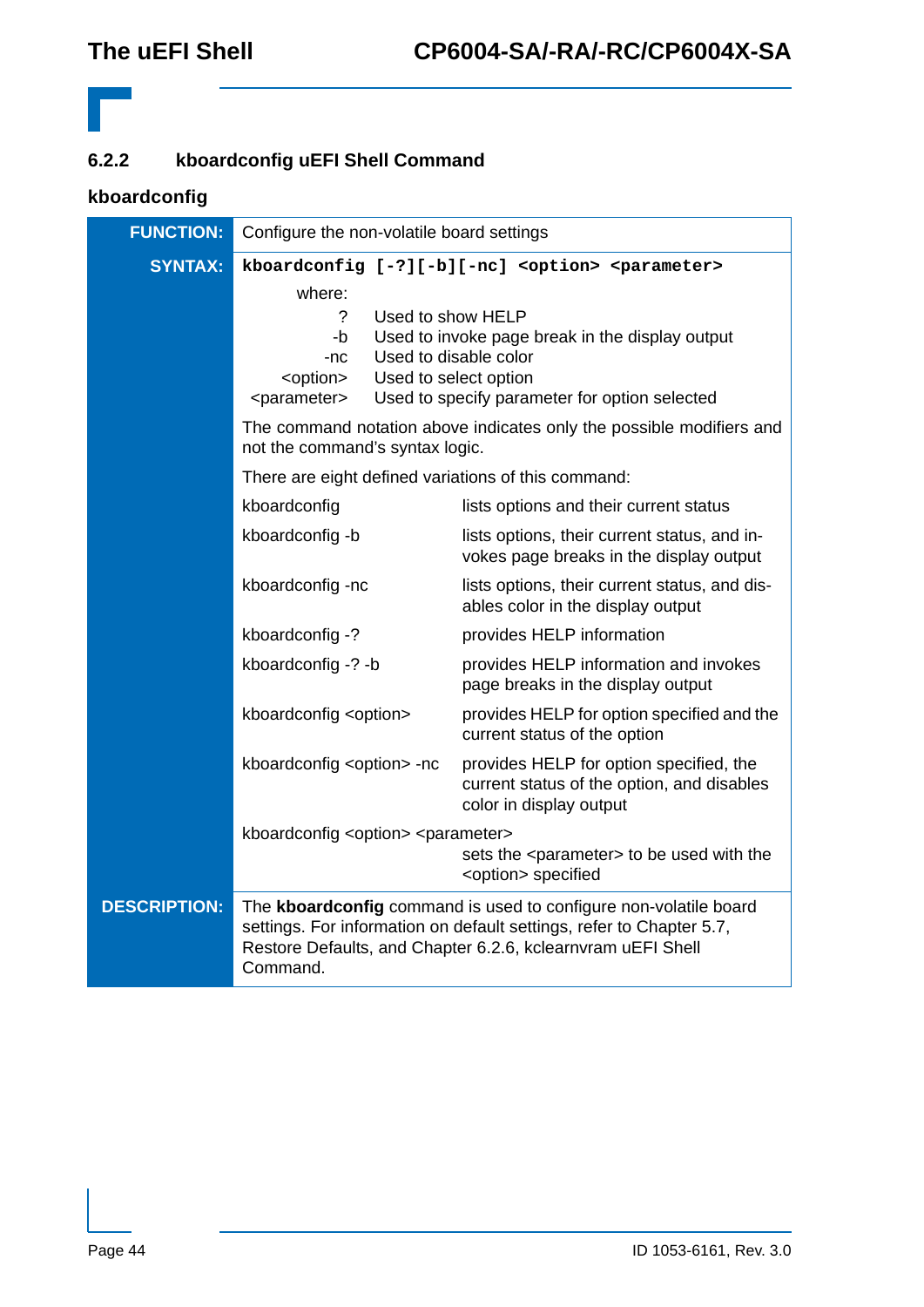| <b>USAGE:</b> | Command: kboardconfig                                  |  |                                          |
|---------------|--------------------------------------------------------|--|------------------------------------------|
|               | Shows all options and their current parameter setting. |  |                                          |
|               | <b>COMMAND / RESPONSE EXAMPLE:</b>                     |  |                                          |
|               | Shell> kboardconfig                                    |  |                                          |
|               | Pxe                                                    |  | -> disabled                              |
|               | StorageOprom                                           |  | -> enabled                               |
|               | PrimaryDisplay -> auto                                 |  |                                          |
|               | Vga                                                    |  | -> front                                 |
|               | SataMode                                               |  | -> ahci                                  |
|               | Sata0Speed                                             |  | $\rightarrow$ Gen3                       |
|               | Sata1Speed                                             |  | $\rightarrow$ Gen3<br>$\Rightarrow$ Gen2 |
|               | Sata2Speed<br>Sata3Speed                               |  | $\Rightarrow$ Gen2                       |
|               | Sata4Speed                                             |  | $\Rightarrow$ Gen2                       |
|               | Sata5Speed                                             |  | $\rightarrow$ Gen2                       |
|               | Sata0Hotplug -> disabled                               |  |                                          |
|               | SatalHotplug                                           |  | -> disabled                              |
|               | Sata2Hotplug                                           |  | -> disabled                              |
|               | Sata3Hotplug                                           |  | -> disabled                              |
|               | Sata4Hotplug                                           |  | -> disabled                              |
|               | Sata5Hotplug                                           |  | -> disabled                              |
|               | WrProtSata                                             |  | -> disabled                              |
|               | WrProtEeprom                                           |  | -> disabled                              |
|               | WrProtSpi                                              |  | -> disabled                              |
|               | IntelVT                                                |  | -> enabled                               |
|               | <b>IntelHT</b>                                         |  | -> enabled                               |
|               | SpeedStep<br>CpuTurbo                                  |  | -> enabled<br>-> enabled                 |
|               | C3State                                                |  | -> disabled                              |
|               | C6State                                                |  | -> disabled                              |
|               | C7State C79                                            |  | -> enabled                               |
|               | PciCfgDelay                                            |  | -> disabled                              |
|               |                                                        |  |                                          |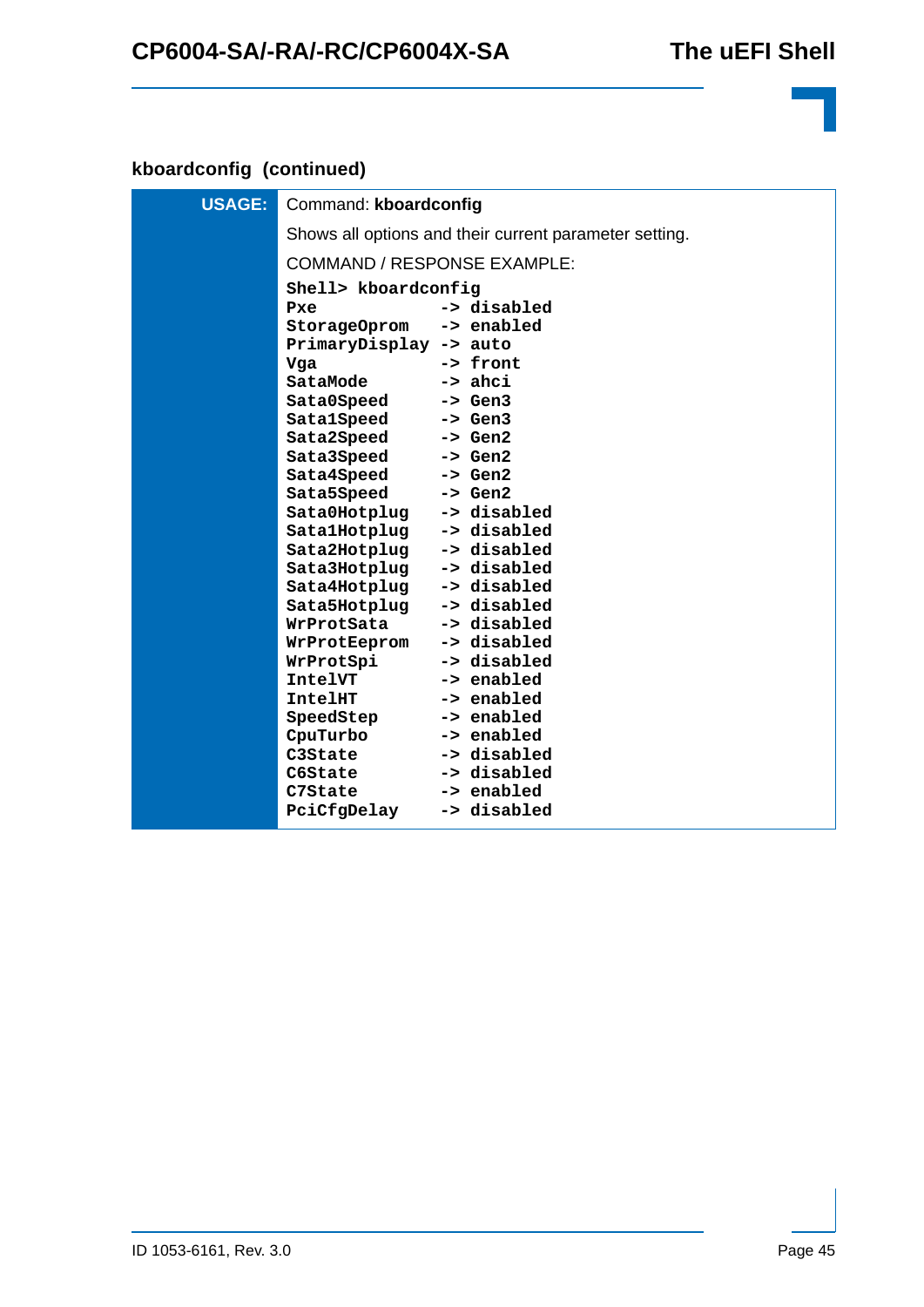

| <b>USAGE:</b> | Command: kboardconfig -?                                                                                           |  |  |  |
|---------------|--------------------------------------------------------------------------------------------------------------------|--|--|--|
|               | Shows HELP information for the kboardconfig command.                                                               |  |  |  |
|               | <b>COMMAND / RESPONSE EXAMPLE:</b>                                                                                 |  |  |  |
|               | Shell> kboardconfig -?<br>Control nonvolatile board settings                                                       |  |  |  |
|               | Example: kboardconfig <option> <parameter></parameter></option>                                                    |  |  |  |
|               | Show all options and their current status:<br>kboardconfig                                                         |  |  |  |
|               | Show help:<br>kboardconfig $-?$                                                                                    |  |  |  |
|               | Show all options and their current status with page<br>break:<br>kboardconfig -b                                   |  |  |  |
|               | Show all options and their current status without<br>color:<br>kboardconfig -nc                                    |  |  |  |
|               | Show help and status for a single option:<br>kboardconfig <option><br/>kboardconfig -nc <option></option></option> |  |  |  |
|               | Change parameter for an option:<br>kboardconfig <option> <parameter></parameter></option>                          |  |  |  |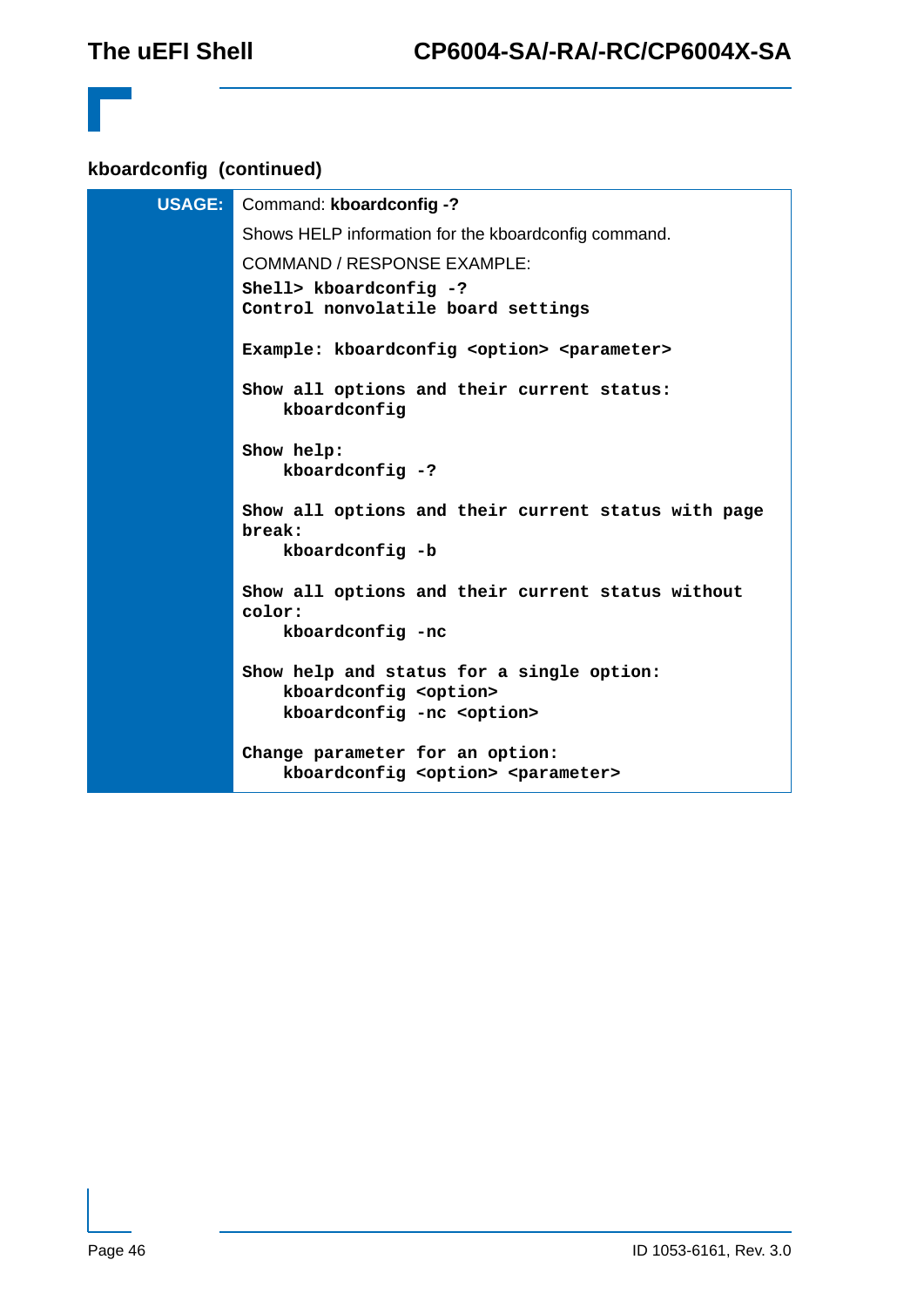|               | Command: kboardconfig <option></option>                                                                                                                                                                                                                                 |
|---------------|-------------------------------------------------------------------------------------------------------------------------------------------------------------------------------------------------------------------------------------------------------------------------|
|               | Show help and status for a single option:                                                                                                                                                                                                                               |
|               | COMMAND / RESPONSE EXAMPLE (CP6004-SA/-RA/-RC):                                                                                                                                                                                                                         |
|               | Shell> kboardconfig Pxe                                                                                                                                                                                                                                                 |
|               | Pxe:<br>PXE boot device<br>Available parameters: [disabled], all, gbe_a, gbe_b,<br>rear_a, rear_b, gbe_e                                                                                                                                                                |
|               | In this case "disabled" is the current setting.                                                                                                                                                                                                                         |
|               | COMMAND / RESPONSE EXAMPLE (CP6004X-SA):                                                                                                                                                                                                                                |
|               | Shell> kboardconfig Pxe                                                                                                                                                                                                                                                 |
|               | Pxe:<br>PXE boot device<br>Available parameters: [disabled], all, gbe_a, gbe_b,<br>rear_a, rear_b, gbe_e, 10gbe_1, 10gbe_2                                                                                                                                              |
|               | In this case "disabled" is the current setting.                                                                                                                                                                                                                         |
| <b>USAGE:</b> | Command: kboardconfig <option> <parameter></parameter></option>                                                                                                                                                                                                         |
|               | Set option "Pxe" to parameter "all":                                                                                                                                                                                                                                    |
|               | <b>COMMAND / RESPONSE EXAMPLE:</b>                                                                                                                                                                                                                                      |
|               | Shell> kboardconfig Pxe all                                                                                                                                                                                                                                             |
|               | The response for "kboardconfig" with <option> and <parameter> is the<br/>display of a status line indicating the performance status of the command<br/>and one or more lines providing further information related to the<br/>command performance.</parameter></option> |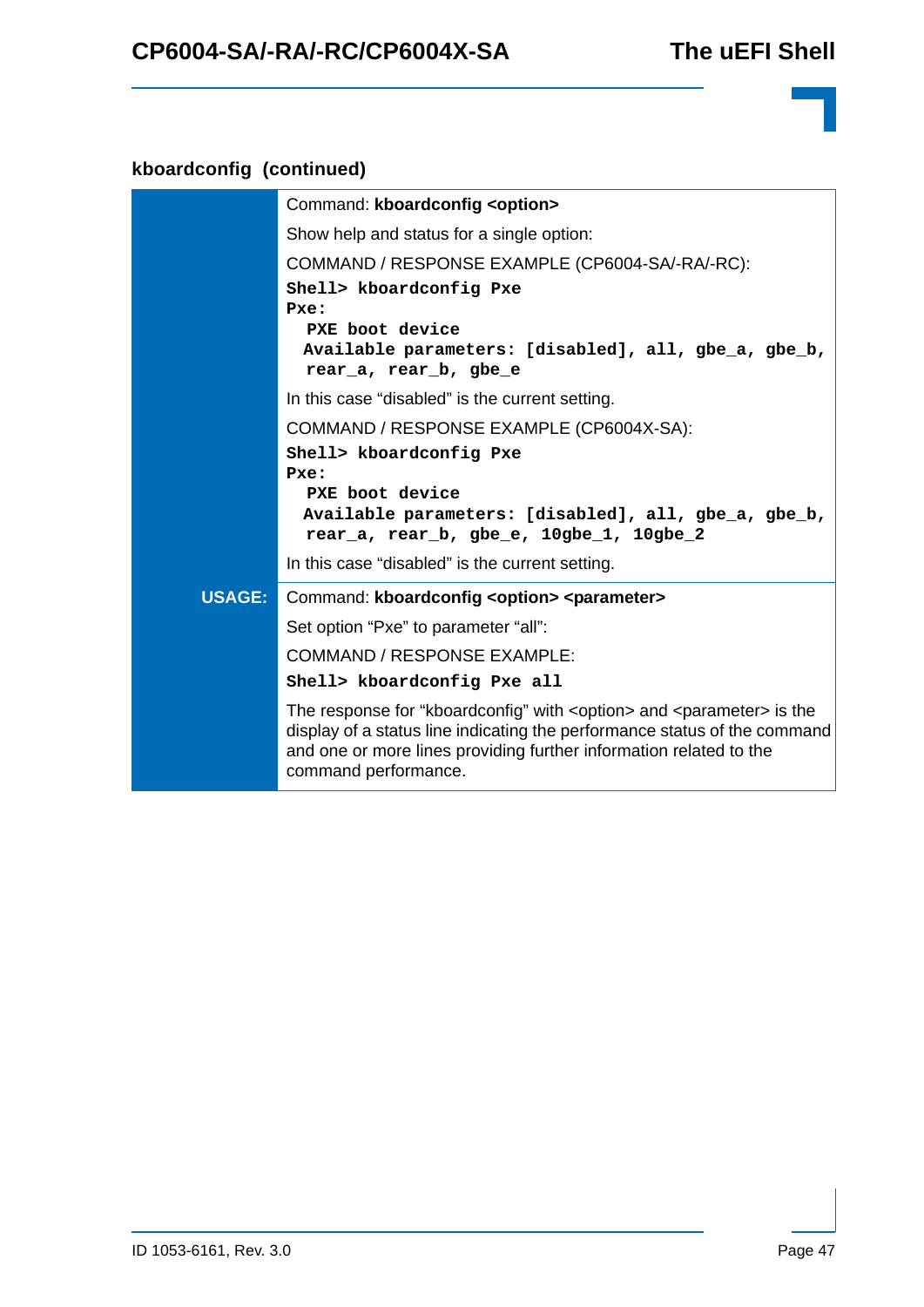

| <b>OPTIONS:</b> | The listing below provides an overview of the possible options and a<br>short description of their functionality. |                    |                                                                                                              |
|-----------------|-------------------------------------------------------------------------------------------------------------------|--------------------|--------------------------------------------------------------------------------------------------------------|
|                 | To view all of the possible parameters for a given option, use the<br>command "kboardconfig <option>".</option>   |                    |                                                                                                              |
|                 | <b>OPTION</b>                                                                                                     | <b>DESCRIPTION</b> | all: Try all Ethernet devices round robin for PXE boot                                                       |
|                 | <b>Pxe</b>                                                                                                        |                    | Used to select a PXE boot device                                                                             |
|                 |                                                                                                                   |                    | gbe_a: CP6004-SA/CP6004X-SA: Gigabit<br>Ethernet available on the front panel<br>GbE A port.                 |
|                 |                                                                                                                   |                    | gbe_a: CP6004-RA: Gigabit Ethernet available<br>on the front panel GbE A port or on the<br>rear I/O LPc port |
|                 |                                                                                                                   |                    | gbe_a: CP6004-RC: Gigabit Ethernet available<br>on the rear I/O LPc port                                     |
|                 |                                                                                                                   |                    | gbe_b: CP6004-SA/CP6004X-SA: Gigabit<br>Ethernet available on the front panel<br>GbE B port.                 |
|                 |                                                                                                                   |                    | gbe_b: CP6004-RA: Gigabit Ethernet available<br>on the front panel GbE B port or on the<br>rear I/O LPd port |
|                 |                                                                                                                   |                    | gbe_b: CP6004-RC: Gigabit Ethernet available<br>on the rear I/O LPd port                                     |
|                 |                                                                                                                   |                    | gbe_e: CP6004-SA/CP6004X-SA: Gigabit<br>Ethernet available on the front panel<br>GbE E port.                 |
|                 |                                                                                                                   |                    | gbe_e: CP6004-RA: Gigabit Ethernet available<br>on the front panel GbE C port.                               |
|                 |                                                                                                                   |                    | gbe_e: CP6004-RC: function not supported                                                                     |
|                 |                                                                                                                   |                    | rear_a, rear_b: Ethernet ports PICMG 2.16 LPa<br>and LPb available on the rear I/O.                          |
|                 |                                                                                                                   |                    | 10gbe_1, 10gbe_2: 10 Gigabit Ethernet ports<br>routed to the backplane (only on CP6004X-SA)                  |
|                 |                                                                                                                   | $I/O$ port))       | 10gbe_1 corresponds to port 0 on the Intel®<br>82599 controller (10GBE2 high-speed serial rear               |
|                 |                                                                                                                   | $I/O$ port)        | 10gbe_2 corresponds to port 1 on the Intel®<br>82599 controller (10GBE1 high-speed serial rear               |
|                 | <b>StorageOprom</b>                                                                                               |                    | Used to launch the Storage PCI OPROM                                                                         |
|                 |                                                                                                                   | ROM.               | When disabled it includes the onboard RAID option                                                            |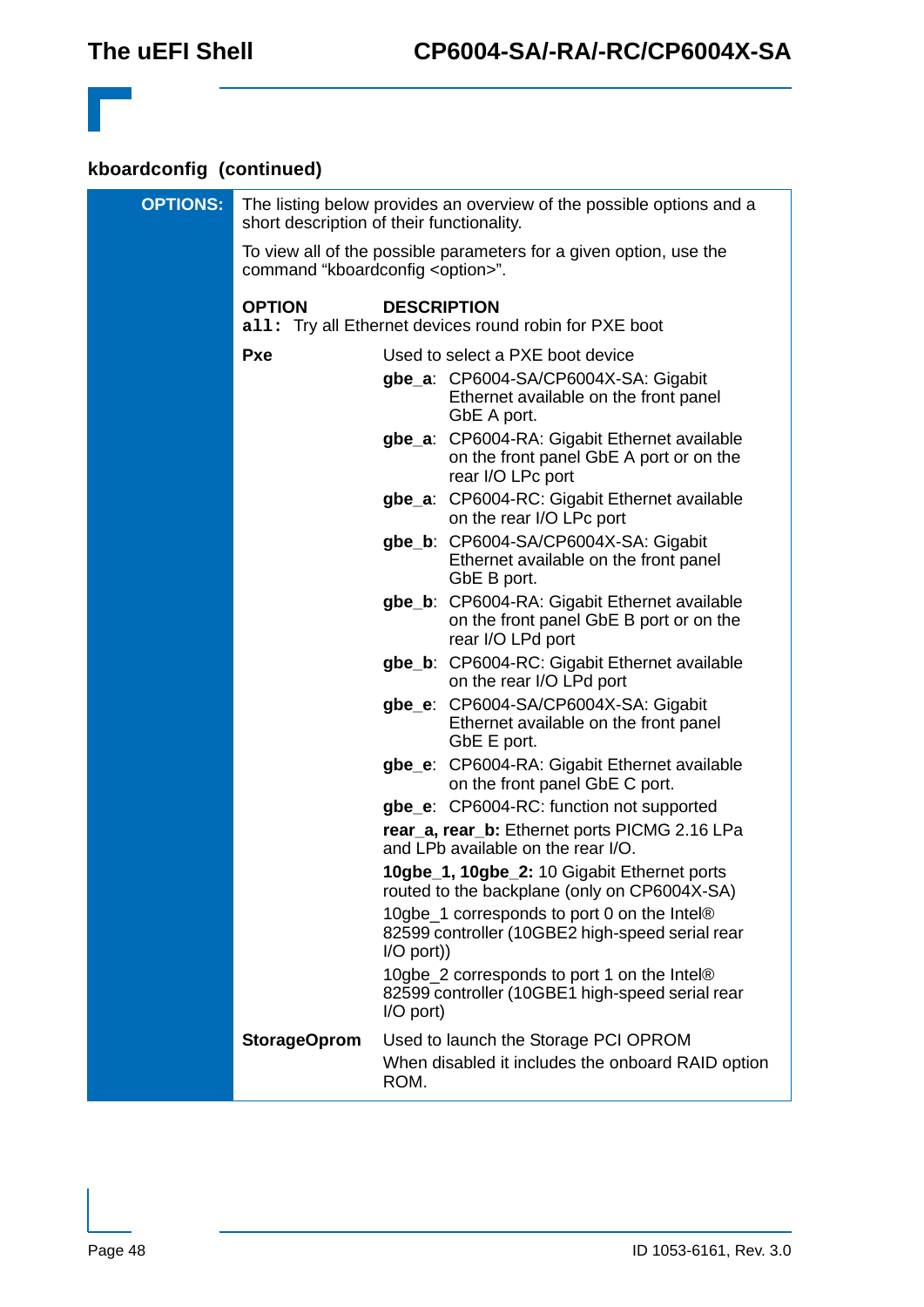

| <b>OPTIONS:</b> | PrimaryDisplay  | Used to select the primary display device                                                                                                                                                                              |
|-----------------|-----------------|------------------------------------------------------------------------------------------------------------------------------------------------------------------------------------------------------------------------|
|                 |                 | auto: Automatically detect primary display device                                                                                                                                                                      |
|                 |                 | <b>igfx</b> : Use internal graphics, if enabled                                                                                                                                                                        |
|                 |                 | <b>peg</b> : Try to use video on the PCIe graphics port, if<br>present                                                                                                                                                 |
|                 |                 | <b>pci</b> : Try to use video on the PCI(e) bus first                                                                                                                                                                  |
|                 | Vga             | Used to select the VGA port configuration (CP6004-<br>SA/CP6004X-SA)                                                                                                                                                   |
|                 |                 | Note: This function is not relevant on the CP6004-RA/-RC<br>as the VGA port is statically routed to rear I/O.                                                                                                          |
|                 | <b>SataMode</b> | Used to select the operational configuration for the<br><b>SATA</b> controller                                                                                                                                         |
|                 |                 | <b>ide:</b> SATA ports operate as two IDE controllers                                                                                                                                                                  |
|                 |                 | ahci: SATA ports operate as one 6-port AHCI<br>controller                                                                                                                                                              |
|                 |                 | raid: SATA ports form a RAID device                                                                                                                                                                                    |
|                 |                 | Note: For this command to take effect, the system                                                                                                                                                                      |
|                 |                 | must be re-booted. During the bootup, it is<br>possible to select a menu to specify the<br>desired RAID configuration. Entry to this menu<br>is achieved by pressing "Ctrl $+$ I" when<br>requested during the bootup. |
|                 | Sata0Speed      | Indicates maximum speed supported by SATA port 0<br>(on the SATA Flash module)                                                                                                                                         |
|                 |                 | Available parameters for SATA0Speed and<br>SATA1Speed:                                                                                                                                                                 |
|                 |                 | Gen1 (SATA 1.5 Gb/s),                                                                                                                                                                                                  |
|                 |                 | Gen2 (SATA 3.0 Gb/s),                                                                                                                                                                                                  |
|                 |                 | Gen3 (SATA 6.0 Gb/s)                                                                                                                                                                                                   |
|                 | Sata1Speed      | Indicates maximum speed supported by SATA port 1<br>(onboard SATA connector J14)<br>For available parameters, refer to SATA0Speed.                                                                                     |
|                 | Sata2Speed      | Indicates maximum speed supported by SATA port 2<br>(SATA port on the CPCI rear I/O connector J5)                                                                                                                      |
|                 |                 | Available parameters for SATA2Speed to<br>SATA5Speed:<br>Gen1 (SATA 1.5 Gb/s),                                                                                                                                         |
|                 |                 | Gen2 (SATA 3.0 Gb/s)                                                                                                                                                                                                   |
|                 | Sata3Speed      | Indicates maximum speed supported by SATA port 3<br>(SATA port on the CPCI rear I/O connector J5)<br>For available parameters, refer to SATA2Speed.                                                                    |
|                 | Sata4Speed      | Indicates maximum speed supported by SATA port 4<br>(SATA port on the CPCI rear I/O connector J5)<br>For available parameters, refer to SATA2Speed.                                                                    |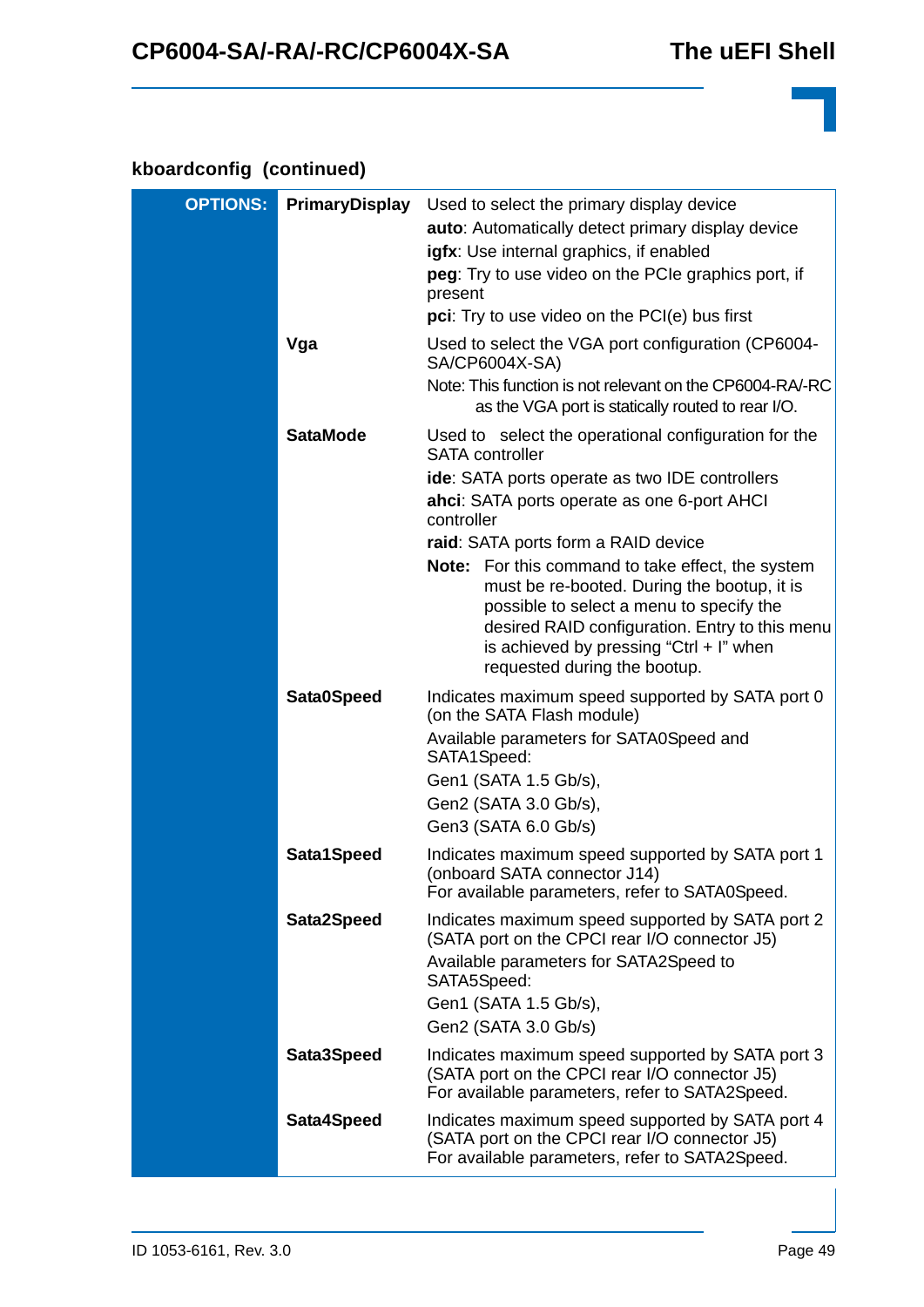| <b>OPTIONS:</b> | Sata5Speed         | Indicates maximum speed supported by SATA port 5<br>(SATA port on the CPCI rear I/O connector J5)<br>For available parameters, refer to SATA2Speed.                                                                                                                  |
|-----------------|--------------------|----------------------------------------------------------------------------------------------------------------------------------------------------------------------------------------------------------------------------------------------------------------------|
|                 | Sata0Hotplug:      | Enable hotplug for SATA port 0<br>(on the SATA Flash module)                                                                                                                                                                                                         |
|                 | Sata1Hotplug:      | Enable hotplug for SATA port 1<br>(onboard SATA connector J14)                                                                                                                                                                                                       |
|                 | Sata2Hotplug:      | Enable hotplug for SATA port 2<br>(SATA port on the CPCI rear I/O connector J5)                                                                                                                                                                                      |
|                 | Sata3Hotplug:      | Enable hotplug for SATA port 3<br>(SATA port on the CPCI rear I/O connector J5)                                                                                                                                                                                      |
|                 | Sata4Hotplug:      | Enable hotplug for SATA port<br>(SATA port on the CPCI rear I/O connector J5)                                                                                                                                                                                        |
|                 | Sata5Hotplug:      | Enable hotplug for SATA port<br>(SATA port on the CPCI rear I/O connector J5)                                                                                                                                                                                        |
|                 | <b>WrProtSata:</b> | Used to select onboard SATA flash write protection<br>If enabled, the onboard SATA flash is write-protected<br>after POST. OS needs to be prepared to work with<br>write-protected flash. For further information, refer to<br>the operating system's documentation. |
|                 |                    | Note: Please contact Kontron before using this<br>function.                                                                                                                                                                                                          |
|                 | WrProtEeprom:      | Used to select onboard system EEPROM write<br>protection                                                                                                                                                                                                             |
|                 |                    | If enabled, the system EEPROM is write-protected<br>after POST.                                                                                                                                                                                                      |
|                 | <b>WrProtSpi</b>   | Used to select onboard SPI boot flash write protection<br>If enabled, both of the onboard SPI boot flashes are<br>write-protected after POST.                                                                                                                        |
|                 | <b>IntelVT</b>     | Used to enable Intel® VT-x Virtualization Technology                                                                                                                                                                                                                 |
|                 | IntelHT            | Used to enable Intel® Hyper-Threading Technology                                                                                                                                                                                                                     |
|                 | <b>SpeedStep</b>   | Used to enable Intel® SpeedStep®                                                                                                                                                                                                                                     |
|                 | <b>CpuTurbo</b>    | Used to enable CPU turbo mode                                                                                                                                                                                                                                        |
|                 | <b>C3State</b>     | Used to enable CPU C3-State report to OS                                                                                                                                                                                                                             |
|                 | <b>C6State</b>     | Used to enable CPU C6-State report to OS                                                                                                                                                                                                                             |
|                 | <b>C7State</b>     | Used to enable CPU C7-State report to OS                                                                                                                                                                                                                             |
|                 |                    |                                                                                                                                                                                                                                                                      |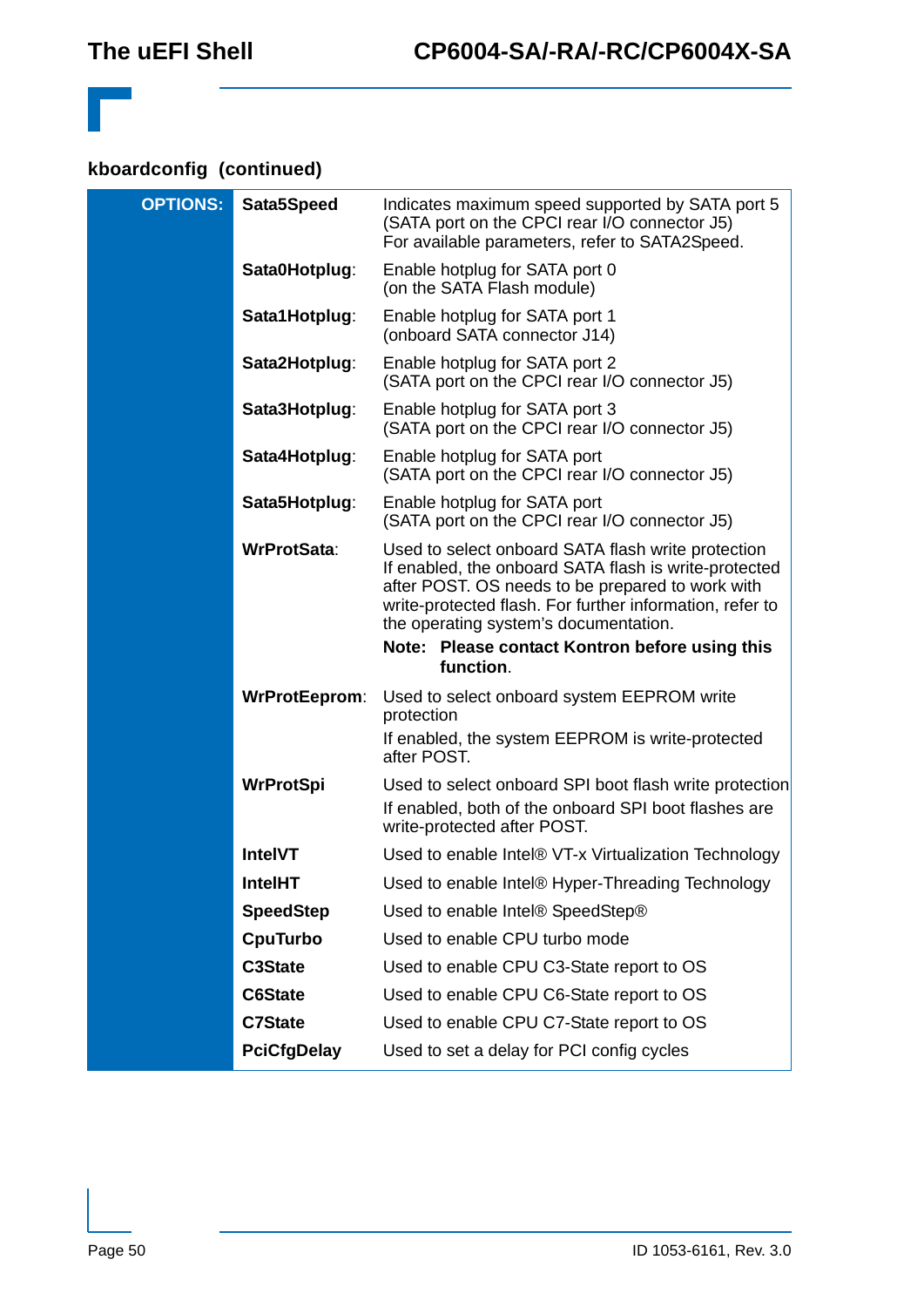# **6.2.3 kboardinfo uEFI Shell Command**

#### **kboardinfo**

|                     | <b>FUNCTION:</b> Show board identification data                                                                                                                                       |                               |  |
|---------------------|---------------------------------------------------------------------------------------------------------------------------------------------------------------------------------------|-------------------------------|--|
| <b>SYNTAX:</b>      | kboardinfo                                                                                                                                                                            |                               |  |
| <b>DESCRIPTION:</b> | The kboardinfo command shows a summary of board-specific<br>identification data. It is especially useful for support queries because it<br>contains this data in a concentrated form. |                               |  |
| <b>USAGE:</b>       | Show board identification data                                                                                                                                                        |                               |  |
|                     | COMMAND / RESPONSE EXAMPLE (CP6004-SA):                                                                                                                                               |                               |  |
|                     | Shell> kboardinfo                                                                                                                                                                     |                               |  |
|                     | KOMaOEMF rev.:                                                                                                                                                                        | 4                             |  |
|                     | Board ID:                                                                                                                                                                             | 0xB3D0                        |  |
|                     | Hardware rev.:                                                                                                                                                                        | 0x0                           |  |
|                     | Logic rev.:                                                                                                                                                                           | 0x1                           |  |
|                     | Boot flash:<br>In system slot:                                                                                                                                                        | Standard SPI boot flash       |  |
|                     | <b>No.</b><br>Geographic address:                                                                                                                                                     | 8                             |  |
|                     | Material number:                                                                                                                                                                      |                               |  |
|                     | Hardware index:                                                                                                                                                                       |                               |  |
|                     | Serial number:                                                                                                                                                                        |                               |  |
|                     | EFI article name: SK-EFI-B3D01                                                                                                                                                        |                               |  |
|                     | EFI material number: 1052-6900                                                                                                                                                        |                               |  |
|                     | EFI index:                                                                                                                                                                            | 14, standard                  |  |
|                     | EFI bulid time: $09:50:41$                                                                                                                                                            |                               |  |
|                     | EFI build date: 01/09/2013                                                                                                                                                            |                               |  |
|                     | CPU rev.:                                                                                                                                                                             | 0x9                           |  |
|                     | Chipset rev.: 0x4<br>Microcode:                                                                                                                                                       | 0x12                          |  |
|                     | CPU ID:                                                                                                                                                                               | 0x306A9                       |  |
|                     | CPU Branding:                                                                                                                                                                         | $Intel(R) Core(TM) i7-3615QE$ |  |
|                     |                                                                                                                                                                                       | CPU @ 2.30 GHz                |  |
|                     | RIO Module:                                                                                                                                                                           | present                       |  |
|                     | ME firmware rev:                                                                                                                                                                      | 8.1.20.1336                   |  |
|                     | VBIOS rev.:                                                                                                                                                                           | 2137                          |  |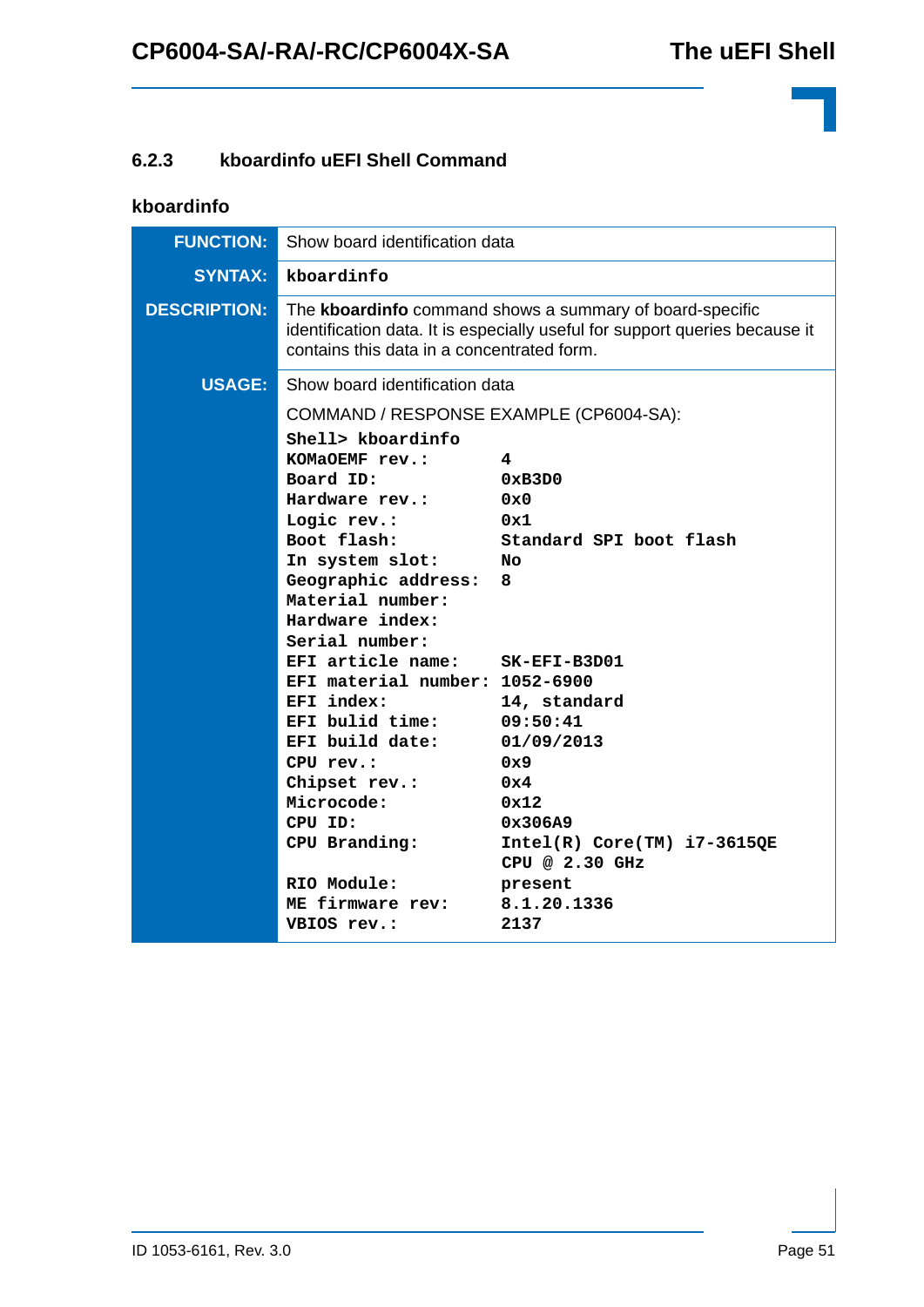

| <b>USAGE:</b> COMMAND / RESPONSE EXAMPLE (CP6004-RA): |                               |  |
|-------------------------------------------------------|-------------------------------|--|
| Shell> kboardinfo                                     |                               |  |
| KOMaOEMF rev.:                                        | 4                             |  |
| Board ID: 0xB3D9                                      |                               |  |
| Hardware rev.:                                        | 0x0                           |  |
| Logic rev.:                                           | 0x4                           |  |
| Boot flash: Standard SPI boot flash                   |                               |  |
| In system slot: No                                    |                               |  |
| Geographic address:                                   | 8                             |  |
| Material number:                                      |                               |  |
| Hardware index:                                       |                               |  |
| Serial number:                                        |                               |  |
| EFI article name: SK-EFI-B3D01                        |                               |  |
| EFI material number: 1052-6900                        |                               |  |
| EFI index:                                            | 14, standard                  |  |
| EFI bulid time: $09:50:41$                            |                               |  |
| EFI build date: 01/09/2013                            |                               |  |
| CPU rev.:                                             | 0x9                           |  |
| Chipset rev.: 0x4                                     |                               |  |
| Microcode:                                            | 0x12                          |  |
| CPU ID:                                               | 0x306A9                       |  |
| CPU Branding:                                         | $Intel(R) Core(TM) i7-3612QE$ |  |
|                                                       | CPU $@2.10$ GHz               |  |
| RIO Module: present                                   |                               |  |
| ME firmware rev: 8.1.20.1336                          | 2137                          |  |
| VBIOS rev.:                                           |                               |  |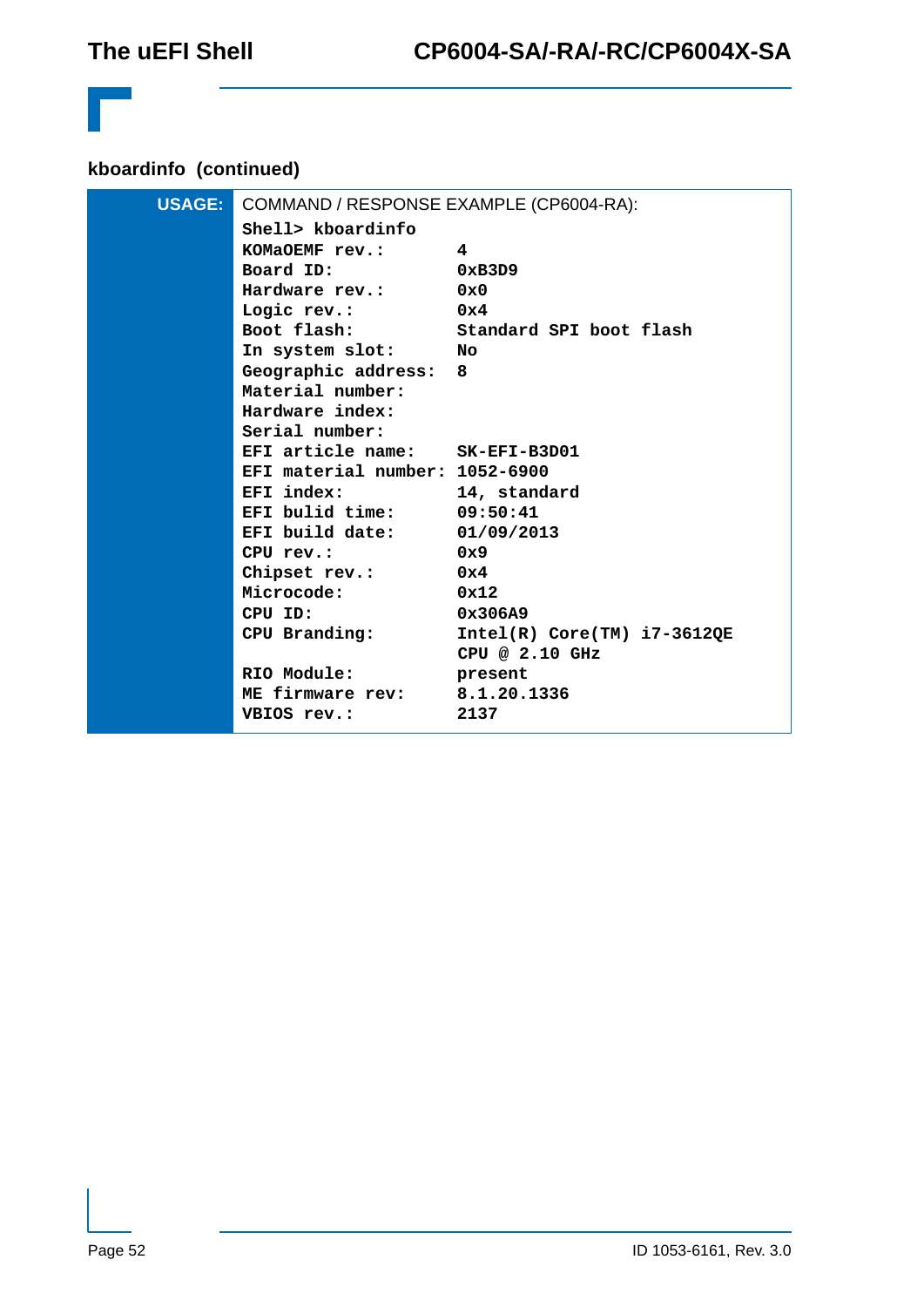|                                | <b>USAGE:</b> COMMAND / RESPONSE EXAMPLE (CP6004-RC): |  |
|--------------------------------|-------------------------------------------------------|--|
| Shell> kboardinfo              |                                                       |  |
| KOMaOEMF rev.:                 | 4                                                     |  |
| Board ID: 0xB3D8               |                                                       |  |
| Hardware rev.:                 | 0x0                                                   |  |
| Logic rev.:                    | 0x4                                                   |  |
|                                | Boot flash: Standard SPI boot flash                   |  |
| In system slot: No             |                                                       |  |
| Geographic address:            | 8                                                     |  |
| Material number:               |                                                       |  |
| Hardware index:                |                                                       |  |
| Serial number:                 |                                                       |  |
| EFI article name: SK-EFI-B3D01 |                                                       |  |
| EFI material number: 1052-6900 |                                                       |  |
| EFI index:                     | 14, standard                                          |  |
| EFI bulid time: $09:50:41$     |                                                       |  |
| EFI build date: $01/09/2013$   |                                                       |  |
| CPU rev.:                      | 0x9                                                   |  |
| Chipset rev.: 0x4              |                                                       |  |
| Microcode:<br>0x12             |                                                       |  |
| CPU ID:                        | 0x306A9                                               |  |
| CPU Branding:                  | $Intel(R) Core(TM) i7-3555LE$                         |  |
|                                | CPU @ 2.50 GHz                                        |  |
| RIO Module:                    | present                                               |  |
| ME firmware rev: 8.1.20.1336   |                                                       |  |
| VBIOS rev.:                    | 2137                                                  |  |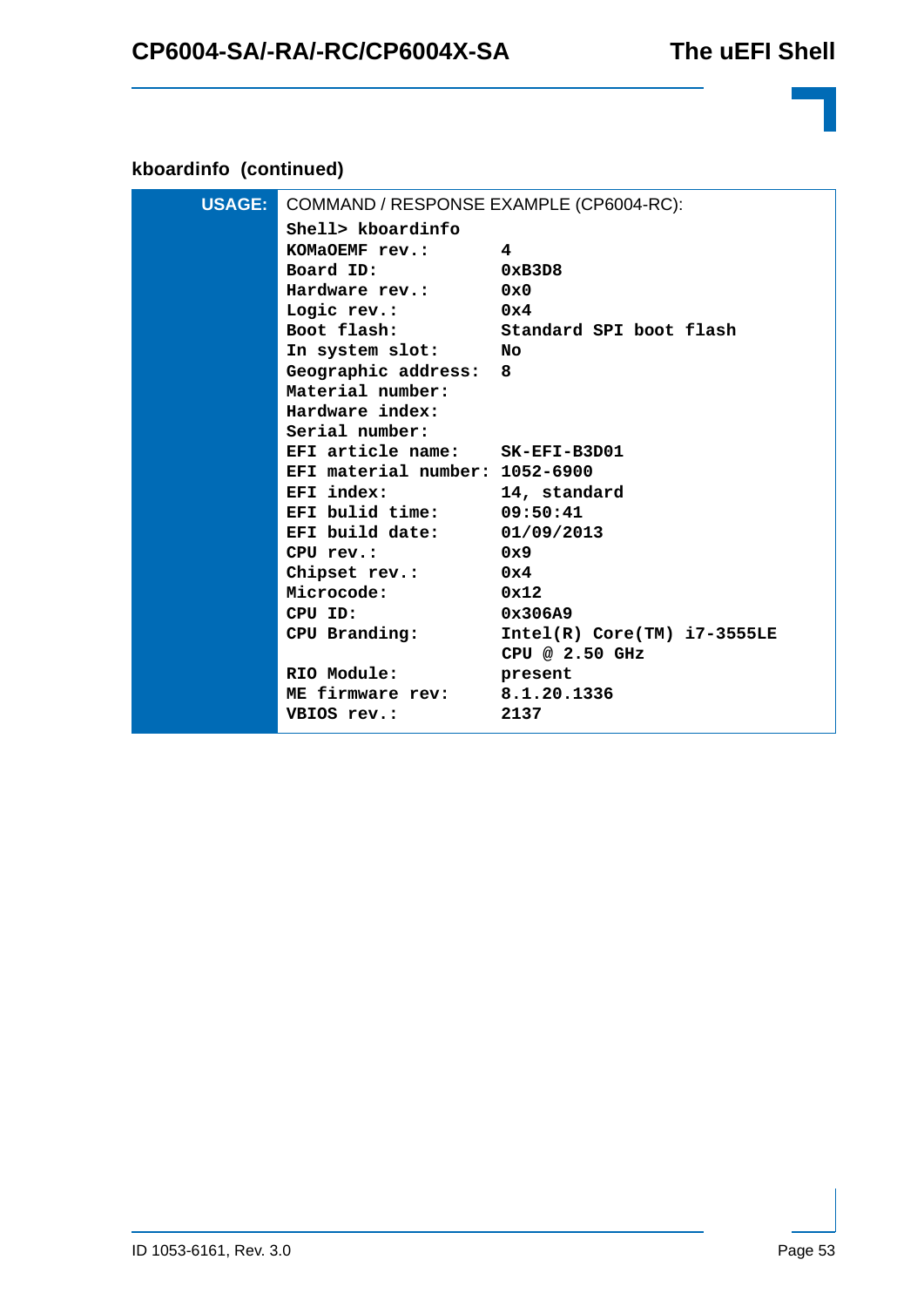

| <b>USAGE:</b> COMMAND / RESPONSE EXAMPLE (CP6004X-SA): |                                     |  |
|--------------------------------------------------------|-------------------------------------|--|
| Shell> kboardinfo                                      |                                     |  |
| KOMaOEMF rev.:                                         | 4                                   |  |
| Board ID:                                              | 0xB3E8                              |  |
| Hardware rev.: 0x0                                     |                                     |  |
| Logic rev.: 0x1                                        |                                     |  |
|                                                        | Boot flash: Standard SPI boot flash |  |
| In system slot: No                                     |                                     |  |
| Geographic address:                                    | 8                                   |  |
| Material number:                                       |                                     |  |
| Hardware index:                                        |                                     |  |
| Serial number:                                         |                                     |  |
| EFI article name: SK-EFI-B3D01                         |                                     |  |
| EFI material number: 1052-6900                         |                                     |  |
| EFI index:                                             | 14, standard                        |  |
| EFI bulid time: $09:50:41$                             |                                     |  |
| EFI build date: 01/09/2013                             |                                     |  |
| CPU rev.:                                              | 0x9                                 |  |
| Chipset rev.: 0x4                                      |                                     |  |
| Microcode:                                             | 0x12                                |  |
| CPU ID:                                                | 0x306A9                             |  |
| CPU Branding:                                          | $Intel(R) Core(TM) i7-3615QE$       |  |
|                                                        | CPU $@2.30$ GHz                     |  |
| RIO Module:                                            | present                             |  |
| ME firmware rev: 8.1.20.1336                           |                                     |  |
| VBIOS rev.:                                            | 2137                                |  |
|                                                        |                                     |  |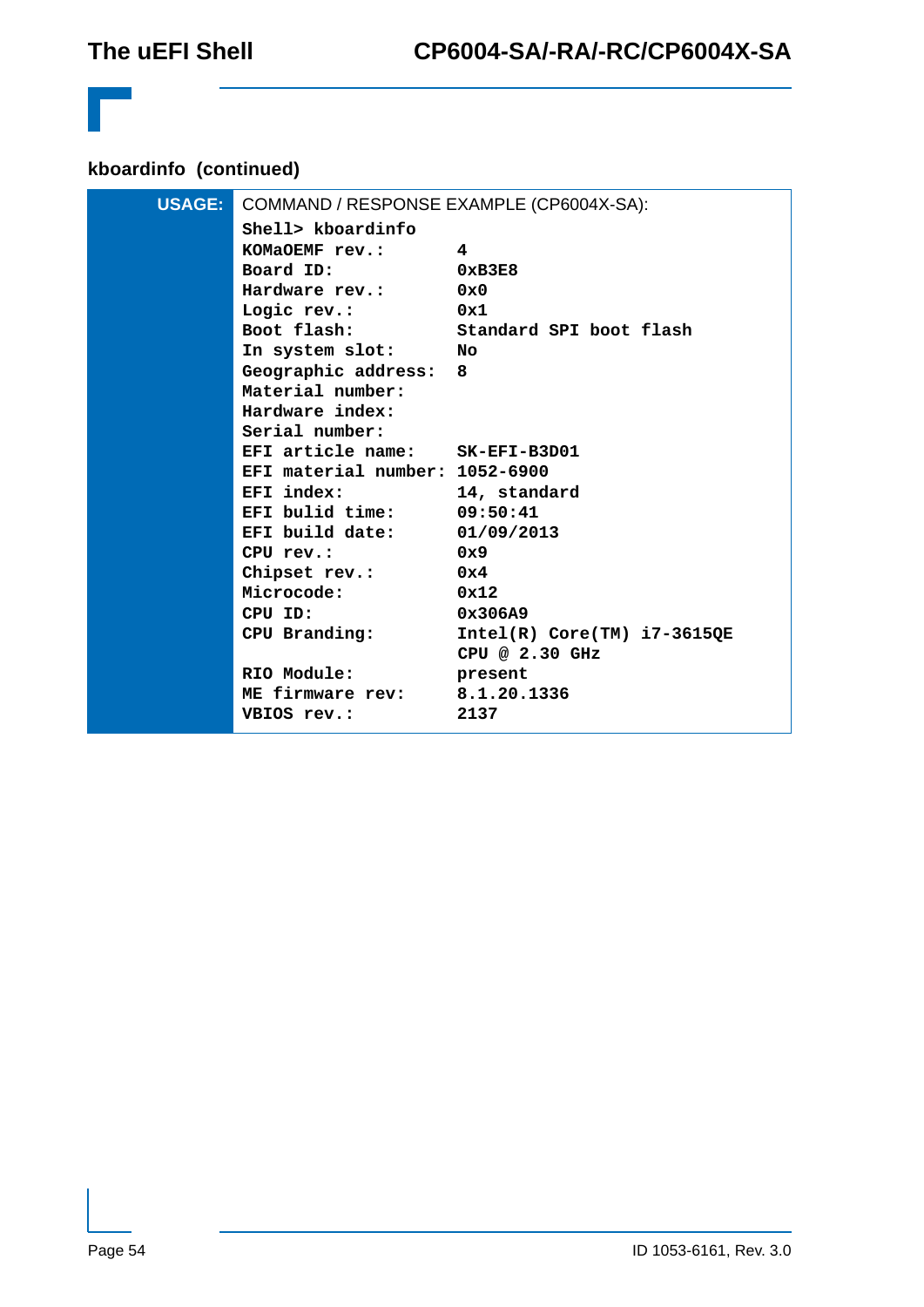| <b>USAGE:</b> | KOMaOEMF rev.:       | Revision of KOMaOEMF protocol                                   |
|---------------|----------------------|-----------------------------------------------------------------|
|               | Board ID:            | Kontron board identification value                              |
|               | Hardware rev.:       | Hardware revision of this board                                 |
|               | Logic rev.:          | Logic revision of this board                                    |
|               | Boot flash:          | Current boot flash: either "Standard SPI                        |
|               |                      | boot flash" or "Recovery SPI boot flash"                        |
|               | In system slot:      | Indicates whether the board is installed in the<br>system slot. |
|               | Geographic Address:  | Geographic address of the cPCI backplane                        |
|               |                      | slot the board is currently plugged into                        |
|               | Material number:     | Kontron hardware reference number                               |
|               | Hardware index:      | Kontron hardware index                                          |
|               | Serial number:       | This board's unique serial number                               |
|               | EFI article name:    | Kontron uEFI reference name                                     |
|               | EFI material number: | Kontron uEFI reference number                                   |
|               | EFI index:           | Version of this uEFI BIOS                                       |
|               | EFI build time:      | Build time of this uEFI BIOS                                    |
|               | EFI build date:      | Build date of this uEFI BIOS                                    |
|               | CPU rev.:            | Chip revision of the CPU                                        |
|               | Chipset rev.:        | Chip revision of the Chipset                                    |
|               | Microcode:           | Currently loaded microcode                                      |
|               | CPU ID:              | <b>CPU ID</b>                                                   |
|               | CPU Branding:        | CPU identification string                                       |
|               | RIO Module:          | RIO module present / not present                                |
|               | ME firmware rev:     | Intel® Management Engine (ME) firmware                          |
|               |                      | revision                                                        |
|               | VBIOS rev.:          | Video BIOS revision                                             |
|               |                      |                                                                 |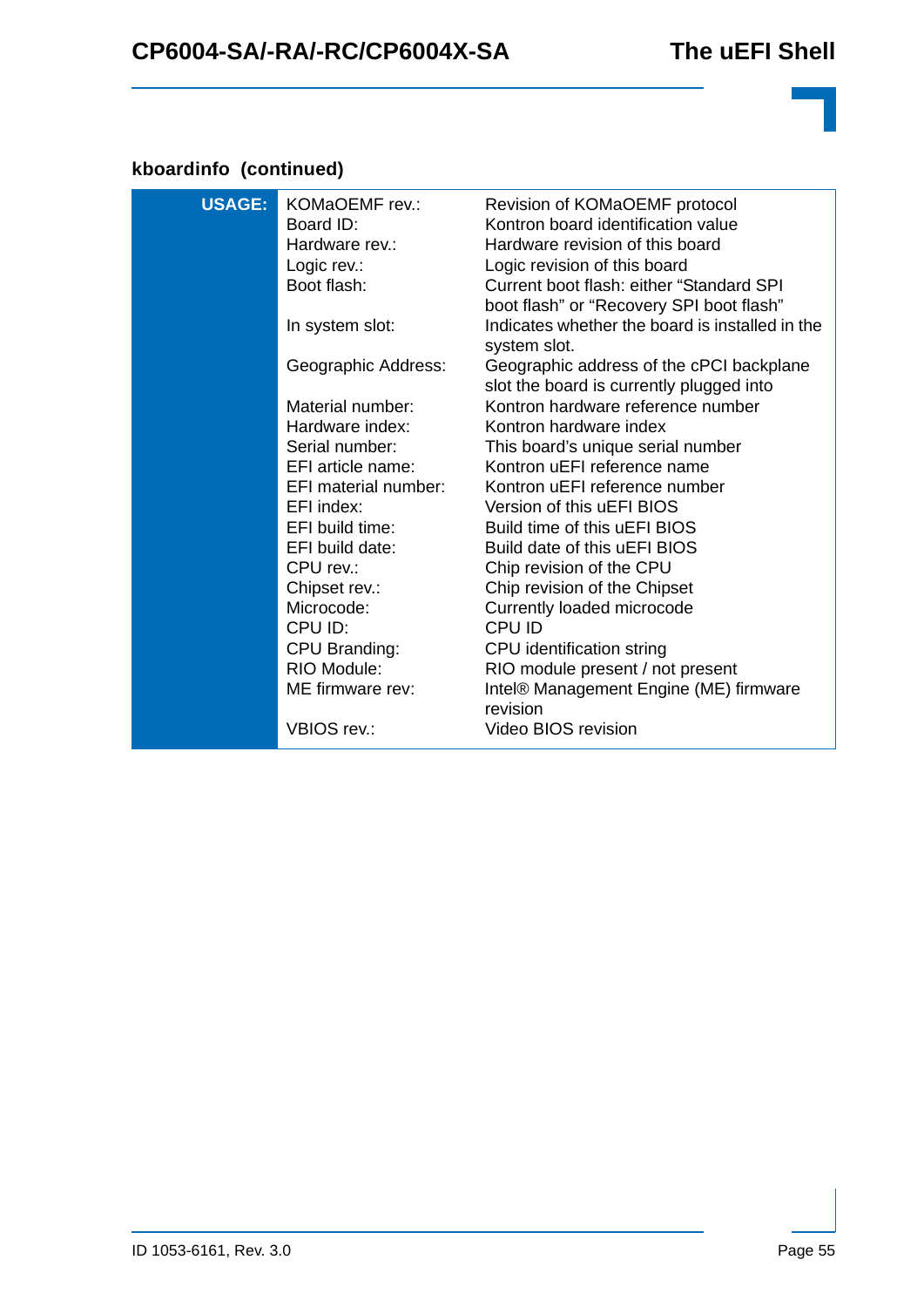# **6.2.4 kboot uEFI Shell Command**

#### **kboot**

| <b>FUNCTION:</b>    | Boot a legacy OS<br>Not to be used for uEFI BootLoaders!                                                                                                                                                                                                                                                                                                                                                                                                                                                                                                                                                                                                          |
|---------------------|-------------------------------------------------------------------------------------------------------------------------------------------------------------------------------------------------------------------------------------------------------------------------------------------------------------------------------------------------------------------------------------------------------------------------------------------------------------------------------------------------------------------------------------------------------------------------------------------------------------------------------------------------------------------|
| <b>SYNTAX:</b>      | kboot $[-? -d -p -p$ <path><math> -n</math> <name><math> -t</math> <type>]<br/>where:<br/>?<br/>Show online help<br/>Boot default order<br/>-d<br/>Specify the path to the device to boot from<br/>-p <path><br/>Specify the device name to boot from<br/><math>-n</math> <math>&lt;</math>name<math>&gt;</math><br/>Specify the device type to boot from<br/><math>-t &lt; type</math><br/>Available types are:<br/>floppy<br/>harddrive<br/>cdrom<br/>network<br/>usb-floppy<br/>usb-harddrive<br/>usb-cdrom</path></type></name></path>                                                                                                                        |
| <b>DESCRIPTION:</b> | The kboot command boots a legacy OS. Boot device can be selected in<br>a very flexible way. If the requested device is not present, boot returns<br>to shell. The kboot command cannot boot native uEFI-aware operating<br>systems. But since these are bootable from shell by calling their<br>bootloader, this is not necessary either. If a requested device is present<br>but not bootable, uEFI continues to boot with the next bootable device in<br>the boot order.                                                                                                                                                                                        |
| <b>USAGE:</b>       | Show all connected devices:<br><b>COMMAND / RESPONSE EXAMPLE:</b><br>$fso: \&$ kboot<br>BBS_TABLE<br>00002 network "IBA GE Slot 0100 v1300"<br>00003 network "IBA GE Slot 0101 v1300"<br>00004 network "IBA GE Slot 0200 v1300"<br>00005 network "IBA GE Slot 0201 v1300"<br>00002 usb-harddrive "SanDisk uSSD 5000 0.1"<br>Device path: $Acpi(PNP0A03,0)/Pci(1A 7)/Usb(1,0)$<br>0001 usb-harddrive "KingstonDataTraveler 2.04.10"<br>Device path: $Acpi(PNP0A03,0)/Pci(1D 7)/Usb(1,0)$<br>Boot from device containing the string "Kingston":<br>fs0:\> kboot -n Kingston<br>Boot from the first device found that is of type floppy:<br>$fs0:\> kboot -t floppy$ |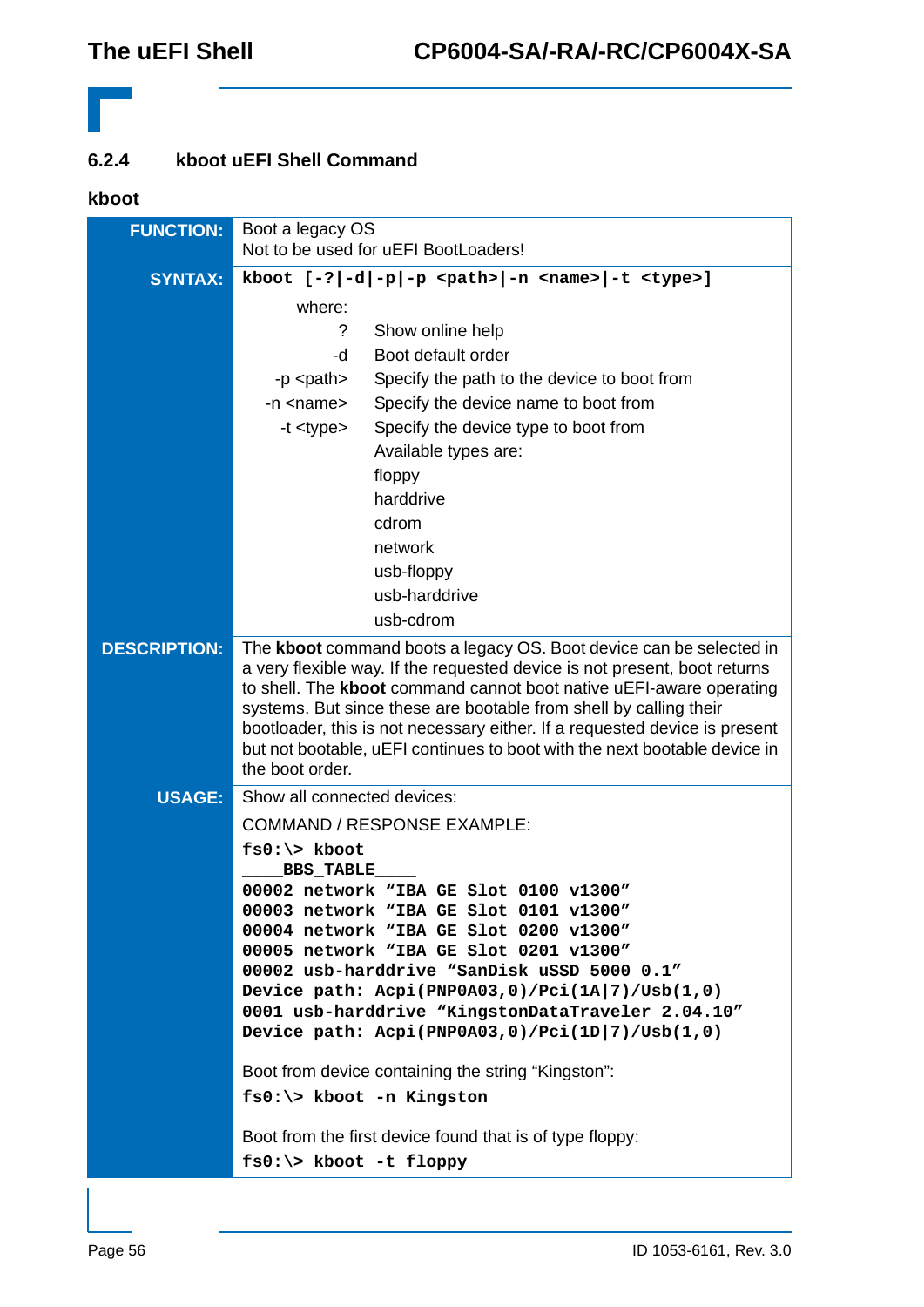#### **6.2.5 kbootnsh uEFI Shell Command**

#### **kbootnsh**

| <b>FUNCTION:</b>    | Manage the startup script stored in the flash                                                        |                                                                                                                                                                                                                                                                                                                                                     |
|---------------------|------------------------------------------------------------------------------------------------------|-----------------------------------------------------------------------------------------------------------------------------------------------------------------------------------------------------------------------------------------------------------------------------------------------------------------------------------------------------|
| <b>SYNTAX:</b>      | kbootnsh $[-b] [-?] -g$ <filename><math> -p</math> <filename><math> -d]</math></filename></filename> |                                                                                                                                                                                                                                                                                                                                                     |
|                     | where:                                                                                               |                                                                                                                                                                                                                                                                                                                                                     |
|                     | -b                                                                                                   | Display output page by page                                                                                                                                                                                                                                                                                                                         |
|                     | -?                                                                                                   | Show online help                                                                                                                                                                                                                                                                                                                                    |
|                     | -g <filename></filename>                                                                             | Store the current boot script to disk. If there is no phys-<br>ical disk drive present, the kmkramdisk command<br>may be used.                                                                                                                                                                                                                      |
|                     | -p <filename></filename>                                                                             | Store the shell script pointed to by filename to flash.<br>Note: The shell script cannot be larger then 400 bytes.                                                                                                                                                                                                                                  |
|                     | -d                                                                                                   | Delete the current startup script from flash.                                                                                                                                                                                                                                                                                                       |
| <b>DESCRIPTION:</b> |                                                                                                      | The kbootnsh command manages the flash stored startup script. If the<br>shell is launched by the boot process, it executes a shell script stored in<br>the flash. If the shell script terminates, the shell executes a kboot -d<br>command to continue the boot process. However, the shell script can of<br>course contain any other boot command. |
| <b>USAGE:</b>       |                                                                                                      | Get current startup script to file named boot.nsh                                                                                                                                                                                                                                                                                                   |
|                     |                                                                                                      | <b>COMMAND / RESPONSE EXAMPLE:</b>                                                                                                                                                                                                                                                                                                                  |
|                     |                                                                                                      | Shell> kbootnsh -g boot.nsh                                                                                                                                                                                                                                                                                                                         |
|                     |                                                                                                      | Store file named boot.nsh to flash:                                                                                                                                                                                                                                                                                                                 |
|                     |                                                                                                      | <b>COMMAND / RESPONSE EXAMPLE:</b>                                                                                                                                                                                                                                                                                                                  |
|                     |                                                                                                      | Shell> kbootnsh -p boot.nsh                                                                                                                                                                                                                                                                                                                         |
|                     | Delete startup script:                                                                               |                                                                                                                                                                                                                                                                                                                                                     |
|                     |                                                                                                      | <b>COMMAND / RESPONSE EXAMPLE:</b>                                                                                                                                                                                                                                                                                                                  |
|                     | Shell> kbootnsh -d                                                                                   |                                                                                                                                                                                                                                                                                                                                                     |

#### **6.2.6 kclearnvram uEFI Shell Command**

#### **kclearnvram**

|                     | <b>FUNCTION:</b> Clear the NVRAM to restore the system's default settings                                                                                        |  |
|---------------------|------------------------------------------------------------------------------------------------------------------------------------------------------------------|--|
| <b>SYNTAX:</b>      | kclearnvram                                                                                                                                                      |  |
|                     | No parameters required. For safety reasons this command must be con-<br>firmed by pressing "c".                                                                  |  |
| <b>DESCRIPTION:</b> | The kclearnvram command allows to clear the system NVRAM. Since<br>all uEFI settings are stored inside the NVRAM, the default settings are<br>loaded afterwards. |  |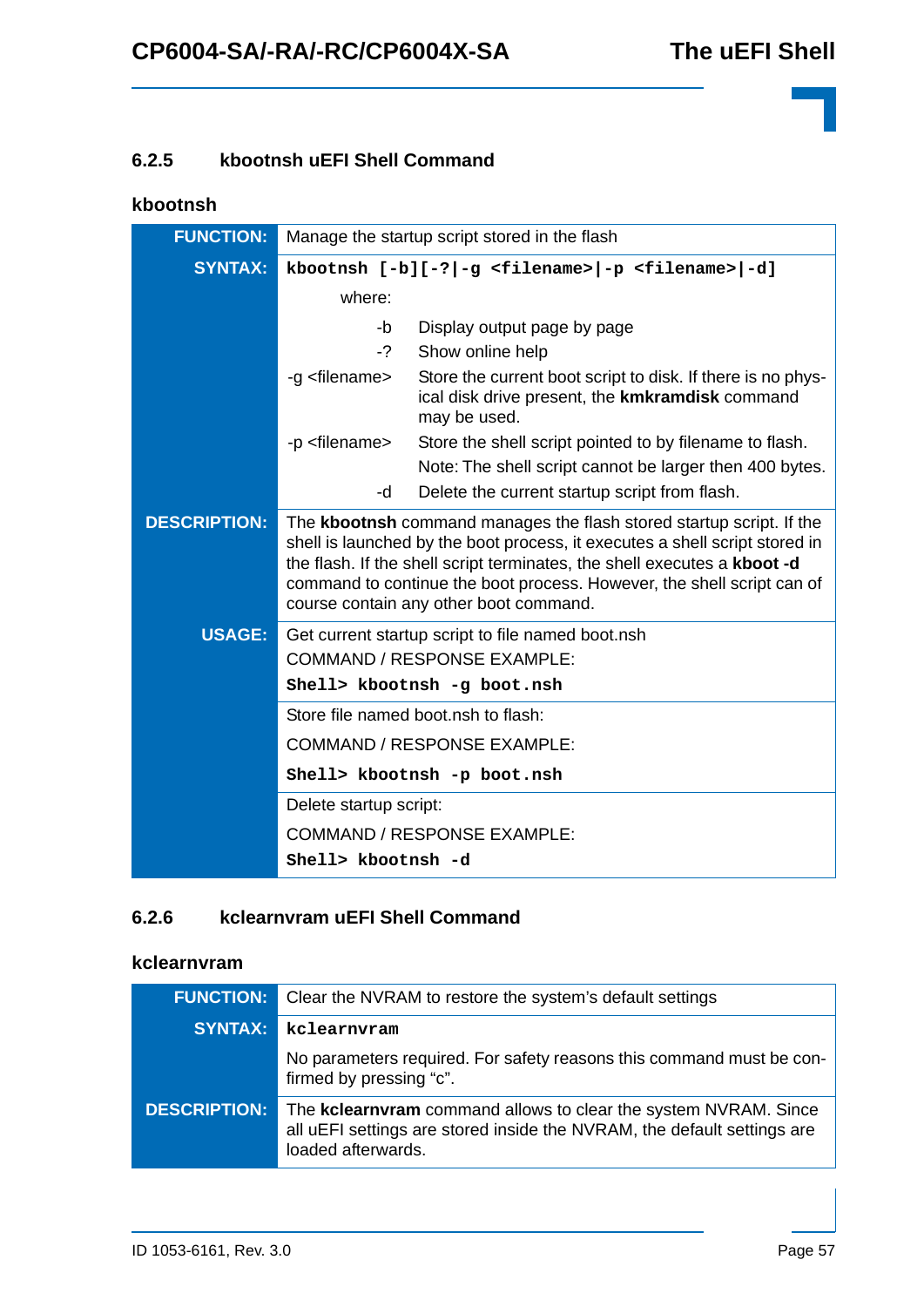# **6.2.7 kflash uEFI Shell Command**

#### **kflash**

| <b>FUNCTION:</b>    | Manage uEFI BIOS update                                                                                                                  |
|---------------------|------------------------------------------------------------------------------------------------------------------------------------------|
| <b>SYNTAX:</b>      | kflash $[-p -i -s -c -h -?] [-f] [-r] [file]$                                                                                            |
|                     | Operation mode:                                                                                                                          |
|                     | Program flash<br>-p                                                                                                                      |
|                     | ΗĹ.<br>Show information string and check CRC                                                                                             |
|                     | Save current ROM image to file<br>-S                                                                                                     |
|                     | Clone flash content to second flash<br>$-C$                                                                                              |
|                     | Show this help<br>-h                                                                                                                     |
|                     | $-2$<br>Show online help                                                                                                                 |
|                     | file<br>uEFI BIOS binary file                                                                                                            |
|                     | Options:                                                                                                                                 |
|                     | Force write<br>-f                                                                                                                        |
|                     | Expert options: Not recommended for standard use                                                                                         |
|                     | Raw image mode (.bin, .rom)<br>$-r$                                                                                                      |
|                     | Silent mode<br>-q<br>No user interaction needed.                                                                                         |
| <b>DESCRIPTION:</b> |                                                                                                                                          |
|                     | The kflash command is used to program and verify the flash banks<br>holding the uEFI BIOS code. uEFI BIOS binary files must be available |
|                     | from connected mass storage devices, such as USB flash drive or                                                                          |
|                     | harddisk.                                                                                                                                |
| <b>USAGE:</b>       | Get help:                                                                                                                                |
|                     | <b>COMMAND / RESPONSE EXAMPLE:</b>                                                                                                       |
|                     | Shell> kflash -?                                                                                                                         |
|                     | Get help:                                                                                                                                |
|                     | <b>COMMAND / RESPONSE EXAMPLE:</b>                                                                                                       |
|                     | Shell> kflash -h                                                                                                                         |
|                     | Program the uEFI BIOS into the standard SPI boot flash:                                                                                  |
|                     | <b>COMMAND / RESPONSE EXAMPLE:</b>                                                                                                       |
|                     | Shell> kflash -p BIOS_file.kfl                                                                                                           |
|                     | Note: This function will select and update the standard SPI boot flash                                                                   |
|                     | regardeless of the DIP switch setting for boot selection.                                                                                |
|                     | Copy the currently running uEFI BIOS into the inactive SPI boot flash:                                                                   |
|                     | <b>COMMAND / RESPONSE EXAMPLE:</b>                                                                                                       |
|                     | Shell> kflash -c                                                                                                                         |
|                     | Note: Using this function will overwrite the inactive SPI boot flash.                                                                    |
|                     | Failures during the process will make the inactive SPI boot flash                                                                        |
|                     | invalid. In such cases, please execute the function again until the<br>process completes successfully.                                   |
|                     |                                                                                                                                          |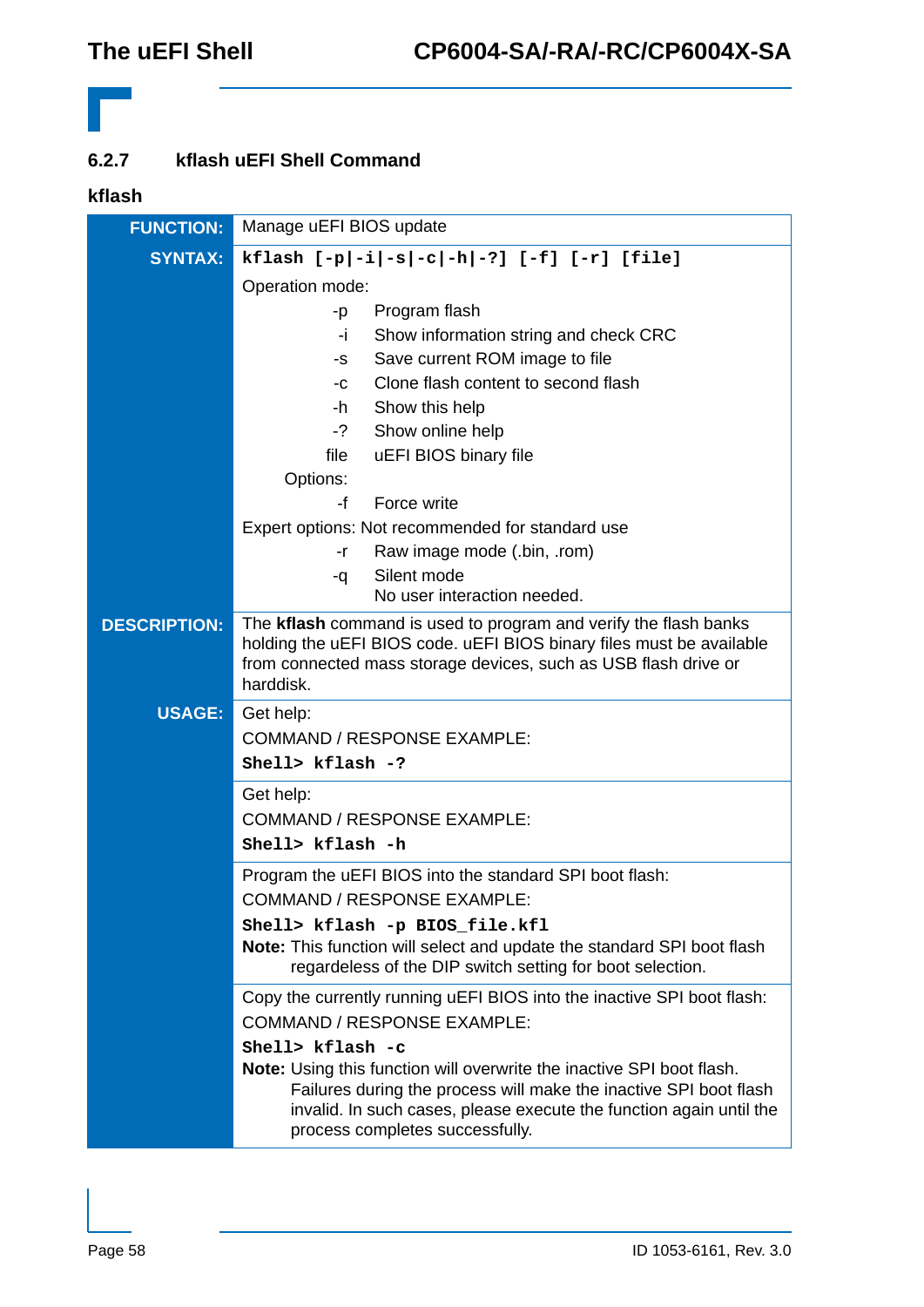# **6.2.8 kipmi uEFI Shell Command**

# **kipmi**

|                     | <b>FUNCTION:</b> Read or configure available MMC parameters                                                                                                                                                                                                                                                                                                                                                                                                                                                         |
|---------------------|---------------------------------------------------------------------------------------------------------------------------------------------------------------------------------------------------------------------------------------------------------------------------------------------------------------------------------------------------------------------------------------------------------------------------------------------------------------------------------------------------------------------|
|                     | SYNTAX: kipmi [-?   -b   parameters]                                                                                                                                                                                                                                                                                                                                                                                                                                                                                |
|                     | where:<br>$-2$<br>show online help<br>display output page by page<br>-b<br>fru -- display fru data: [Fru Device ID]<br>parameters<br>ipmb -- ipmb bus settings: ipmb [redundant / single]<br>irq -- get / set KCS IRQ: irq [number]<br>mode -- set ipmi controller mode: mode [bmc / smc]<br>net -- display and change SOL network settings<br>sel -- handle system event log<br>sensor -- show sensor related information<br>raw -- execute raw ipmi command<br>rawsendmessage -- execute raw SendMessage ipmi cmd |
|                     | info -- show information about the device and firmware                                                                                                                                                                                                                                                                                                                                                                                                                                                              |
| <b>DESCRIPTION:</b> | The kipmi command can read event logs or set the MMC IRQ<br>configuration. This shell application can also be used to set up raw<br>command to the MMC.                                                                                                                                                                                                                                                                                                                                                             |
|                     | <b>USAGE:</b> Display fru data:<br><b>COMMAND / RESPONSE EXAMPLE:</b><br>Shell> kipmi fru 0                                                                                                                                                                                                                                                                                                                                                                                                                         |
|                     | Display ipmb bus settings:<br><b>COMMAND / RESPONSE EXAMPLE:</b><br>Shell> kipmi ipmb                                                                                                                                                                                                                                                                                                                                                                                                                               |
|                     | Change IRQ configuration:<br><b>COMMAND / RESPONSE EXAMPLE:</b><br>Shell> kipmi irq 10                                                                                                                                                                                                                                                                                                                                                                                                                              |
|                     | Show IRQ configuration:<br><b>COMMAND / RESPONSE EXAMPLE:</b><br>Shell> kipmi irq                                                                                                                                                                                                                                                                                                                                                                                                                                   |
|                     | Set IPMI controller mode:<br><b>COMMAND / RESPONSE EXAMPLE:</b><br>Shell> kipmi mode                                                                                                                                                                                                                                                                                                                                                                                                                                |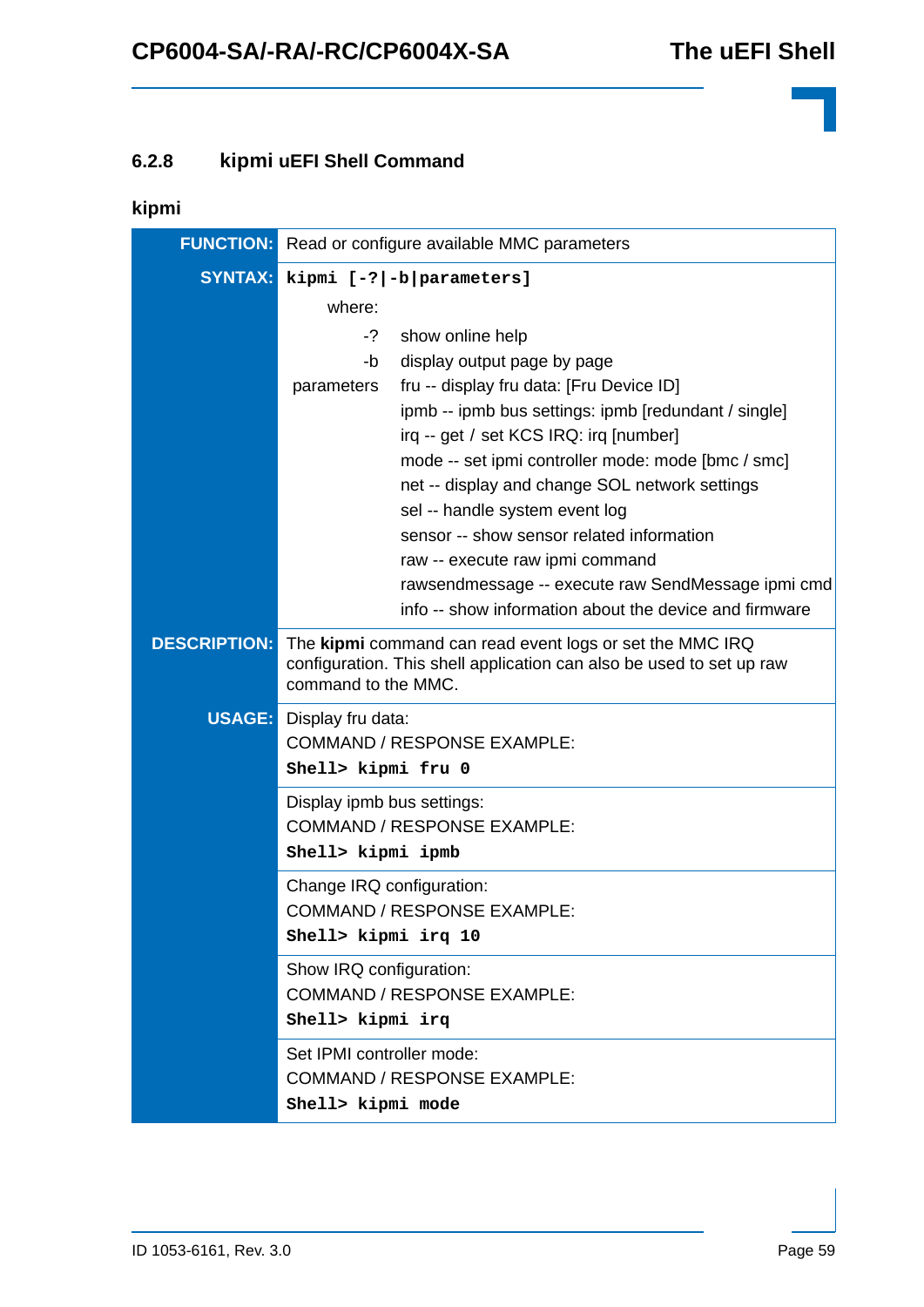**kipmi (continued)**

|                  | <b>USAGE:</b> Set Serial-over-LAN I/O/SOL parameters:<br><b>COMMAND / RESPONSE EXAMPLE:</b>                                                                                                                       |
|------------------|-------------------------------------------------------------------------------------------------------------------------------------------------------------------------------------------------------------------|
|                  | Shell> kipmi net 1                                                                                                                                                                                                |
|                  | Display system event log:<br><b>COMMAND / RESPONSE EXAMPLE:</b><br>Shell> kipmi sel list                                                                                                                          |
|                  | Show sensor related information:<br><b>COMMAND / RESPONSE EXAMPLE:</b><br>Shell> kipmi sensor list                                                                                                                |
|                  | Execute raw command. Example: Get self-test results.<br><b>COMMAND / RESPONSE EXAMPLE:</b><br>Shell> kipmi raw 0x06 0x00 0x04                                                                                     |
|                  | Execute raw SendMessage command:<br><b>COMMAND / RESPONSE EXAMPLE:</b><br>Shell> kipmi rawsendmessage 0x20 0x00 0x06 0x00 0x01                                                                                    |
| <b>SETTINGS:</b> | fru [ <fru device="" id="">]: Displays FRU data<br/>Options:<br/>Fru device ID: Numeric FRU device ID. The FRU ID 0 is used by<br/>default if no FRU ID is entered.</fru>                                         |
|                  | ipmb: Displays IPMB bus settings<br>ipmb redundant: Switch IPMB bus to redundant mode<br>ipmb single: Switch IPMB bus to single mode                                                                              |
|                  | Note: The redundant mode is not available on the CP6004-SA/-RA/-RC/<br>CP6004X-SA. Please leave this function at single mode.                                                                                     |
|                  | irg <number>: Display/Set the IRQ number of the KCS interface<br/>Options:<br/>0: KCS uses no IRQ<br/>10: KCS uses IRQ 10<br/>11: KCS uses IRQ 11<br/>The board must be reset for the settings to apply.</number> |
|                  | mode <mode>: Display/Set the IPMI controller operating mode<br/>Options:<br/><b>bmc:</b> IPMI controller operates in BMC mode (master)<br/>smc: IPMI controller operates in SMC mode (slave)</mode>               |
|                  | net: Set IPMI-over-LAN (IOL) / Serial-over-LAN (SOL) parameters                                                                                                                                                   |
|                  | sel: Display system event log                                                                                                                                                                                     |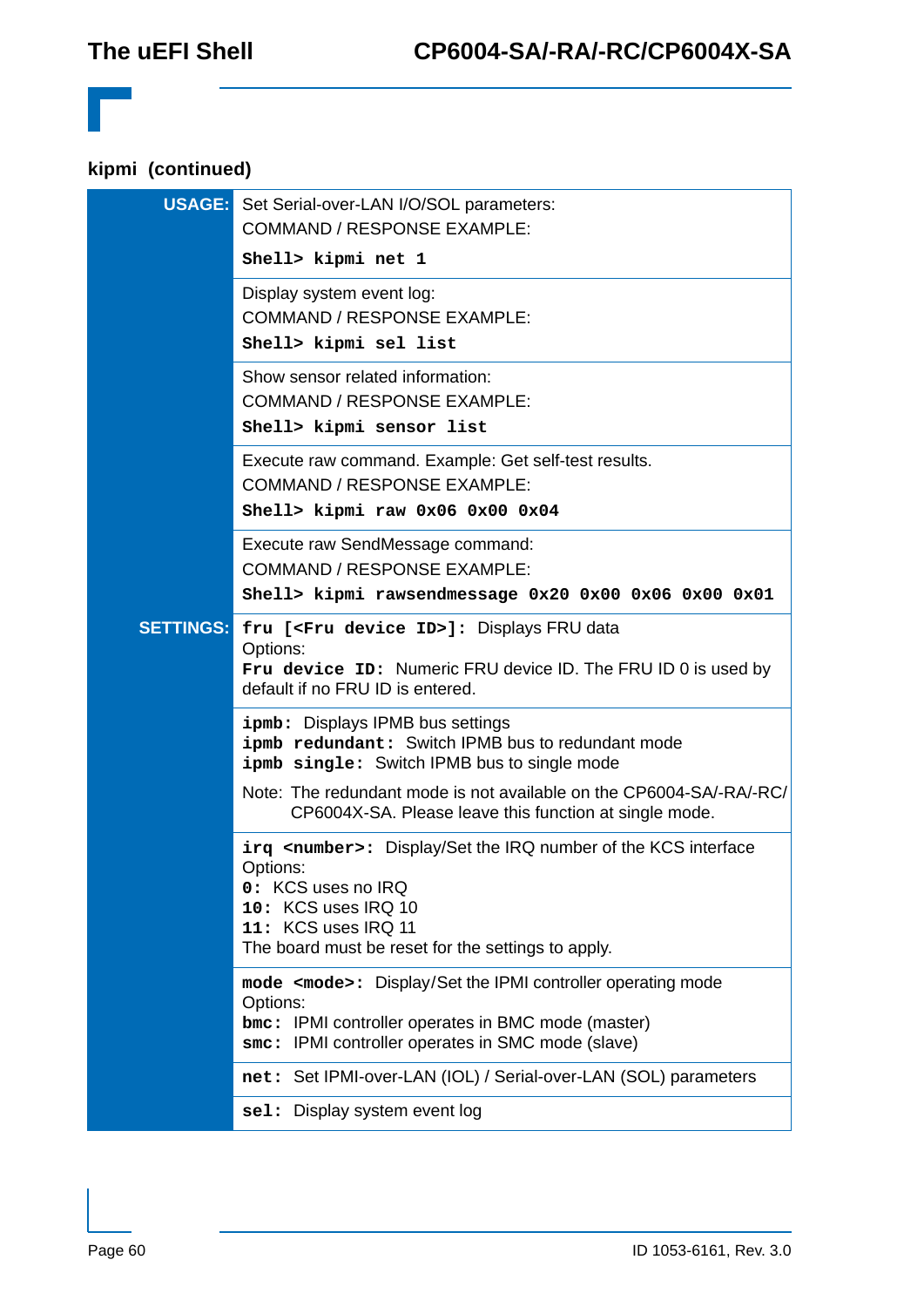# **kipmi (continued)**

| <b>SETTINGS:</b> sensor list   read: Show board sensor data<br>Options:<br><b>list:</b> Display an overview of all available board sensors<br>read: Display specific sensor data |
|----------------------------------------------------------------------------------------------------------------------------------------------------------------------------------|
| raw [<br>bytes> <>]: Execute raw IPMI command<br>Syntax:<br>raw [NetFn] [LUN] [COMMAND]                                                                                          |
| rawsendmessage [ <bytes> &lt;&gt;]: Execute raw SendMessage<br/>command<br/>Syntax:<br/>rawsendmessage [rsSa] [CHANNEL] [NetFn] [LUN]<br/><math>[COMMAND] \ldots</math></bytes>  |
| info: Display IPMI firmware information                                                                                                                                          |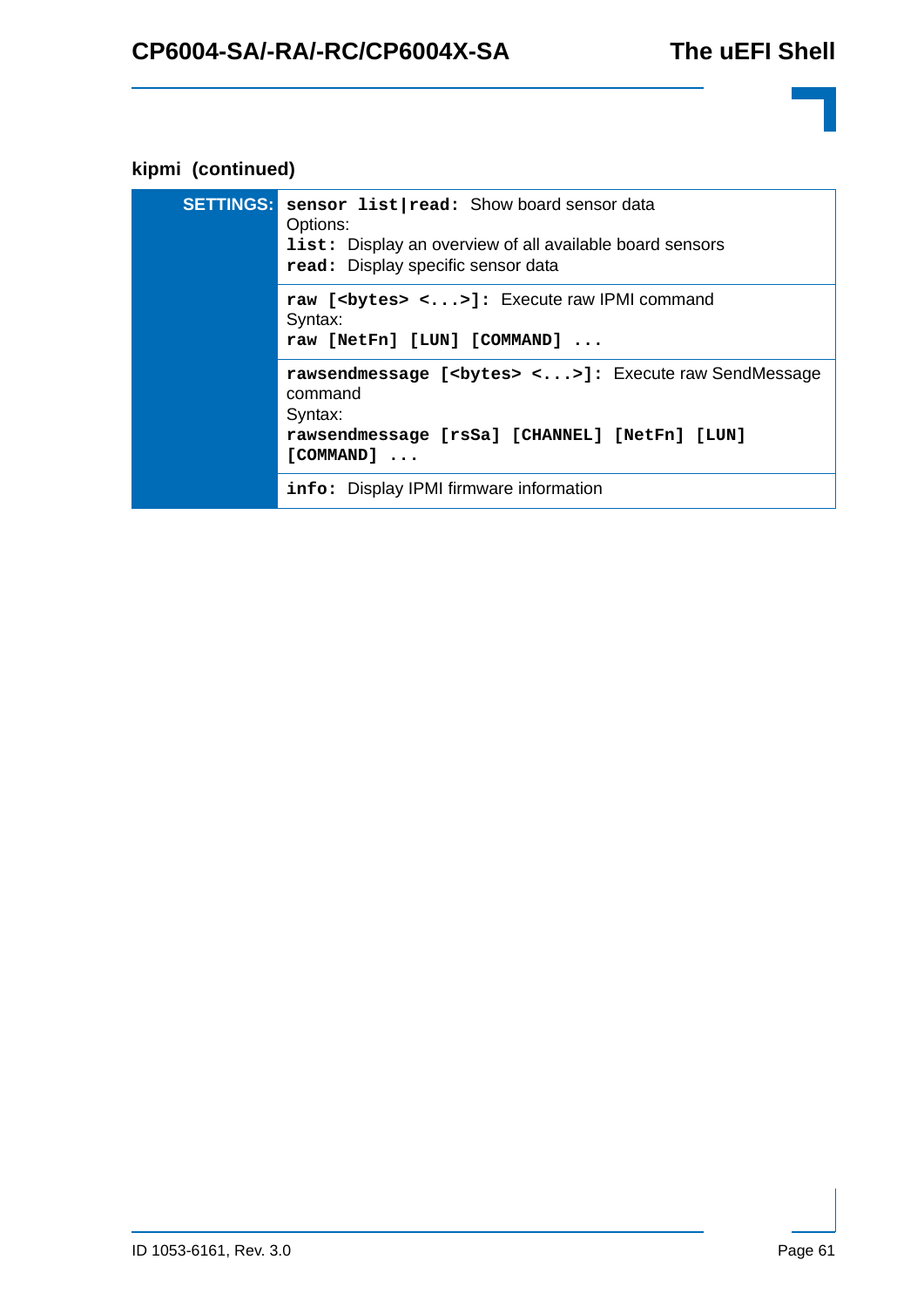# **6.2.9 kmkramdisk uEFI Shell Command**

#### **kmkramdisk**

| <b>FUNCTION:</b>    | <b>Create RAMdisk drives</b>                                                                                                                                                                                                                                                                                    |
|---------------------|-----------------------------------------------------------------------------------------------------------------------------------------------------------------------------------------------------------------------------------------------------------------------------------------------------------------|
| <b>SYNTAX:</b>      | kmkramdisk $[-?]$ -s <size> <name>]</name></size>                                                                                                                                                                                                                                                               |
|                     | where:                                                                                                                                                                                                                                                                                                          |
|                     | show help<br>-?                                                                                                                                                                                                                                                                                                 |
|                     | -s <size> <name> create a RAMdisk of given size in Megabytes with<br/>the mount point name <name></name></name></size>                                                                                                                                                                                          |
| <b>DESCRIPTION:</b> | Creates a RAMdisk of variable size. Can be very useful to perform file<br>operations when no real filesystem is connected to the system.                                                                                                                                                                        |
|                     | Note: The RAMdisk loses its mount point name after all drives are<br>remapped by the map -r command. The RAMdisk will then be<br>enumerated as any other connected drive and gain a mount point<br>name like "fs0". This is not a bug of the kmkramdisk command<br>but a normal function of the uEFI framework. |
| <b>USAGE:</b>       | Create RAMdisk:                                                                                                                                                                                                                                                                                                 |
|                     | <b>COMMAND / RESPONSE EXAMPLE:</b>                                                                                                                                                                                                                                                                              |
|                     | $rd: \>$ kmkramdisk -s 5 myramdisk<br>Device mapping table                                                                                                                                                                                                                                                      |
|                     | myramdisk: BlockDevice - Alias (null)                                                                                                                                                                                                                                                                           |
|                     | VenMsg' (93B5F448-127A-4B29-B306-<br>5BE8AAC4826E)                                                                                                                                                                                                                                                              |
|                     | Success - Force file system to mount                                                                                                                                                                                                                                                                            |
|                     | $rd: \> myramdisk:$<br>myramdisk: \> echo testfile > testfile                                                                                                                                                                                                                                                   |
|                     | $myramdisk: \> 1s$                                                                                                                                                                                                                                                                                              |
|                     | Directory of: myramdisk:\                                                                                                                                                                                                                                                                                       |
|                     | 22 testfile<br>05/24/08 04:39a<br>$1$ File( $s$ )<br>22 bytes<br>$0 \, \text{Dir}(s)$                                                                                                                                                                                                                           |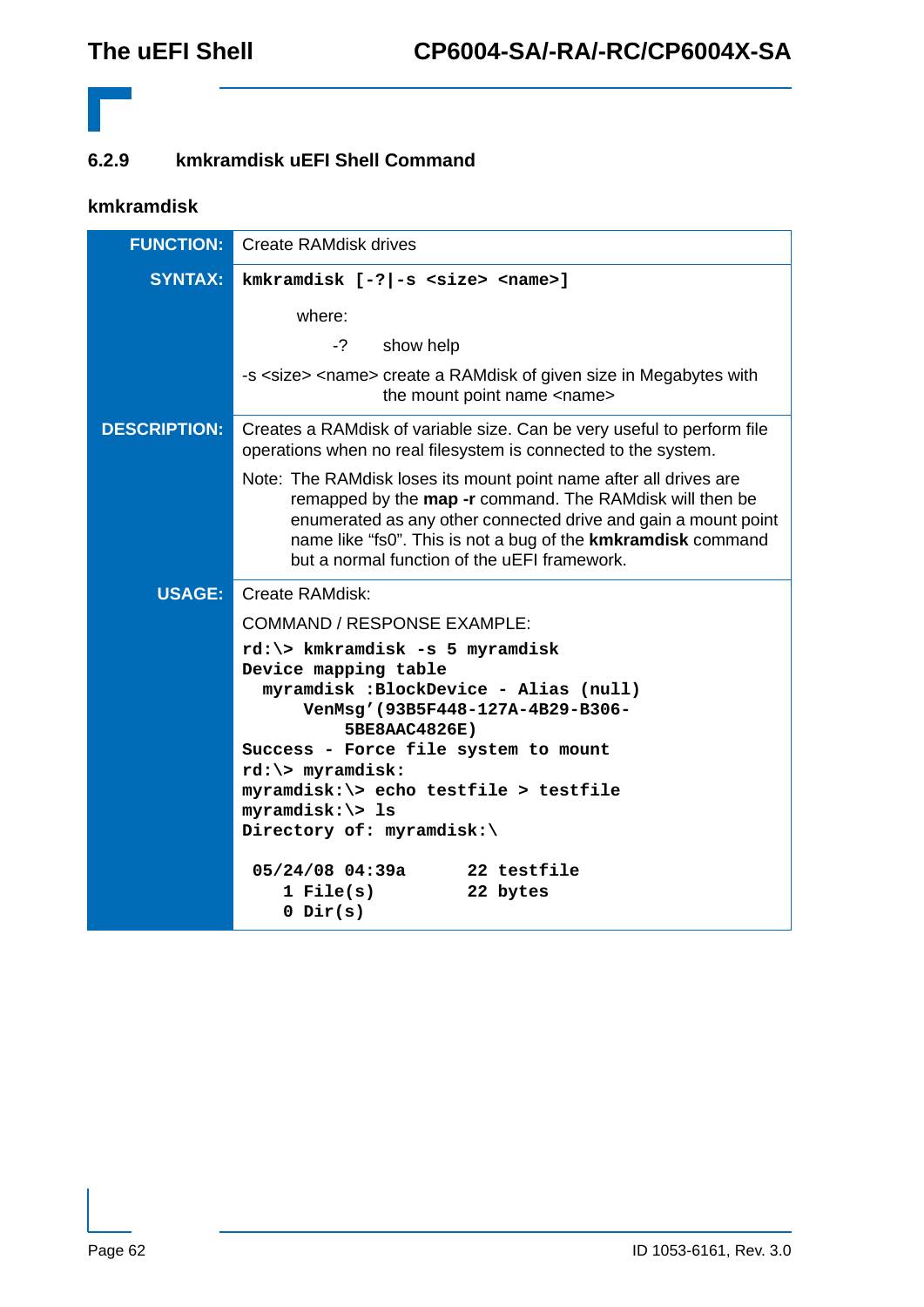## **6.2.10 kpassword uEFI Shell Command**

#### **kpassword**

| <b>FUNCTION:</b>    | Control uEFI Setup and Shell passwords                                                                                                                      |  |  |
|---------------------|-------------------------------------------------------------------------------------------------------------------------------------------------------------|--|--|
| <b>SYNTAX:</b>      | kpassword $[-u]$ -s $ -n $ -o]                                                                                                                              |  |  |
|                     | Call without parameters to get current password status                                                                                                      |  |  |
|                     | Parameters:                                                                                                                                                 |  |  |
|                     | Install or change User password<br>-u                                                                                                                       |  |  |
|                     | Install or change Superuser password<br>-S                                                                                                                  |  |  |
|                     | Additional options for automated scripting:                                                                                                                 |  |  |
|                     | New password to be set<br>-n                                                                                                                                |  |  |
|                     | Use together with options "-u" or "-s"!                                                                                                                     |  |  |
|                     | Submit password if one is already set.<br>-0<br>Use together with options "-u" or "-s"! When used with-<br>out the option "-n", the password is cleared!    |  |  |
|                     | Note: Old passwords must be verified if set. Entering an empty<br>password disables the password.                                                           |  |  |
| <b>DESCRIPTION:</b> | The kpassword command is used to get and set the uEFI Shell and<br>Setup passwords. Both User and Superuser (Administrator) passwords<br>can be controlled. |  |  |
| <b>USAGE:</b>       | Control EFI setup and shell passwords                                                                                                                       |  |  |
|                     | <b>COMMAND / RESPONSE EXAMPLE:</b>                                                                                                                          |  |  |
|                     | kpassword $[-u]$ -s $ -n $ -o]                                                                                                                              |  |  |
|                     | No password is installed!                                                                                                                                   |  |  |
|                     | Enter new USER password                                                                                                                                     |  |  |
|                     | $--$                                                                                                                                                        |  |  |
|                     | Retype password                                                                                                                                             |  |  |
|                     | -->                                                                                                                                                         |  |  |
|                     | Done.                                                                                                                                                       |  |  |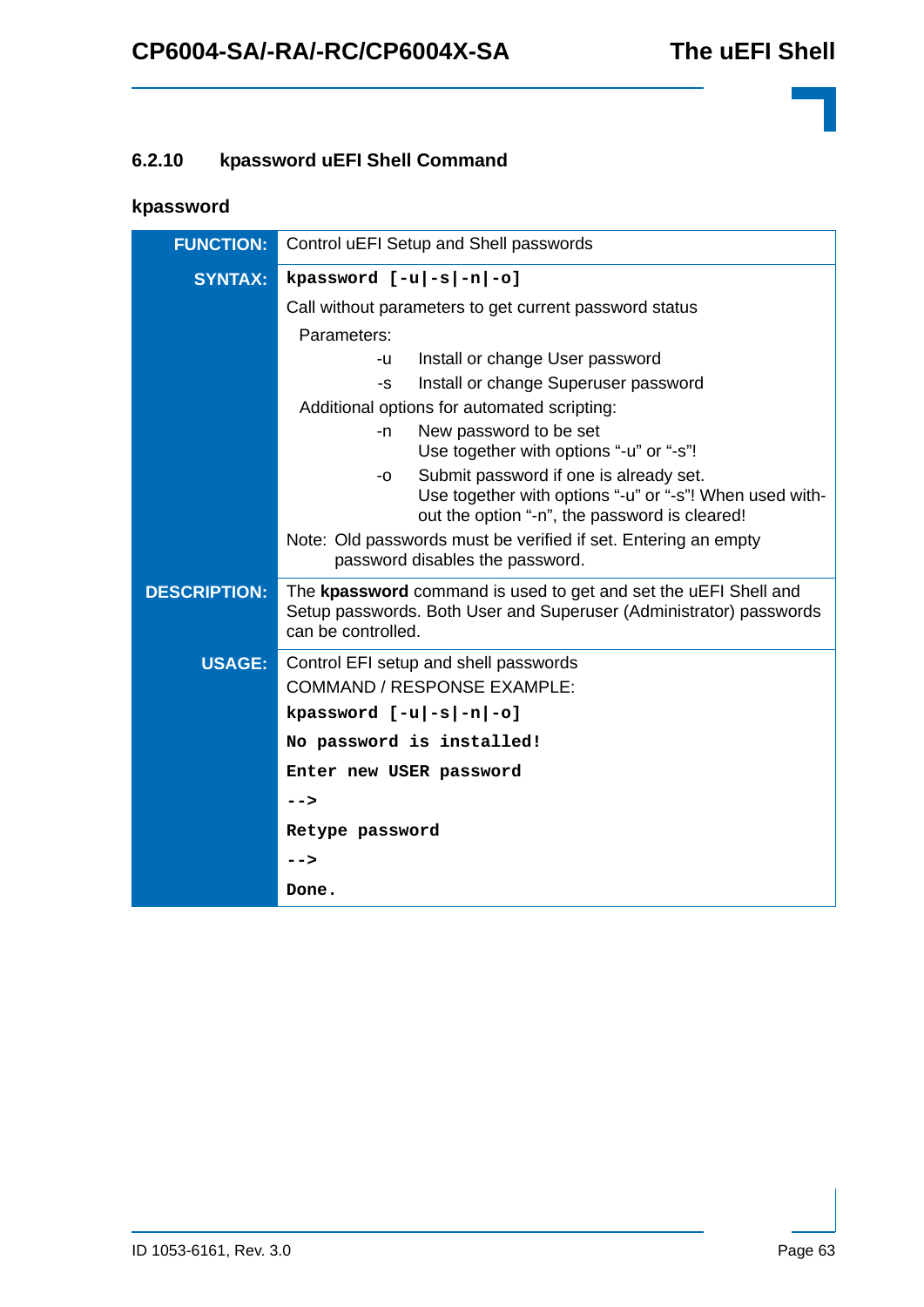# **6.2.11 kresetconfig uEFI Shell Command**

## **kresetconfig**

| <b>FUNCTION:</b>    | Control the board reset behavior                              |                                                                                                                                                                                               |  |
|---------------------|---------------------------------------------------------------|-----------------------------------------------------------------------------------------------------------------------------------------------------------------------------------------------|--|
| <b>SYNTAX:</b>      | $k$ resetconfig $[-?]$ <parameter>]</parameter>               |                                                                                                                                                                                               |  |
|                     | where:                                                        |                                                                                                                                                                                               |  |
|                     | -?                                                            | Show help                                                                                                                                                                                     |  |
|                     | <parameter></parameter>                                       | pcislave [on off]                                                                                                                                                                             |  |
|                     |                                                               | Controls if the board shall react on a CPCI backplane<br>reset if it is used as slave board in a peripheral slot. It<br>has no effect if the board is located within a CPCI mas-<br>ter slot. |  |
|                     |                                                               | Note: This parameter is volatile, and at next start is set<br>to off.                                                                                                                         |  |
| <b>DESCRIPTION:</b> | The kresetconfig command controls the board's reset behavior. |                                                                                                                                                                                               |  |
| <b>USAGE:</b>       | Enable CPCI backplane reset:                                  |                                                                                                                                                                                               |  |
|                     | <b>COMMAND / RESPONSE EXAMPLE:</b>                            |                                                                                                                                                                                               |  |
|                     | Shell> kresetconfig pcislave on                               |                                                                                                                                                                                               |  |
|                     | Reset from system master is enabled                           |                                                                                                                                                                                               |  |
|                     | Disable CPCI backplane reset:                                 |                                                                                                                                                                                               |  |
|                     | <b>COMMAND / RESPONSE EXAMPLE:</b>                            |                                                                                                                                                                                               |  |
|                     |                                                               | Shell> kresetconfig pcislave off                                                                                                                                                              |  |
|                     |                                                               | Reset from system master is disabled                                                                                                                                                          |  |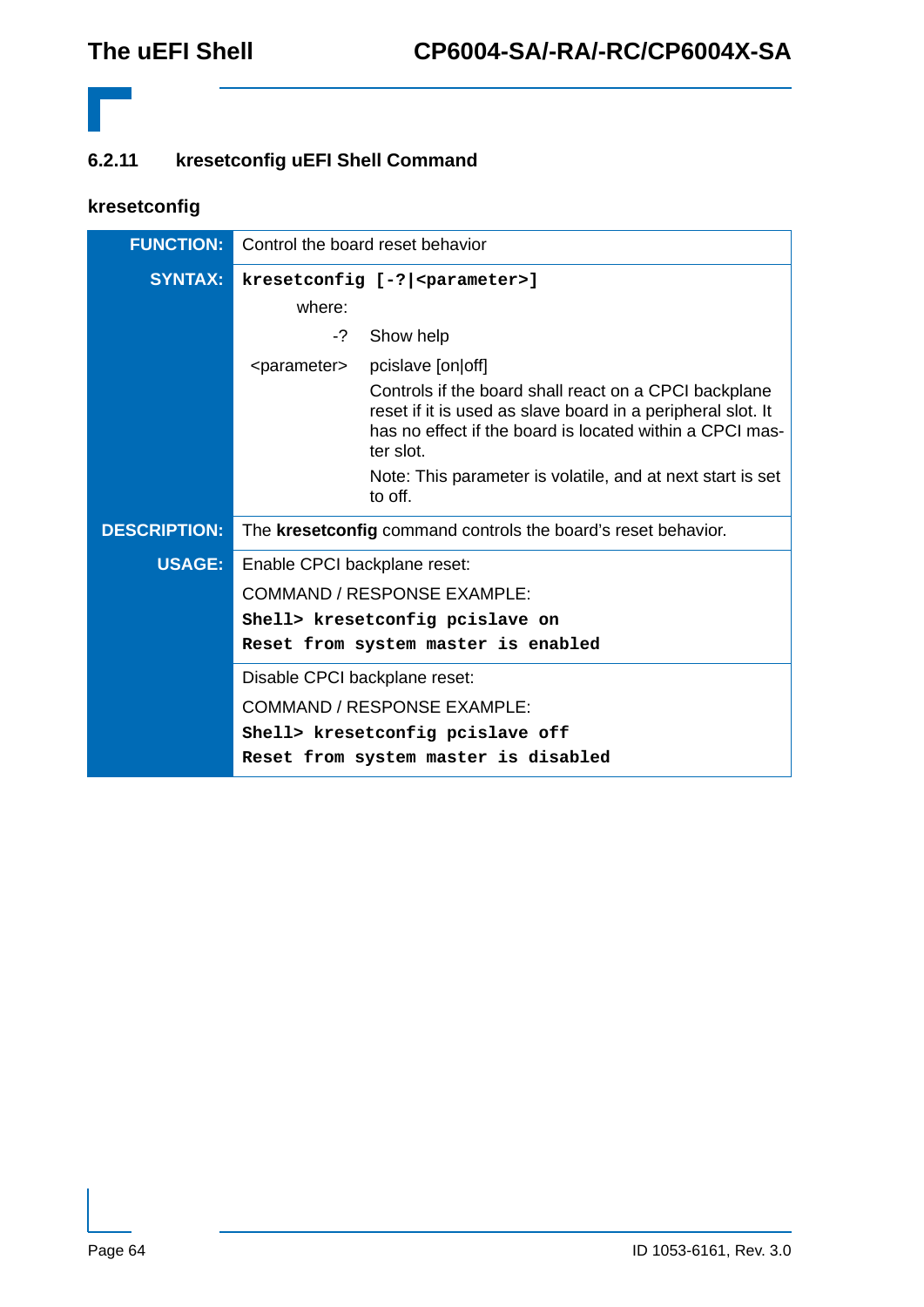

#### **6.2.12 kwdt uEFI Shell Command**

#### **kwdt**

| <b>FUNCTION:</b>    | Configure the Kontron onboard Watchdog                                                                                                                                                                                                                                                                                                                                                                                                                                                                                                                                     |  |  |
|---------------------|----------------------------------------------------------------------------------------------------------------------------------------------------------------------------------------------------------------------------------------------------------------------------------------------------------------------------------------------------------------------------------------------------------------------------------------------------------------------------------------------------------------------------------------------------------------------------|--|--|
| <b>SYNTAX:</b>      | kwdt $[-? -t < t$ imeindex>]                                                                                                                                                                                                                                                                                                                                                                                                                                                                                                                                               |  |  |
|                     | where:<br>$-2$<br>Show help<br>-t <timeindex><br/>Configure the Watchdog with the time related to timei-<br/>ndex and activate it with reset routing<br/>Call kwdt -h to obtain a list of time index values and<br/>related times</timeindex>                                                                                                                                                                                                                                                                                                                              |  |  |
| <b>DESCRIPTION:</b> | The kwdt command allows to enable the Kontron onboard Watchdog<br>with reset target before OS boot. This can be used to detect if the OS<br>fails to boot and react by reset. The OS Watchdog driver is required for<br>this functionality to operate.                                                                                                                                                                                                                                                                                                                     |  |  |
| <b>USAGE:</b>       | Get help:<br><b>COMMAND / RESPONSE EXAMPLE:</b><br>Shell> $kwdt -?$<br>-t [time] - set Timer<br>value 0<br>$= 125ms$<br>value $1 = 250$ ms<br>value $2 = 500$ ms<br>value $3 = 1s$<br>value 4<br>$= 2s$<br>value 5<br>$= 4s$<br>value 6<br>$= 8s$<br>value 7<br>$= 16s$<br>value 8<br>$= 32s$<br>value 9<br>$= 64s$<br>value $10 = 128s$<br>value $11 = 256s$<br>value $12 = 512s$<br>$value 13 = 1024s$<br>value 14<br>$= 2048s$<br>value 15<br>4096s<br>$=$                                                                                                              |  |  |
| <b>USAGE:</b>       | Set Watchdog to 16 seconds and activate it<br>COMMAND / RESPONSE EXAMPLE (none):<br>Shell> kwdt -t 7<br>Note: Because there is no application which triggers the Watchdog, the<br>system will be reset after 16 seconds in this case. This command<br>should be invoked from a script, followed by an operating system<br>boot, and the OS then has to start triggering the Watchdog.<br>Display Watchdog configuration:<br><b>COMMAND / RESPONSE EXAMPLE:</b><br>Shell> kwdt<br>Kontron Board Watchdog Configuration:<br>Watchdog Configuration Register (0x28C):<br>0x00 |  |  |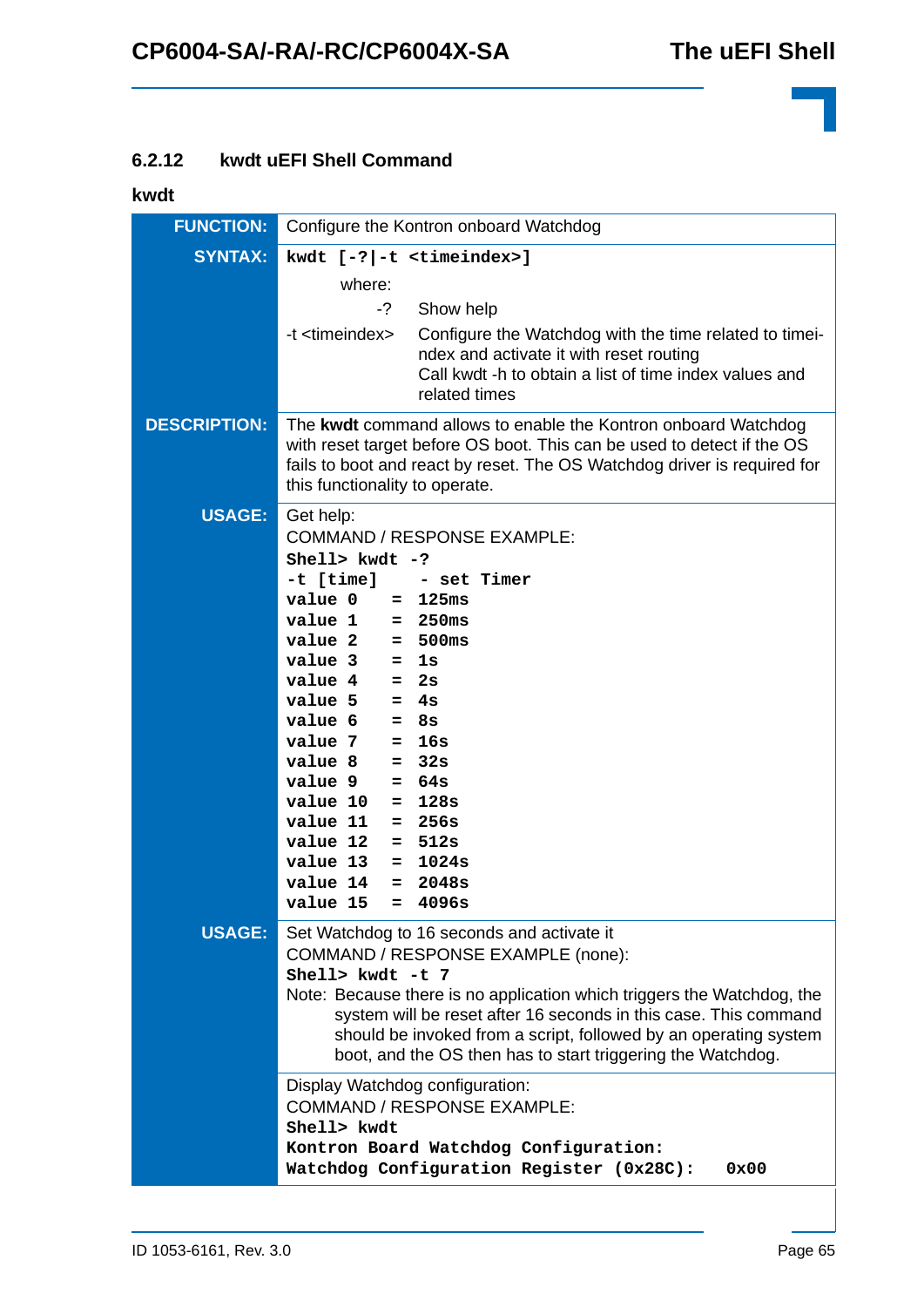

## **6.3 uEFI Shell Scripting**

#### **6.3.1 Startup Scripting**

If the ESC key is not pressed and the timeout is run out, the uEFI Shell tries to execute some startup scripts automatically. It searches for scripts and executes them in the following order:

- 1. Kontron flash-stored startup script
- 2. If there is no Kontron flash-stored startup script present, the uEFI-specified **startup.nsh** script is used. This script must be located on any of the attached FAT formatted disk drives under **\efi\boot\startup.nsh.**
- 3. If none of the startup scripts is present or the startup script terminates, the default boot order is continued.

#### **6.3.2 Create a Startup Script**

Startup scripts can be created using the uEFI Shell built-in editor **edit** or under any OS with a plain text editor of your choice. To create a startup shell script, simply save the script on any FAT-formatted drive attached to the system under the file name **\efi\boot\startup.nsh.** To copy the startup script to the flash use the **kbootnsh** uEFI Shell command.

In case there is no mass storage device attached, the startup script can be generated in a RAM disk and stored in the flash bank.

#### **6.3.3 Examples of Startup Scripts**

#### **6.3.3.1 Automatic Booting from USB Flash Drive**

Automatic booting is made from a USB flash drive, if present, otherwise the boot is made from the harddrive.

```
kboot -t usb-harddrive
kboot -t harddrive
```
If neither a USB flash drive nor a harddrive is present, the boot order is continued.

#### **6.3.3.2 Switch On Clock Spreading Prior to Booting from Harddrive**

```
kclsp -e
kboot -t harddrive
```
If no harddrive is present, the default order is continued.

#### **6.3.3.3 Execute Shell Script on Other Harddrive**

This example executes the shell script named **bootme.nsh** located in the root of the first detected disc drive (**fs0**).

**fs0:**

**bootme.nsh**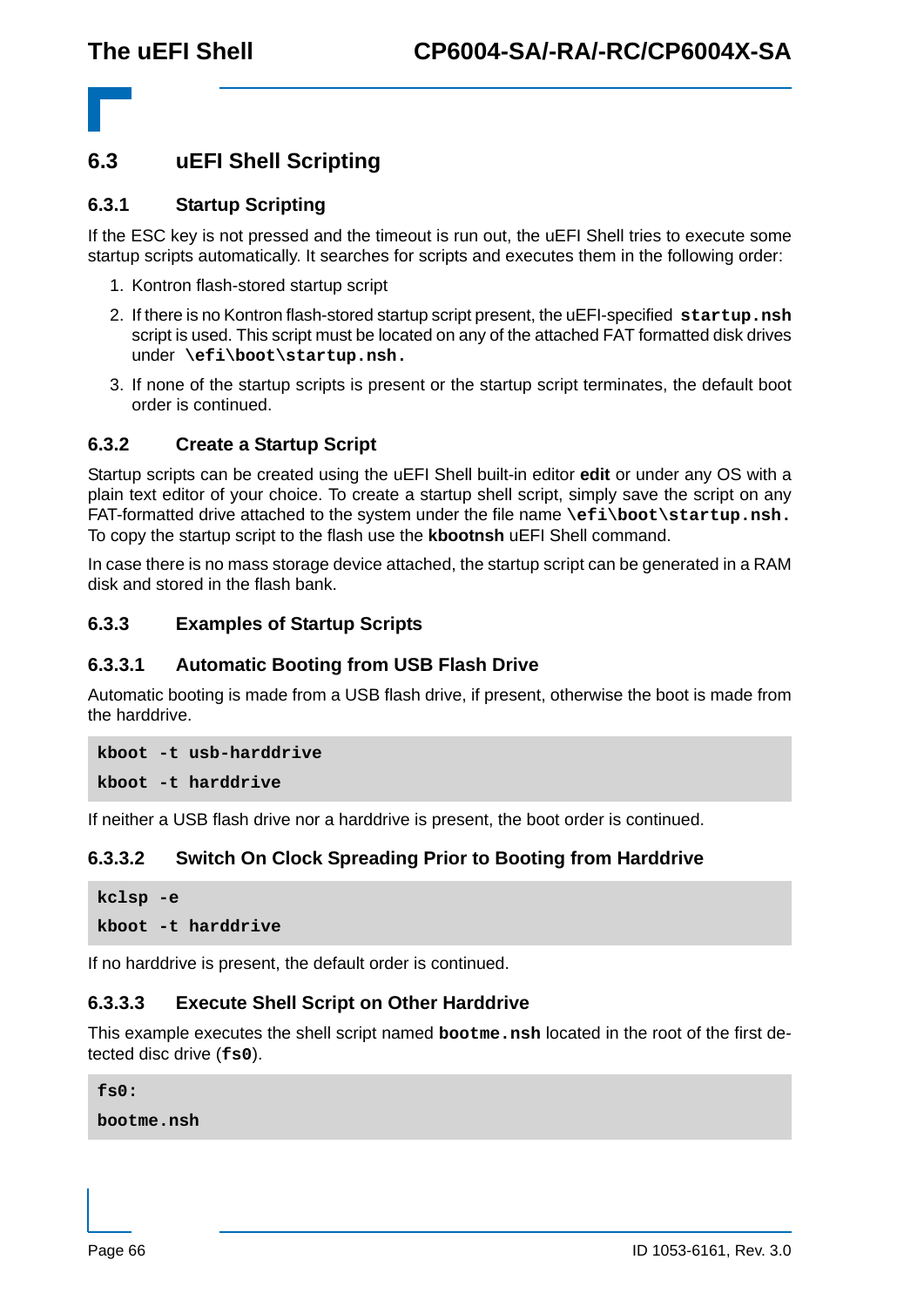### **6.3.3.4 Enable Watchdog and Control PXE Boot**

The uEFI Shell provides environment variables used to control the execution flow.

The following sample start-up script shows two uEFI Shell environment variables, wdt enable and pxe first, used to control the boot process and the Watchdog.

```
echo -off
echo "Executing sample startup.nsh..."
if %wdt_enable% == "on" then
   kwdt -t 15
    echo "Watchdog enabled"
endif
if %pxe_first% == "on" then
   echo "forced booting from network"
   kboot -t network
endif
```
To create uEFI Shell environment variables, use the **set** uEFI Shell command as shown below:

```
Shell> set wdt_enable on
Shell> set pxe_first on
Shell> set
   pxe_first : on
   wdt_enable : on
Shell> reset
```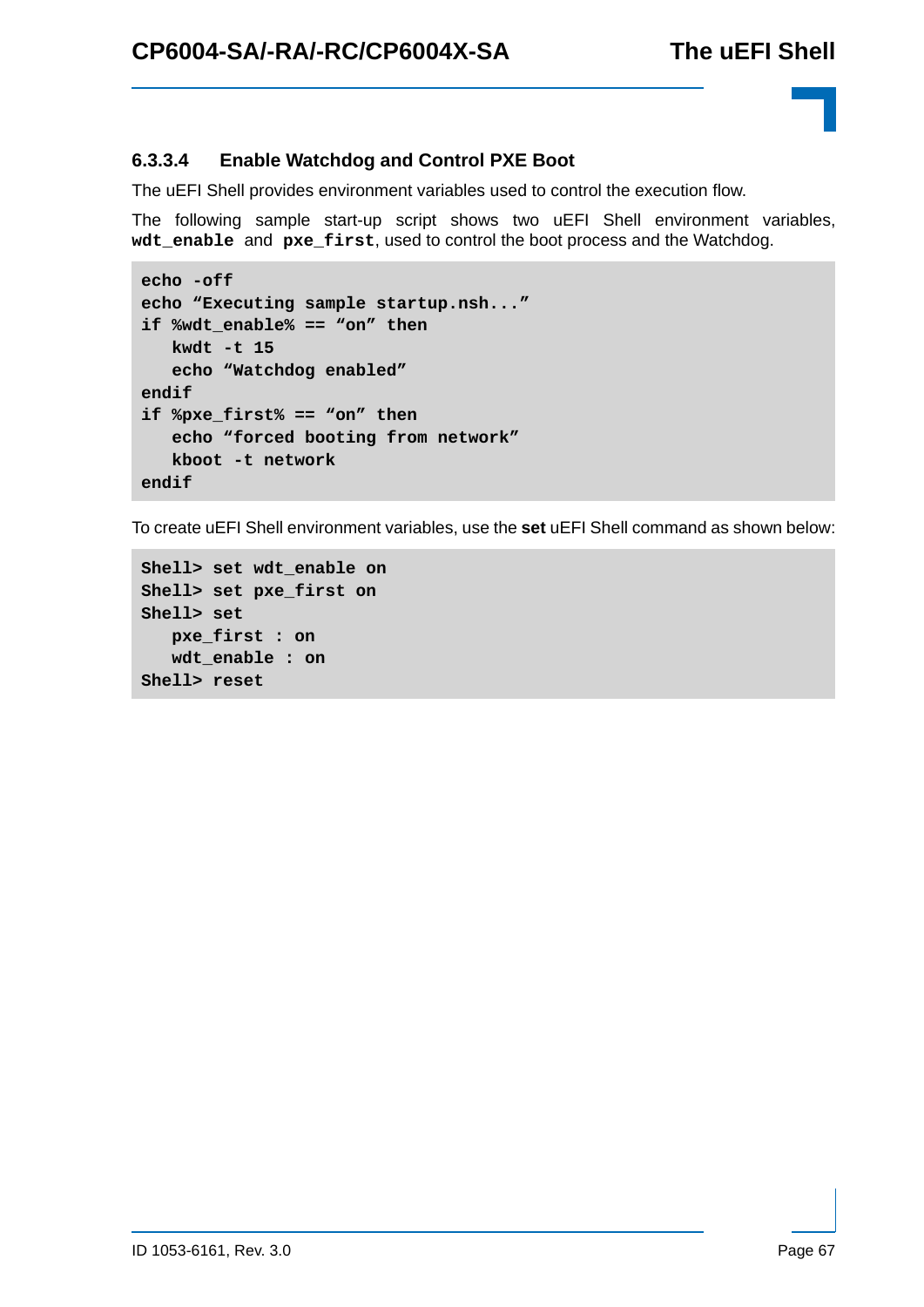## **6.3.3.5 Handling the Startup Script in the Flash Bank**

In case there is no mass storage device attached, the startup script can be generated in a RAM disk and stored in the flash bank using the following instructions:

- 4. Press <ESC> during power-up to log into the uEFI Shell.
- 5. Create a RAM disk and set the proper working directory as shown below:

```
Shell> kmkramdisk -s 3 myramdisk
Shell> myramdisk:
```
6. Enter the sample start-up script mentioned above in this section using the **edit** uEFI Shell command.

**myramdisk:\> edit boot.nsh**

7. Save the start-up script to the uEFI flash bank using the **kbootnsh** uEFI Shell command.

**myramdisk:\> kbootnsh -p boot.nsh**

8. Reset the board to execute the newly installed script using the **reset** uEFI Shell command.

**myramdisk:\> reset**

9. If a script is already installed, it can be edited using the following **kbootnsh** uEFI Shell commands.

**myramdisk:\> kbootnsh -g boot.nsh myramdisk:\> edit boot.nsh**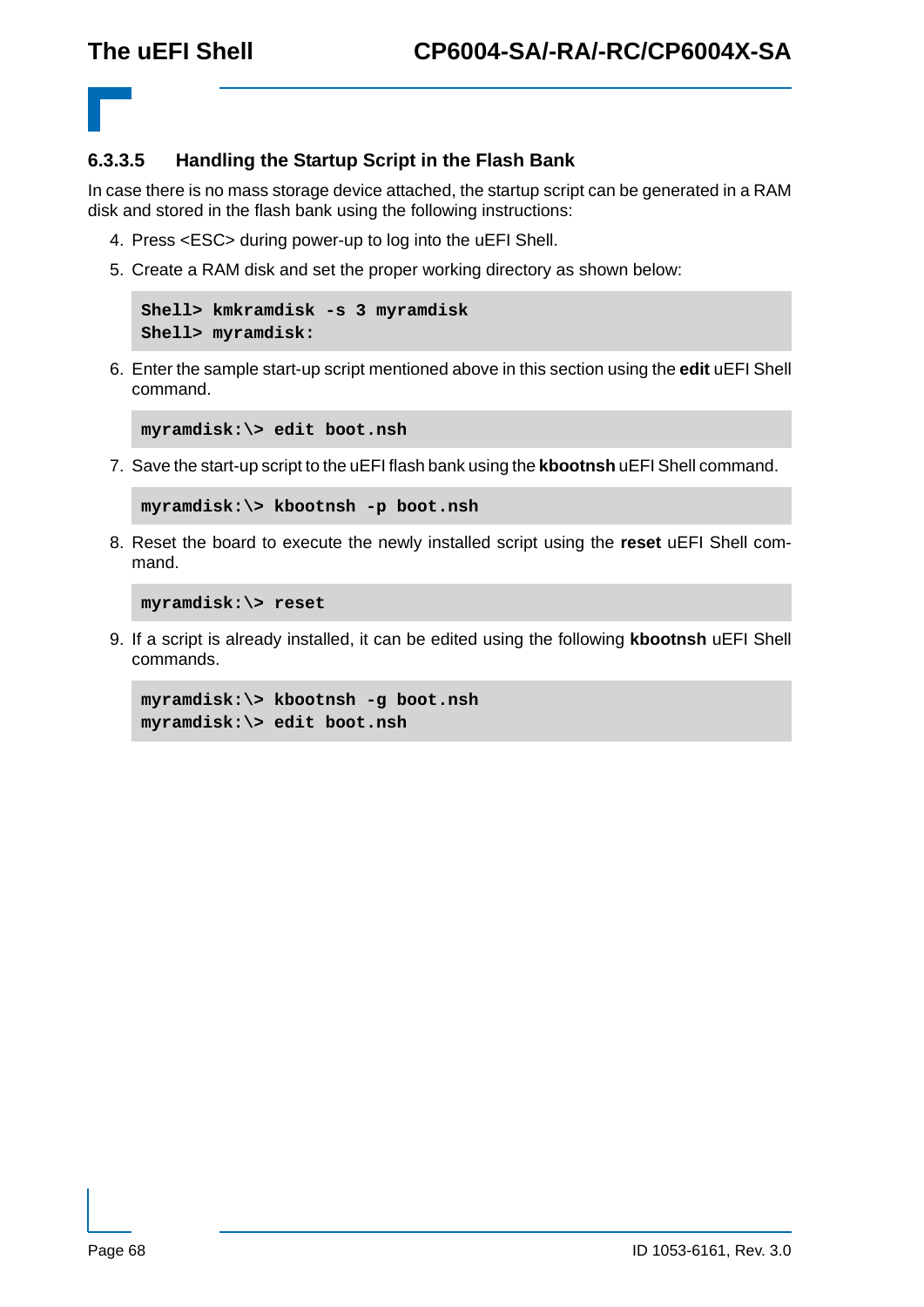

# **Updating the uEFI BIOS**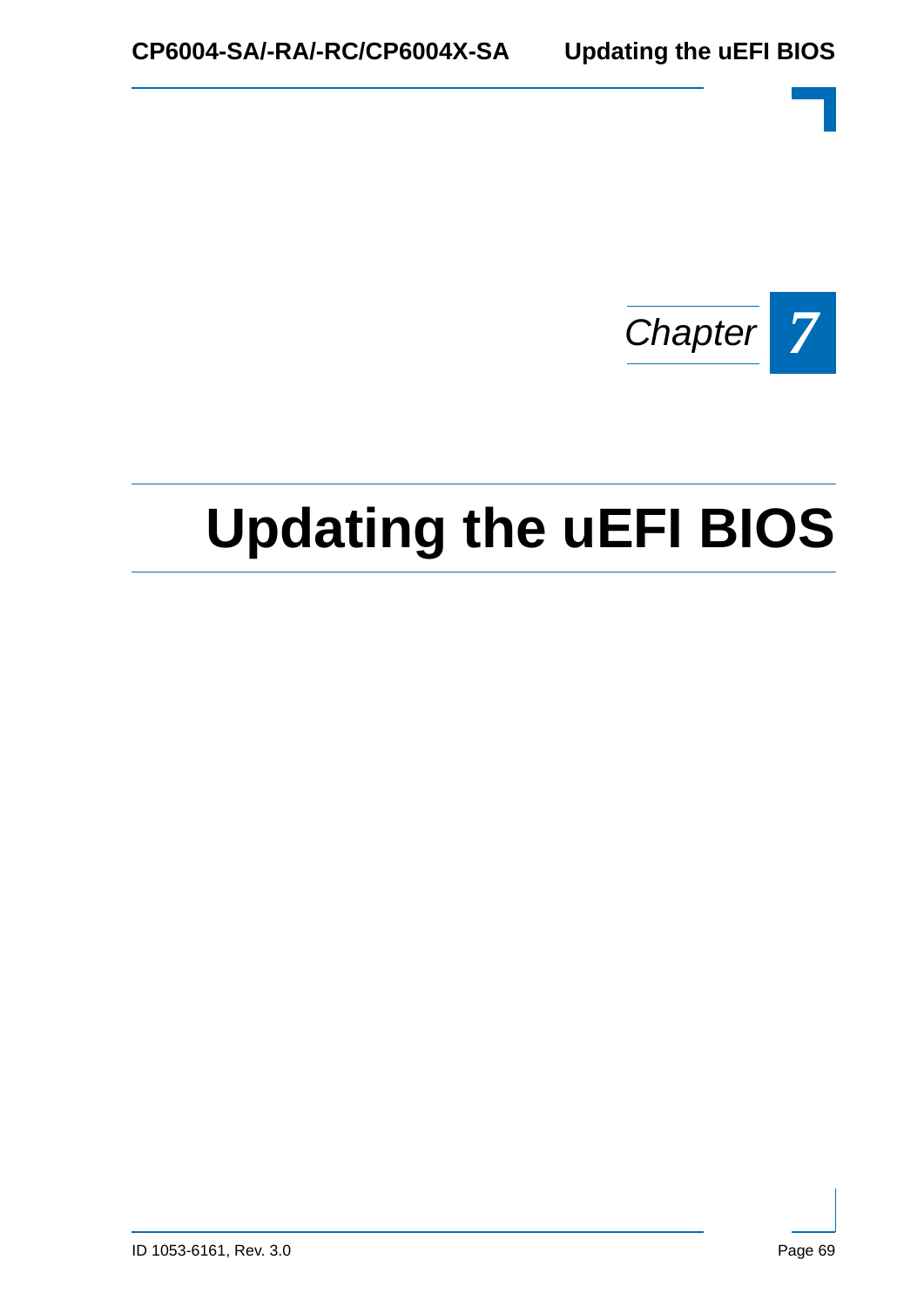

This page has been intentionally left blank.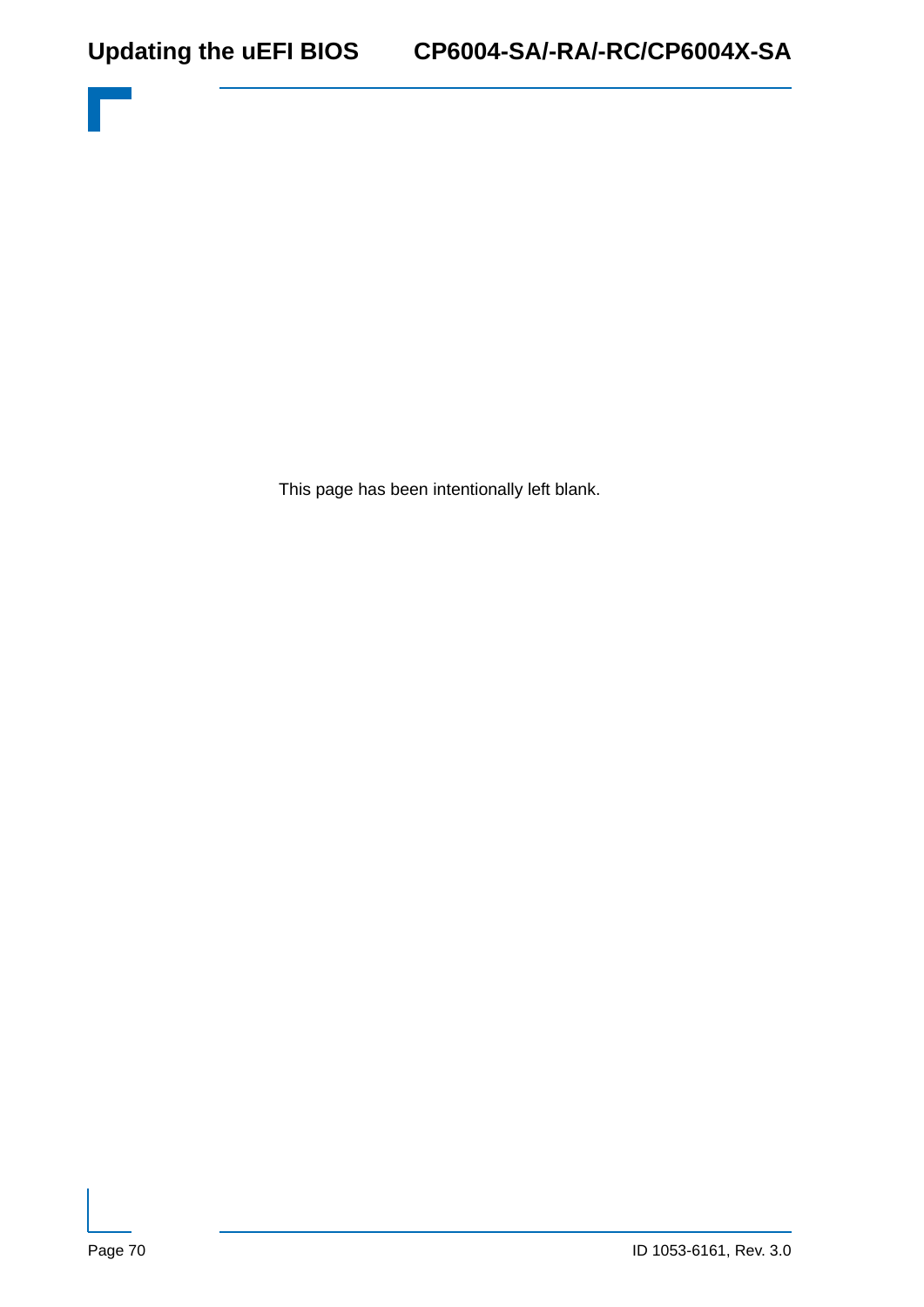

BIOS updates are typically delivered as an update CD ISO image. This ISO image needs just to be burned to a CD and booted. Follow the menu for updating the uEFI BIOS. For further information refer to the update CD documentation.

# **7.1 uEFI BIOS Fail-Over Mechanism**

The CP6004-SA/-RA/-RC/CP6004X-SA has two SPI boot flashes programmed with the uEFI BIOS, a standard SPI boot flash and a recovery SPI boot flash. The basic idea behind that is to always have at least one working uEFI BIOS flash available regardless if there have been any flashing errors or not.

# **7.2 Updating Procedure**

An update CD is provided for flashing the latest uEFI BIOS on the standard SPI boot flash. The standard SPI boot flash can also be programmed with the latest uEFI BIOS via the **kflash -p** uEFI Shell command.

- **Note:** To have the same content in both SPI boot flashes, clone the standard SPI boot flash to the recovery SPI boot flash. For further information, please refer to Chapter 6.2.7, kflash uEFI Shell Command.
- **Warning:** Prior to updating or cloning the uEFI BIOS ensure that the ME FW Image Re-Flash function in the Main Setup menu is set to Enable (refer to Chapter 2.4.1 for further information). Failure to comply with the above may lead to a corrupt SPI boot flash content.

## **7.3 uEFI BIOS Recovery**

In case of the standard SPI boot flash being corrupted and therefore the board not starting up, the IPMI controller boots the board from the recovery SPI boot flash if the DIP switch SW1 (CP6004-SA/CP6004X-SA) / SW3 (CP6003-RA), switch 2 is set to OFF. On the CP6004-RC, the configuration resistor R759 must be set to Open in order for the IPMI controller to boot the board from the recovery SPI boot flash.

For further information about the boot configuration, refer to the respective chapters in the board's user guide or contact Kontron for further assistance. Information about the boot configuration for the CP6004-SA/CP6004X-SA is provided in the CP6004-SA/CP6004X-SA User Guide, Chapter 4.1, for the CP6003-RA in the CP6004-RA/-RC User Guide, Chapter 4.1 and for the CP6004-RC in the CP6004-RA/-RC User Guide, Chapter 4.2.

# **7.4 Determining the Active Flash**

Sometimes it may be necessary to check which flash is active. On the AMI Aptio-based uEFI BIOS, the information is available using the **kboardinfo** uEFI Shell command. For further information, refer to Chapter 6.2.2, kboardinfo uEFI Shell Command.